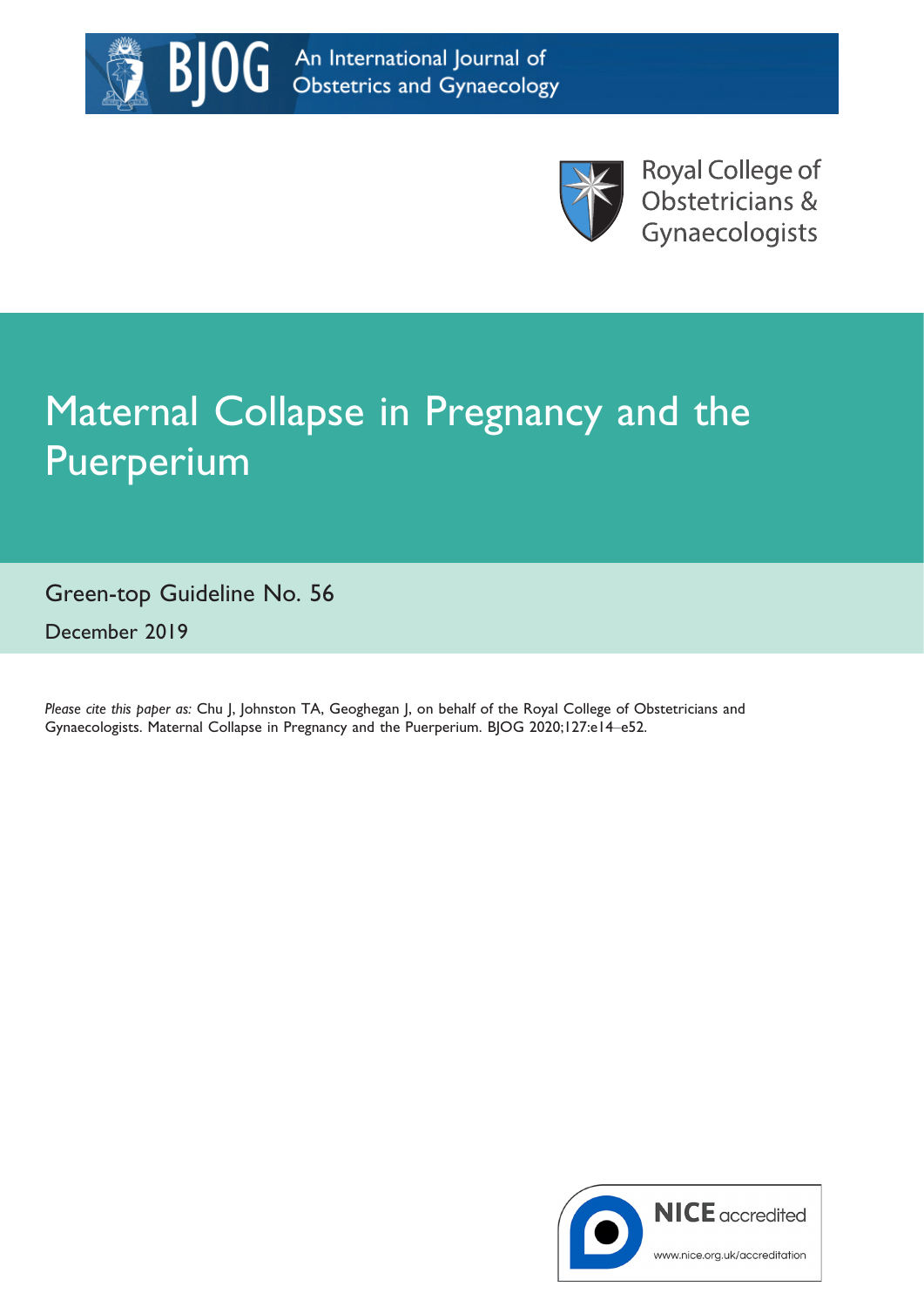## DOI: 10.1111/1471-0528.15995 **RCOG Green-top Guidelines**

D

B

 $\checkmark$ 

 $\checkmark$ 

C

C

# Maternal Collapse in Pregnancy and the Puerperium

J Chu, TA Johnston, J Geoghegan, on behalf of the Royal College of Obstetricians and Gynaecologists

Correspondence: Royal College of Obstetricians and Gynaecologists, 10–18 Union Street, London SE1 1SZ. Email: [clinicaleffectiveness@rcog.org.uk](mailto:)

This is the second edition of this guideline. The first edition was published in 2011 under the same title.

#### Executive summary

Clinical issues

Can women at risk of impending collapse be identified early?

An obstetric modified early warning score chart should be used for all women undergoing observation, to allow early recognition of the woman who is becoming critically ill.

What are the causes of maternal collapse?

Maternal collapse can result from a number of causes. A systematic approach should be taken to identify the cause. [New 2019]

In cases of collapse assumed to be due to anaphylaxis mast cell tryptase levels can be useful in confirming the diagnosis.

What are the physiological and anatomical changes in pregnancy that affect resuscitation?

It is essential that anyone involved in the resuscitation of pregnant women is aware of the physiological differences. This includes pre-hospital care clinicians, paramedics and emergency medicine department staff.

Aortocaval compression significantly reduces cardiac output from 20 weeks of gestation onwards and the efficacy of chest compressions during resuscitation. [New 2019]

Changes in lung function, diaphragmatic splinting and increased oxygen consumption make pregnant women become hypoxic more readily and make ventilation more difficult. [New 2019]

Difficult intubation is more likely in pregnancy. [New 2019]

Pregnant women are at an increased risk of aspiration. [New 2019]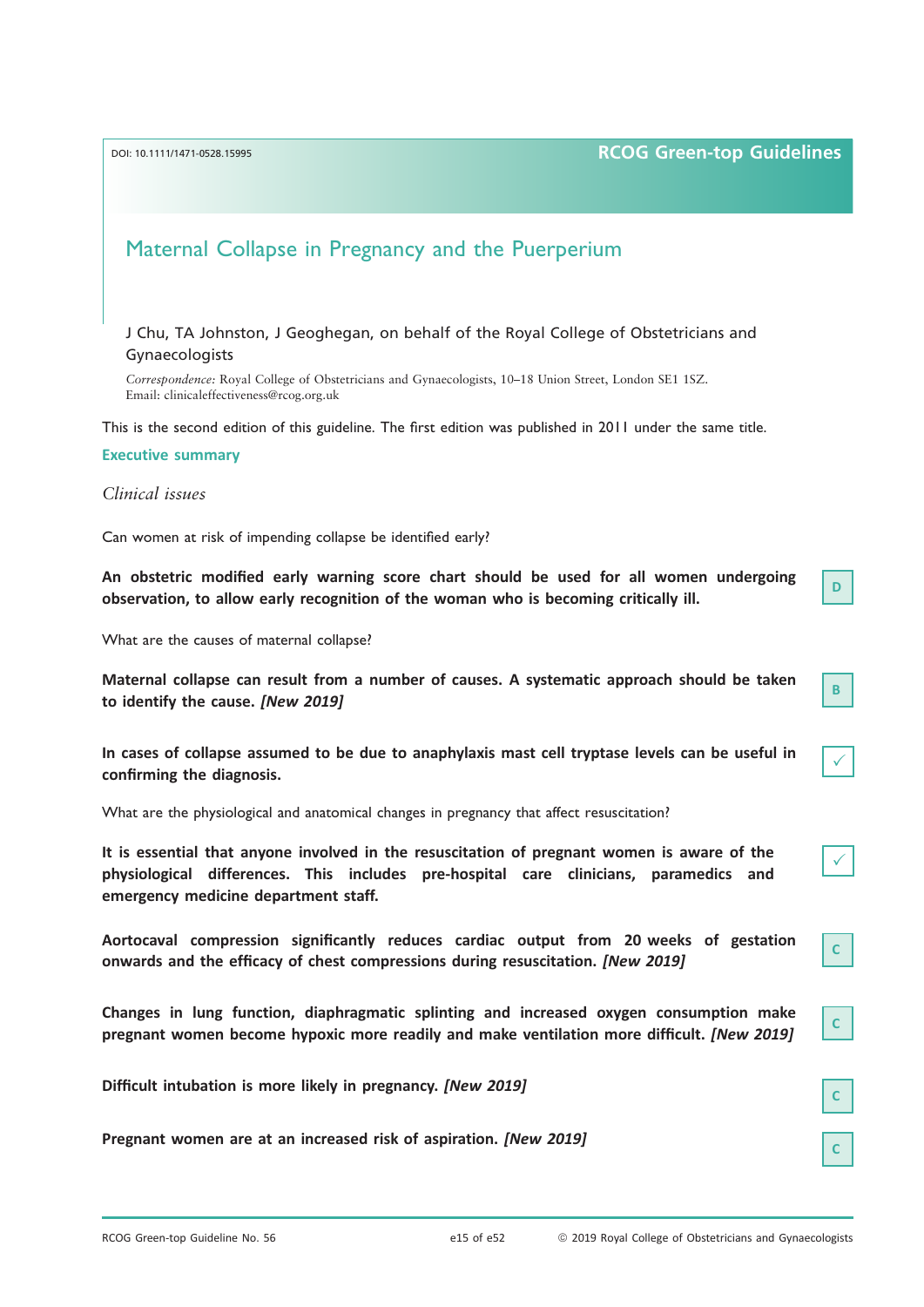What is the optimal initial management of maternal collapse?

Maternal collapse resuscitation should follow the Resuscitation Council (UK) guidelines using the standard ABCDE approach, with some modifications for maternal physiology, in particular relief of aortocaval compression.

If maternal cardiac arrest occurs in the community setting, basic life support should be administered and rapid transfer arranged.

Manual displacement of the uterus to the left is effective in relieving aortocaval compression in women above 20 weeks' gestation or where the uterus is palpable at or above the level of the umbilicus. This permits effective chest compressions in the supine position in the event of cardiac arrest.

A left lateral tilt of the woman from head to toe at an angle of  $15-30^\circ$  on a firm surface will relieve aortocaval compression in the majority of pregnant women and still allow effective chest compressions to be performed in the event of cardiac arrest.

In cases of major trauma, the spine should be protected with a spinal board before any tilt is applied. In the absence of a spinal board, manual displacement of the uterus should be used. [New 2019]

Intubation in an unconscious woman with a cuffed endotracheal tube should be performed immediately by an experienced anaesthetist.

Supplemental high flow oxygen should be administered as soon as possible to counteract rapid deoxygenation.

Bag and mask ventilation or insertion of a simple supraglottic airway should be undertaken until intubation can be achieved.

If the airway is clear and there is no breathing, chest compressions should be commenced immediately.

Two wide-bore cannulae (minimum 16 gauge) should be inserted as soon as possible. If peripheral venous access is not possible, early consideration of central venous access, intraosseous access or venous cutdown should be considered.

There should be an aggressive approach to volume replacement, although caution should be exercised in the context of pre-eclampsia or eclampsia.

Abdominal ultrasound by a skilled operator can assist in the diagnosis of concealed haemorrhage.

D

 $\checkmark$ 

D

C

 $\checkmark$ 

 $\checkmark$ 

 $\checkmark$ 

 $\checkmark$ 

B

 $\checkmark$ 

 $\checkmark$ 

C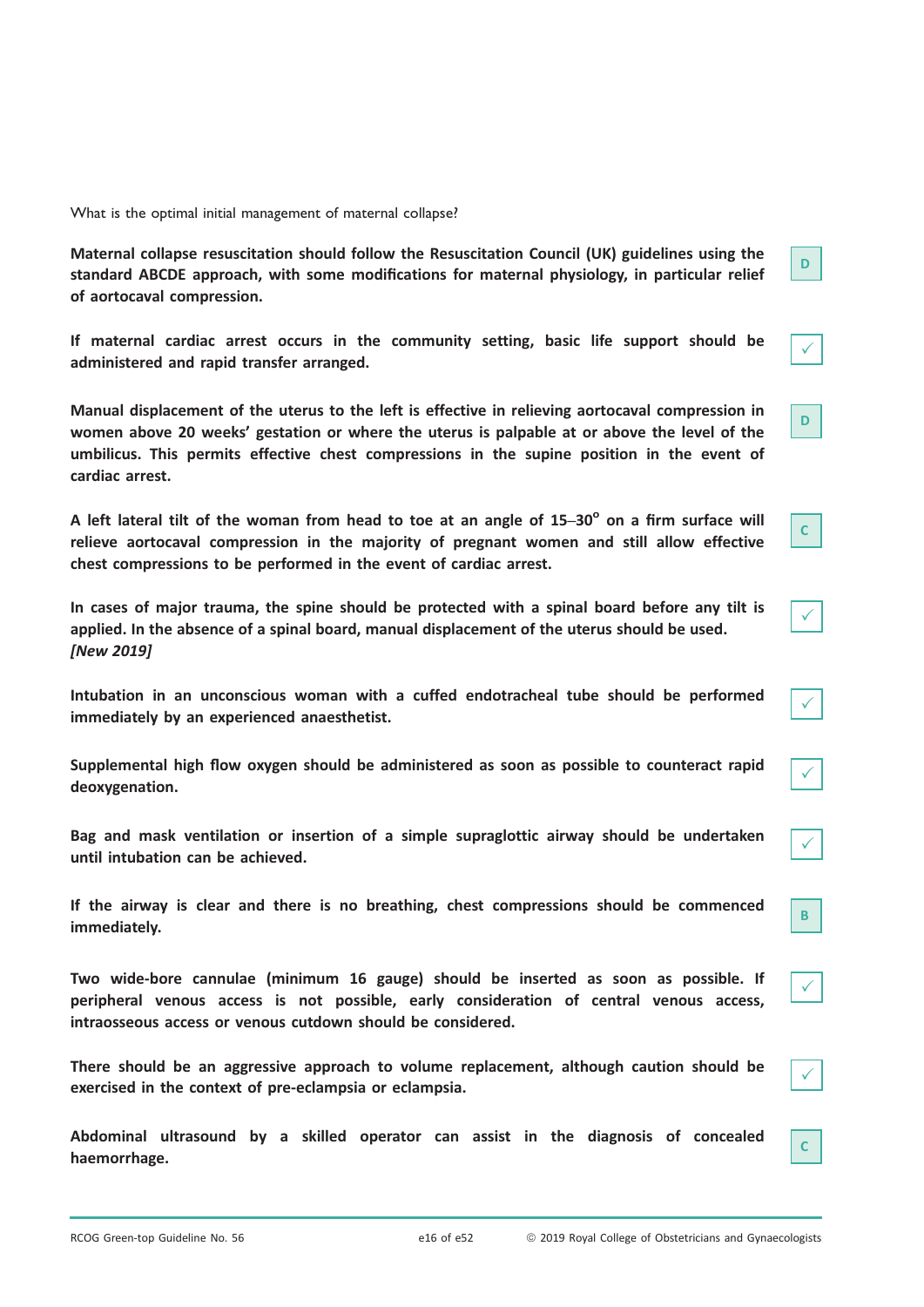The same defibrillation energy levels should be used as in a nonpregnant woman.

There should be no alteration in algorithm drugs or doses used in the Resuscitation Council (UK) protocols.

Common, reversible causes of maternal cardiopulmonary arrest should be considered throughout the resuscitation process.

Resuscitation efforts should be continued until a decision is taken by the consultant obstetrician and consultant anaesthetist to discontinue resuscitation efforts. This decision should be made in consensus with the cardiac arrest team.

When, where and how should perimortem caesarean section (PMCS) be performed?

In women over 20 weeks of gestation, if there is no response to correctly performed CPR within 4 minutes of maternal collapse or if resuscitation is continued beyond this, then PMCS should be undertaken to assist maternal resuscitation. Ideally, this should be achieved within 5 minutes of the collapse.

PMCS should not be delayed by moving the woman. It should be performed where maternal collapse has occurred and resuscitation is taking place.

The operator should use the incision, which will facilitate the most rapid access. This may be a midline vertical incision or a suprapubic transverse incision.

A scalpel and umbilical cord clamps (or alternative ligatures) should be available on the resuscitation trolley in all areas where maternal collapse may occur, including the accident and emergency department.

What does the ongoing management consist of?

Senior staff with appropriate experience should be involved at an early stage.

Transfer should be supervised by an adequately skilled team with appropriate equipment. <sup>P</sup>

In the case of maternal collapse secondary to antepartum haemorrhage, the fetus and placenta should be delivered promptly to allow control of the haemorrhage.

In the case of massive placental abruption, caesarean section may occasionally be indicated even if the fetus is dead to allow rapid control of the haemorrhage.

Intravenous tranexamic acid significantly reduces mortality due to postpartum haemorrhage. [New 2019]

| t |
|---|

 $\checkmark$ 

| ∕ |
|---|
|   |

| I |  |
|---|--|
|   |  |

| ł |  |
|---|--|

A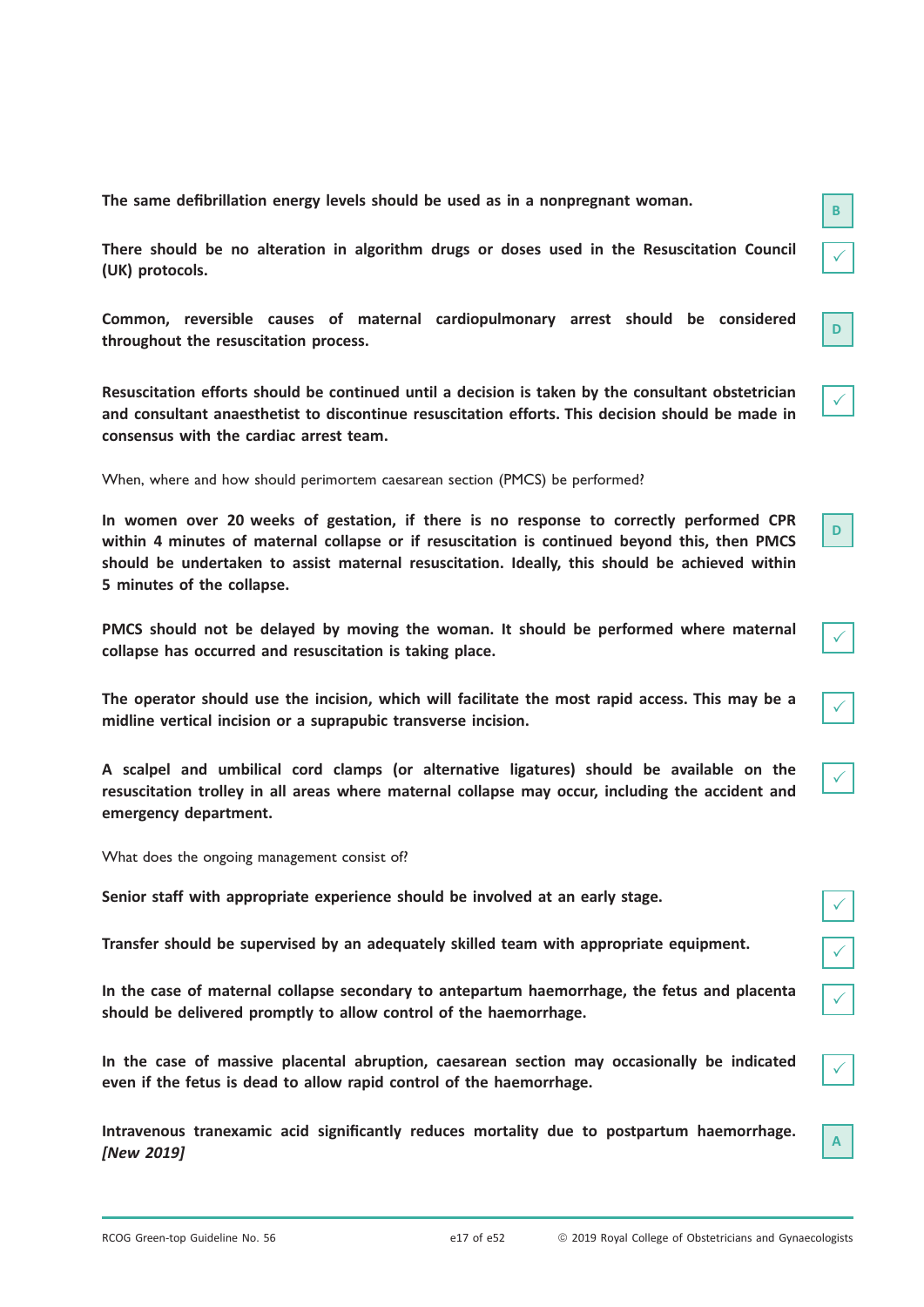Massive pulmonary embolism should be treated according to RCOG Green-top Guideline No. 37b Acute Management of Thrombosis and Embolism during Pregnancy and the Puerperium. [New 2019]

The management of amniotic fluid embolism (AFE) is supportive rather than specific, as there is no proven effective therapy.

Early involvement of senior experienced staff, including midwives, obstetricians, anaesthetists, haematologists and intensivists, is essential to optimise outcome.

Coagulopathy needs early, aggressive treatment, including the use of fresh frozen plasma. <sup>P</sup>

Recombinant factor VII should only be used if coagulopathy cannot be corrected by massive blood component replacement as it causes poorer outcome in women with AFE. [New 2019]

After successful resuscitation, cardiac cases should be managed by an expert cardiology team. <sup>P</sup>

Septic shock should be managed in accordance with the Surviving Sepsis Campaign guidelines.

The antidote to magnesium toxicity is 10 ml 10% calcium gluconate or 10 ml 10% calcium chloride given by slow intravenous injection.

If local anaesthetic toxicity is suspected, stop injecting immediately.

Lipid rescue should be used in cases of collapse secondary to local anaesthetic toxicity.

Intralipid<sup>®</sup> 20% should be available in all hospitals offering maternity services.

Manage arrhythmias as usual, recognising that they may be very refractory to treatment.

All cases of lipid rescue should be reported to NHS Improvement and the Lipid Rescue site. <sup>P</sup>

Eclampsia should be managed in accordance with the NICE Clinical Guideline 107 Hypertension in Pregnancy: Diagnosis and Management. [New 2019]

Neuroradiologists and neurosurgeons should be involved in the care of pregnant women with intracranial haemorrhage at the earliest opportunity. [New 2019]

In cases of anaphylaxis, all potential causative agents should be removed, and the ABCDE approach to assessment and resuscitation followed.

|--|

 $\mathbf{c}^{\parallel}$ 

 $\overline{\sqrt{ }}$ 

| L                                                      |  |
|--------------------------------------------------------|--|
|                                                        |  |
| ſ                                                      |  |
|                                                        |  |
| ;<br>√_<br>$\vert \hspace{0.5pt} \cdot \hspace{0.5pt}$ |  |
|                                                        |  |
| $\sqrt{2}$<br>L                                        |  |
|                                                        |  |
| $\sqrt{2}$<br>l.                                       |  |
|                                                        |  |
|                                                        |  |

 $\checkmark$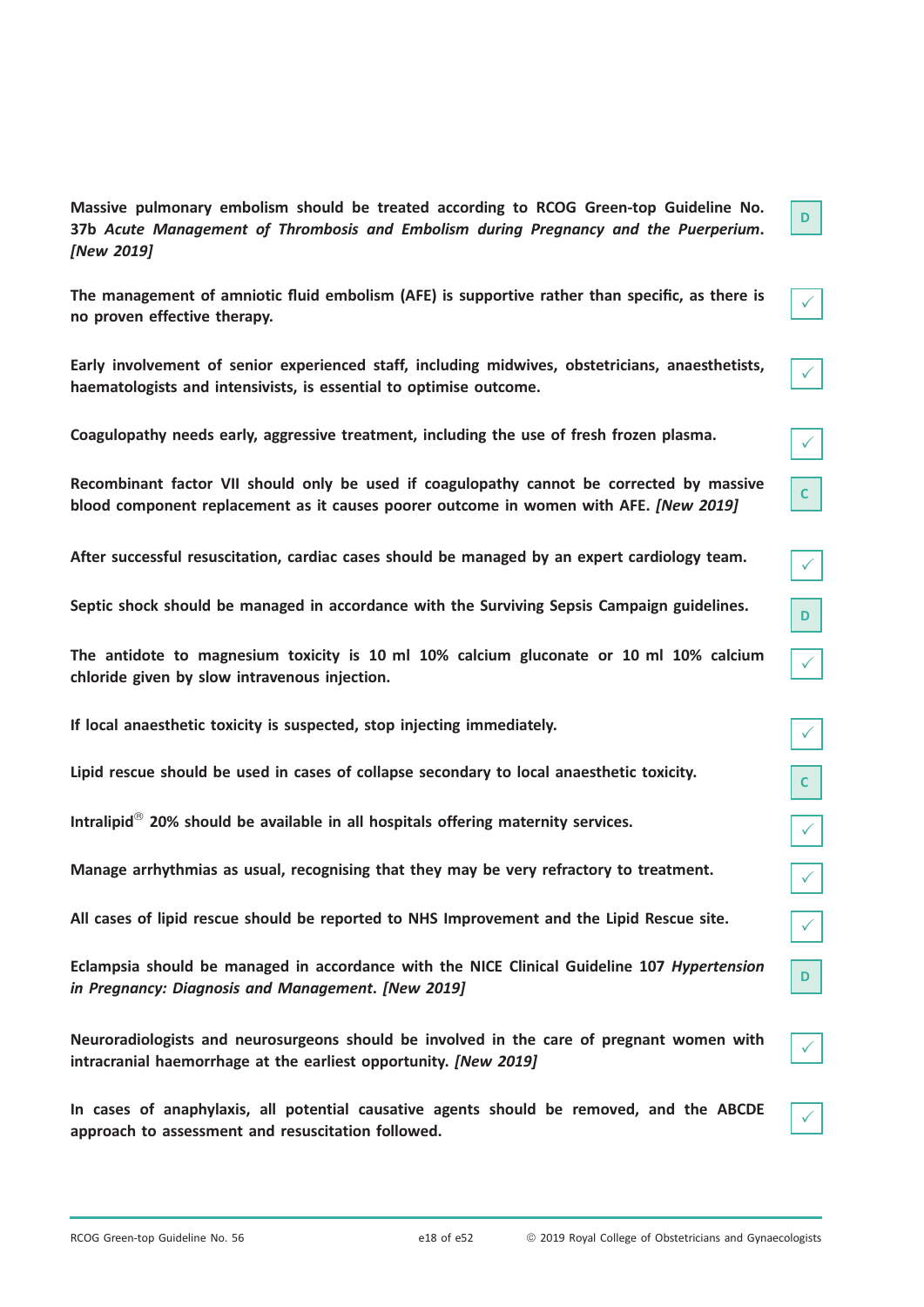If the anaphylactic reaction occurs in the community, the woman should have basic life support and be transferred to a hospital setting as quickly as possible, unless a suitably trained healthcare professional is present with appropriate equipment and drugs in which case definitive resuscitation and treatment should be commenced.

The treatment for anaphylaxis is 1:1000 adrenaline 500 micrograms (0.5 ml) intramuscularly. This dose is for intramuscular use only.

What are the outcomes for mother and baby after maternal collapse?

Outcomes for mothers and babies depend on the cause of collapse, gestational age and access to emergency care, with survival rates being poorer if the collapse occurs out of hospital. In maternal cardiac arrest maternal survival rates of over 50% have been reported. [New 2019]

## Who should be on the team?

In addition to the general arrest team, there should also be a senior midwife, an obstetrician and an obstetric anaesthetist included in the team in cases of maternal collapse.

The most senior obstetrician and senior anaesthetist should be called at the time of a cardiopulmonary arrest call.

The neonatal team should be called early if delivery is likely (antepartum collapse over  $22^{+0}$  weeks of gestation).

Where the woman survives, a consultant intensivist should be involved as soon as possible.

## Clinical governance

#### Documentation

Accurate documentation is essential in all cases of maternal collapse, whether or not resuscitation is successful.

Incident reporting

All cases of maternal collapse should generate a clinical incident form and the care should be reviewed through the clinical governance process.

All cases of maternal death should be reported to MBRRACE-UK. [New 2019]

C

 $\checkmark$ 

| I |  |
|---|--|
|   |  |

 $\checkmark$ 

 $\checkmark$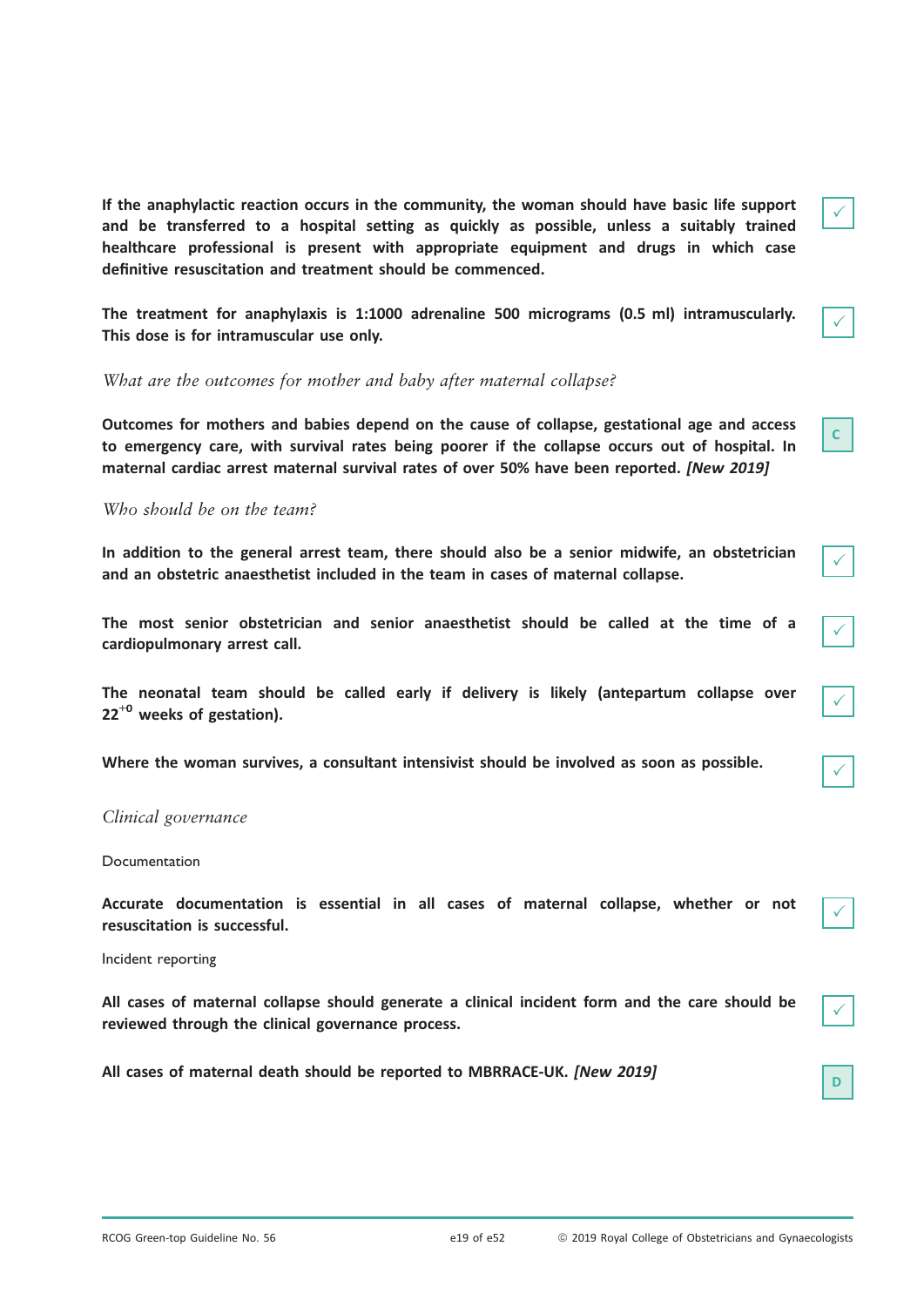## **Training**

All generic life support training should consider the adaptation of CPR in pregnant women.

All maternity staff should have annual formal multidisciplinary training in generic life support and the management of maternal collapse.

Life support training improves resuscitation skills.

Small group multidisciplinary interactive practical training is recommended to improve the management of maternal collapse.

Debriefing

Debriefing is recommended for the woman, the family and the staff involved in the event.

## 1. Purpose and scope

Maternal collapse is a rare but life-threatening event, with a wide ranging aetiology. The outcome primarily for the mother, but also the fetus, depends on prompt and effective resuscitation. The purpose of this guideline is to discuss the identification of women at an increased risk of maternal collapse and the different causes of maternal collapse, to delineate the initial and ongoing management of maternal collapse, and review the maternal and neonatal outcomes. It covers both hospital and community settings, and includes all gestations and the postpartum period. The resuscitation team and equipment, and training requirements will also be covered.

## 2. Introduction and background epidemiology

Maternal collapse is defined as an acute event involving the cardiorespiratory systems and/or central nervous systems, resulting in a reduced or absent conscious level (and potentially cardiac arrest and death), at any stage in pregnancy and up to 6 weeks after birth. Importantly, if maternal collapse which is not as the result of cardiac arrest is not treated effectively, maternal cardiac arrest can then occur. There is a robust and effective system for maternal mortality audit in the UK in the form of the Confidential Enquiry into Maternal Death performed by MBRRACE-UK (Mothers and Babies: Reducing Risk through Audits and Confidential Enquiries across the UK). However, the incidence of maternal collapse or severe maternal morbidity is unknown as morbidity data is not routinely collected. Even when it is, it is not collected in a standardised way to facilitate comparisons.<sup>1</sup> The incidence of cardiac arrest in pregnancy is much rarer than maternal collapse at around 1 in 36 000 maternities<sup>2</sup>, with a case fatality rate of 42%. In a UK study, a total of 25% of cardiac arrests in pregnancy were secondary to anaesthesia and all were associated with a  $100\%$  survival rate. $<sup>2</sup>$ </sup>

It is accepted that lessons can be learned from severe morbidity and near misses, and MBRRACE-UK now undertake targeted maternal morbidity confidential enquiries.<sup>3</sup> The UK Obstetric Surveillance System (UKOSS), run by the National Perinatal Epidemiology Unit, has made a significant contribution towards the study of rare events and maternal morbidity.<sup>4</sup> Severe maternal morbidity data were collected across Scotland for 10 years and published in 2014.<sup>5</sup> A woman was defined as having had a severe maternal morbidity event if there was a risk of maternal death

 $\checkmark$ 

C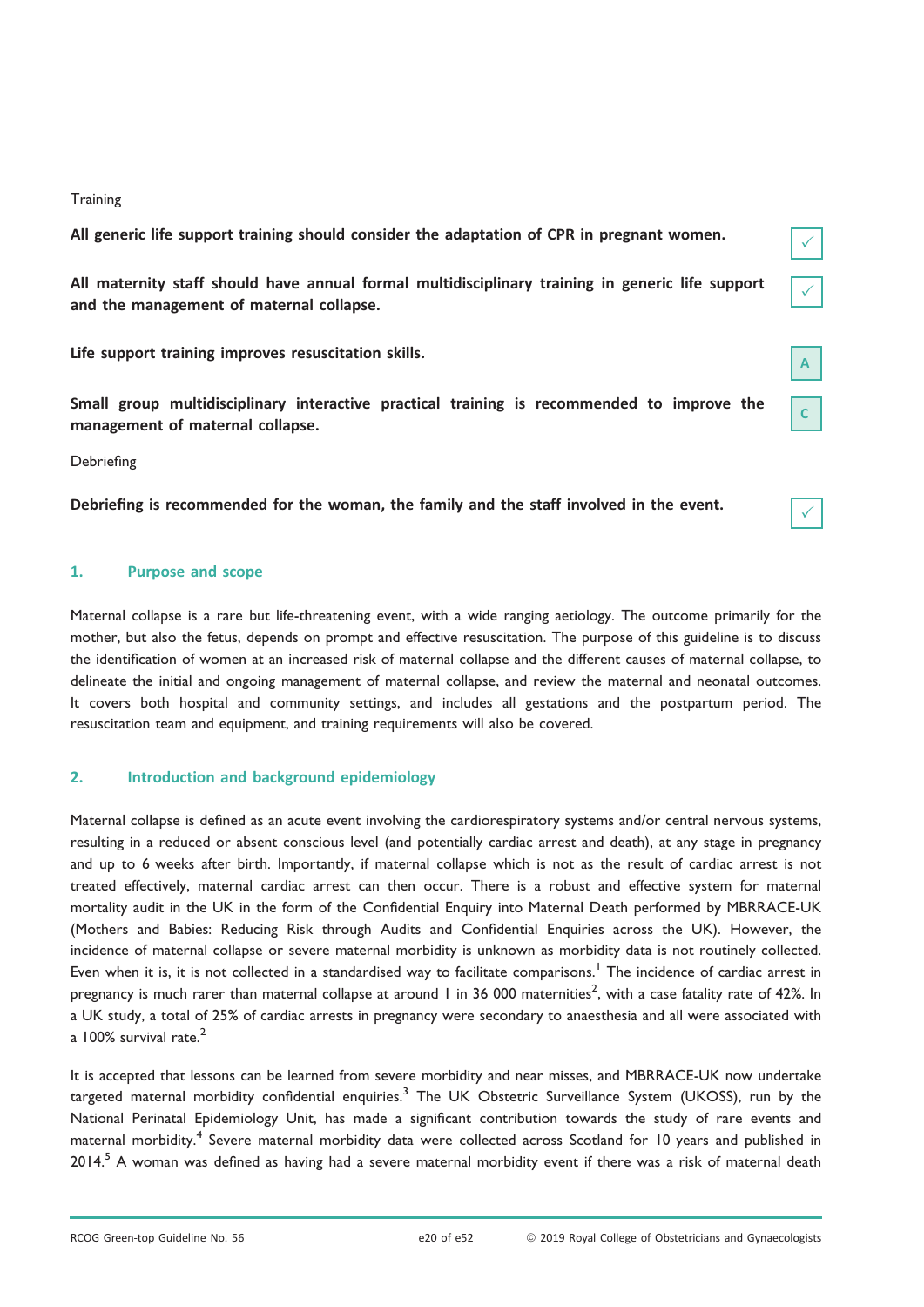without timely intervention. The data showed a severe maternal morbidity rate of 7.3 in 1000 (730 in 100 000) maternities in 2012, but not all cases of severe maternal morbidity involved maternal collapse (although all cases of collapse were included in the figures). A publication from Ireland showed a severe maternal morbidity rate of 6.35 in 1000 (635 in 100 000) births in 2015.<sup>6</sup> These reports demonstrate that the rate of maternal morbidity has increased year on year. This is likely to reflect the changing demographics of women and better reporting, rather than a decline in care.<sup>7</sup> Between 2012 and 2014, the maternal mortality rate was 8.5 in 100 000 in the UK.<sup>3</sup> However, not all maternal collapse results in maternal death. Thus, the true rate of maternal collapse is unknown.

Whilst maternal collapse is such an uncommon event, the consequences are potentially devastating, therefore it is essential that the clinical team are skilled in initial effective resuscitation techniques, and are able to investigate and diagnose the cause of the collapse to allow appropriate, directed ongoing management. Unfortunately, in reports regarding morbidity<sup>5,6</sup> and the MBRRACE-UK report 2016,<sup>3</sup> areas of substandard care continue to be identified, including poor resuscitation skills. However, it should also be remembered that death and disability may result despite excellent care. It should be noted that vasovagal attacks and epileptic seizures<sup>8</sup> are the most common causes of maternal collapse and are not covered by this guideline.

## 3. Identification and assessment of evidence

This guideline was developed in accordance with standard methodology for producing Royal College of Obstetricians and Gynaecologists (RCOG) Green-top Guidelines. The Cochrane Library (including the Cochrane Database of Systematic Reviews and the Database of Abstracts of Reviews of Effects [DARE]), EMBASE, Trip, MEDLINE and PubMed (electronic databases) were searched for relevant randomised controlled trials (RCT), systematic reviews and meta-analyses. The search was restricted to articles published up to June 2018. The databases were searched using the relevant Medical Subject Headings (MeSH) terms, including all subheadings, and this was combined with a keyword search. Search words included, '\*labor complication', '\*maternal morbidity', '\*maternal mortality', '\*pregnancy complication' and '\*heart arrest'. The search was restricted to humans and the English language. The National Library for Health and the National Guideline Clearinghouse were also searched for relevant guidelines and reviews.

Where possible, recommendations are based on available evidence. In the absence of published evidence, these have been annotated as 'good practice points'. Further information about the assessment of evidence and the grading of recommendations may be found in Appendix 1.

## 4. Clinical issues

## 4.1. Can women at risk of impending collapse be identified early?

An obstetric modified early warning score chart should be used for all women undergoing observation, to allow early recognition of the woman who is becoming critically ill.

In some cases, maternal collapse occurs with no prior warning, although there may be existing risk factors which make this more likely. Antenatal care for women with significant medical conditions at risk of maternal collapse should include multidisciplinary team input with a pregnancy and birth management plan in place. Often there are clinical signs that precede collapse. In a previous report into maternal

Evidence level 4

D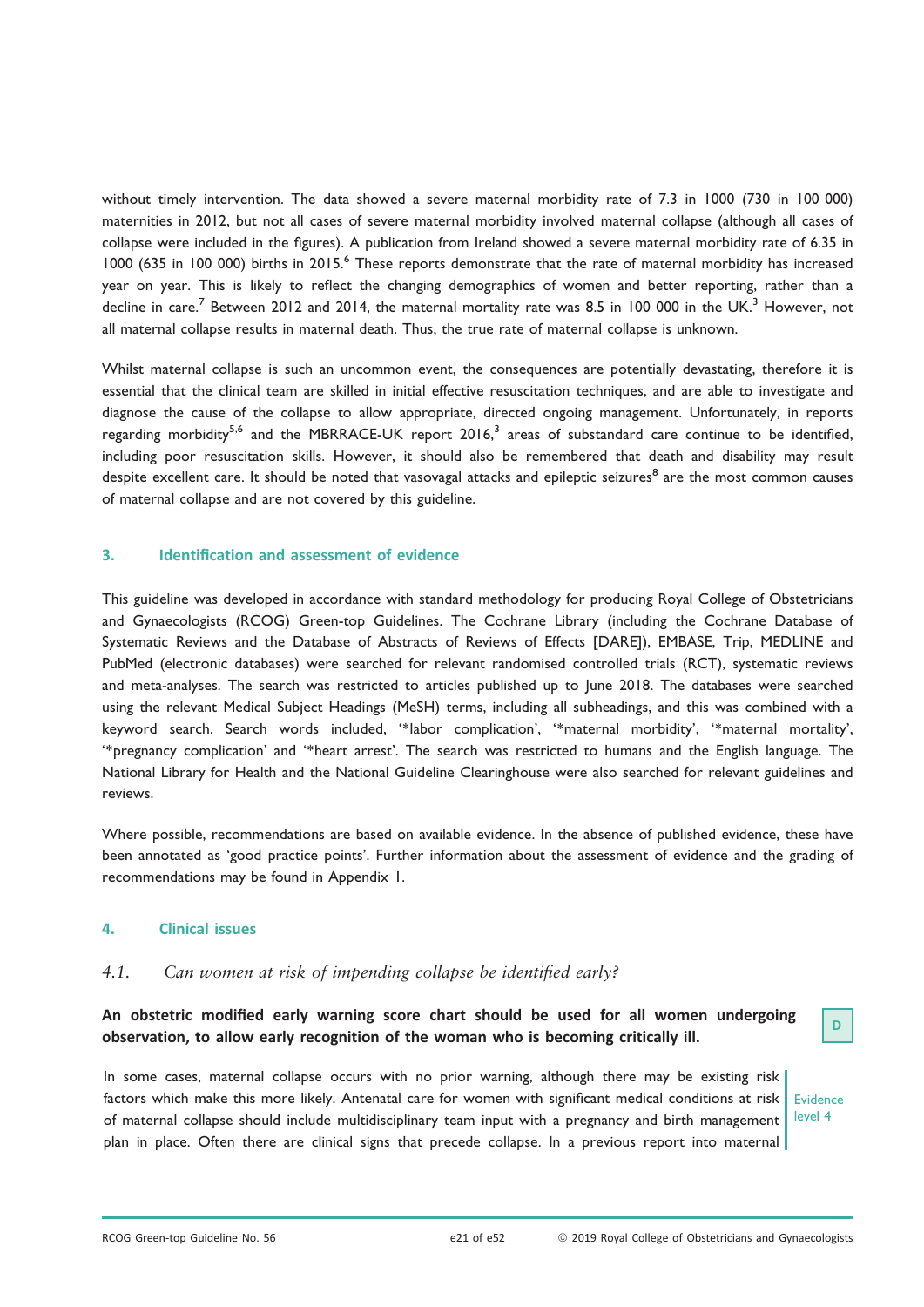deaths in the UK, $<sup>9</sup>$  substandard care was often identified where these signs and symptoms were not</sup> recognised and acted upon. The MBRRACE-UK report published in 2016 recommended a national obstetric early warning scoring system should be introduced and used for all obstetric women, including those being cared for outside the obstetric setting. It also recommended that clinical judgment must be incorporated in that if the woman looks or feels unwell, despite the score, her care should be escalated.<sup>3</sup>

The first Modified Early Warning Score (MEWS systems)<sup>10</sup> were introduced on the basis that a deterioration in simple physiological vital signs will precede significant clinical deterioration and that early intervention will reduce morbidity.<sup>11–15</sup> They are now extensively used in acute settings and critical care,  $16-18$  although the optimal system has yet to be identified.<sup>19</sup>

Evidence level 2++

Evidence level 4

Despite this, the MEWS systems have not been demonstrated to be highly effective, even when their use has triggered input from a specialised medical emergency team.<sup>20</sup> Although their use is recommended by the National Institute for Health and Care Excellence  $(NICE)^{21}$  and MBRRACE-UK<sup>3</sup> this is based on informal consensus rather than evidence.

The physiological changes of pregnancy may render the existing MEWS systems inappropriate.<sup>22</sup> and no validated system for use in pregnant women currently exists. Because of this, many maternity hospitals have developed their own modified MEWS system so local training is required, and there is ongoing work in the UK to try and develop a national obstetrics MEWS system. This, however, should be subjected to rigorous scrutiny to ensure that it is effective before it is universally implemented.

The National Early Warning Score 2 (NEWS2)<sup>23</sup> is endorsed by NHS England and NHS Improvement but is not recommendend for women who are more than 20 weeks pregnant because the physiological response to acute illness can be modified in pregnancy. With that in mind, it would seem reasonable to consider the use of NEWS2 in women who are less than 20 weeks pregnant. The timing of the use of NEWS2 postpartum is uncertain as the physiological changes of pregnancy are largely returned to prepregnancy levels by 48 hours although full return can take up to 6 weeks.

It is also important to consider the potential risks associated with the use of different scoring systems in the same organisation for the same patient depending on their stage of pregnancy.

A scoring system may still miss an unwell patient and a high level of clinical suspicion should be present if a patient looks unwell, even if her MEWS/Modified Early Obstetric Warning Score (MEOWS)/NEWS2 score is normal.

## 4.2. What are the causes of maternal collapse?

## Maternal collapse can result from a number of causes. A systematic approach should be taken to identify the cause.

Maternal collapse can result from many causes which may or may not be pregnancy related. A systematic approach to assessment facilitates identification of the cause of collapse. If the cause is reversible, the survival rates are greater<sup>24</sup> and those for which specific treatment exists must be rapidly considered. A systematic ABCDE approach should enable the clinical team to identify the most common causes of collapse. For ease of memory, these are divided by the Resuscitation Council (UK) in to the '4 T's' and

Evidence level 4

D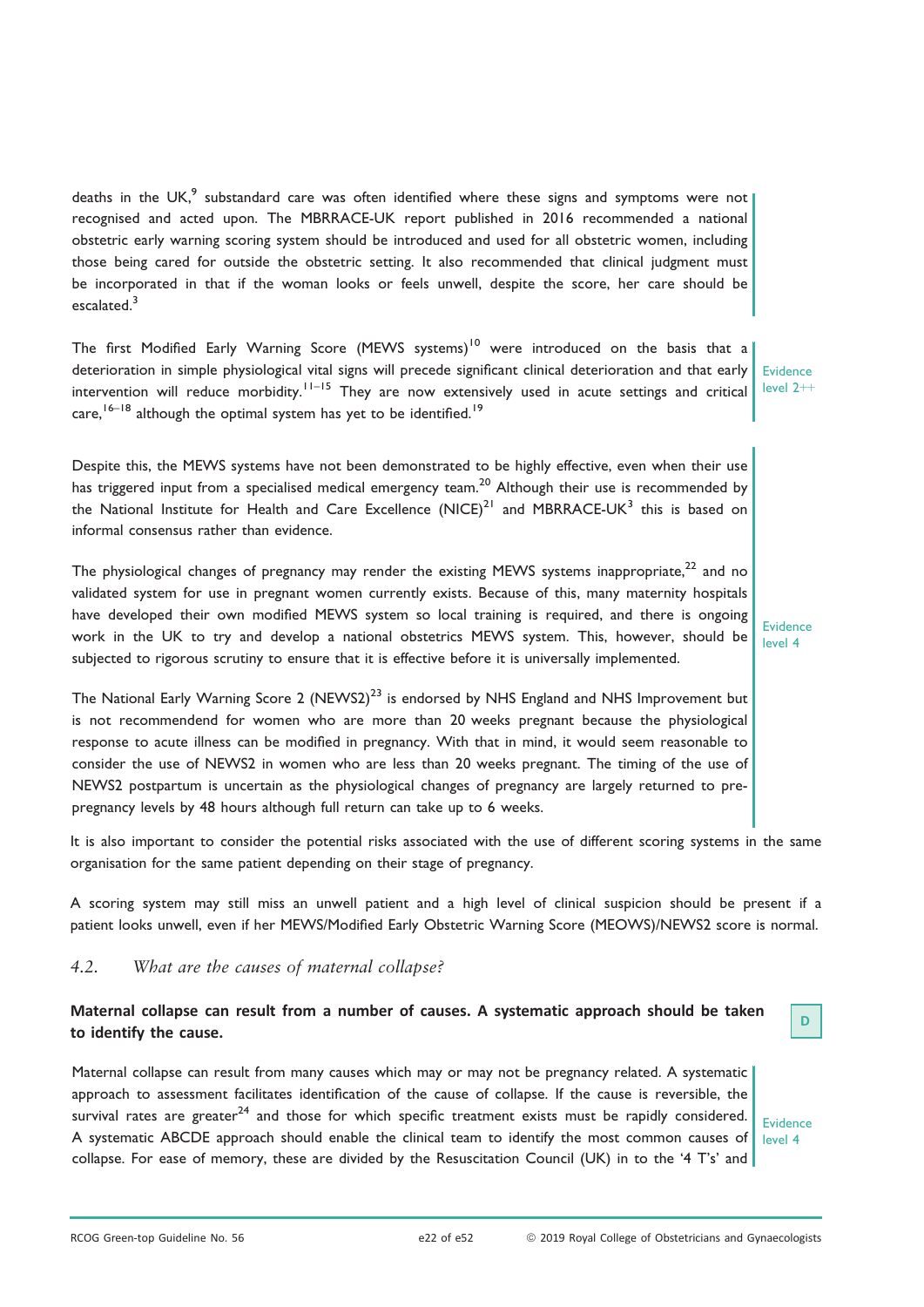'4 H's'.<sup>24</sup> In pregnant women, eclampsia and intracranial haemorrhage should be added. Other specific obstetric causes could also be present and should be considered systematically (please see Appendix 2). Due to the lack of robust morbidity data regarding collapse, maternal deaths are often used as a reference point. The common causes of maternal collapse are discussed below, but this is not an exhaustive list, as this is beyond the scope of this guideline.

## 4.2.1. Haemorrhage

Major obstetric haemorrhage has an estimated incidence of 6 in 1000 maternities.<sup>5</sup> This is among the most common causes of maternal collapse and was responsible for 13 maternal deaths between 2012 and 2014.<sup>3</sup> Causes of major obstetric haemorrhage include postpartum haemorrhage, major antepartum haemorrhage from placenta praevia, placental abruption, uterine rupture and ectopic pregnancy. In most cases of massive haemorrhage leading to collapse, the cause is obvious, but concealed haemorrhage should not be forgotten, including following caesarean section and ruptured ectopic pregnancy. Other rarer causes of concealed haemorrhage include splenic artery rupture<sup>25</sup> and hepatic rupture. Blood loss is often difficult to estimate,  $26,27$  especially slow, steady bleeding, and fit, healthy women can tolerate significant loss prior to showing signs of decompensation.

Evidence level 2+

Evidence level 4

#### 4.2.2. Thromboembolism

In the MBRRACE-UK report  $2016<sup>3</sup>$  deaths were the result of thromboembolism, making it the most common cause of direct maternal death. Appropriate use of thromboprophylaxis has improved maternal morbidity and mortality, but improvements in clinical risk assessment and prophylaxis are still required.3,28

#### 4.2.3. Amniotic fluid embolism (AFE)

UK data published in 2016 give an incidence of AFE of 1.7 per 100 000 maternities.<sup>29</sup> Survival rates seem to have improved significantly over time, from 14% in 1979,<sup>30</sup> to approximately 30% in 2005<sup>31</sup> and 81% by 2014.<sup>29</sup> However, neurological morbidity in survivors is well recognised.<sup>29</sup> The perinatal mortality rate in cases of AFE is 67 per 1000 total births.<sup>29</sup> It presents as collapse during labour or birth, or within (usually) 30 minutes of birth, in the form of acute hypotension, respiratory distress and acute hypoxia.<sup>30</sup> Seizures and cardiac arrest may occur. There are different phases to the disease progression,<sup>32,33</sup> which clearly depend on maternal survival. Initially, pulmonary hypertension may develop secondary to vascular occlusion either by debris or vasoconstriction. This often resolves and left ventricular dysfunction or failure develops. Coagulopathy often develops if the mother survives long enough, often giving rise to massive postpartum haemorrhage. If AFE occurs prior to birth, profound fetal distress develops acutely.<sup>34</sup> The underlying pathophysiological process has been compared to anaphylaxis or severe sepsis, and may be due to complement activation.<sup>35,36</sup> Diagnosis in nonfatal cases is clinical, as there is no established accurate diagnostic test premortem, although research continues in the area $37$ 

Evidence level 2++

Evidence  $level 2++$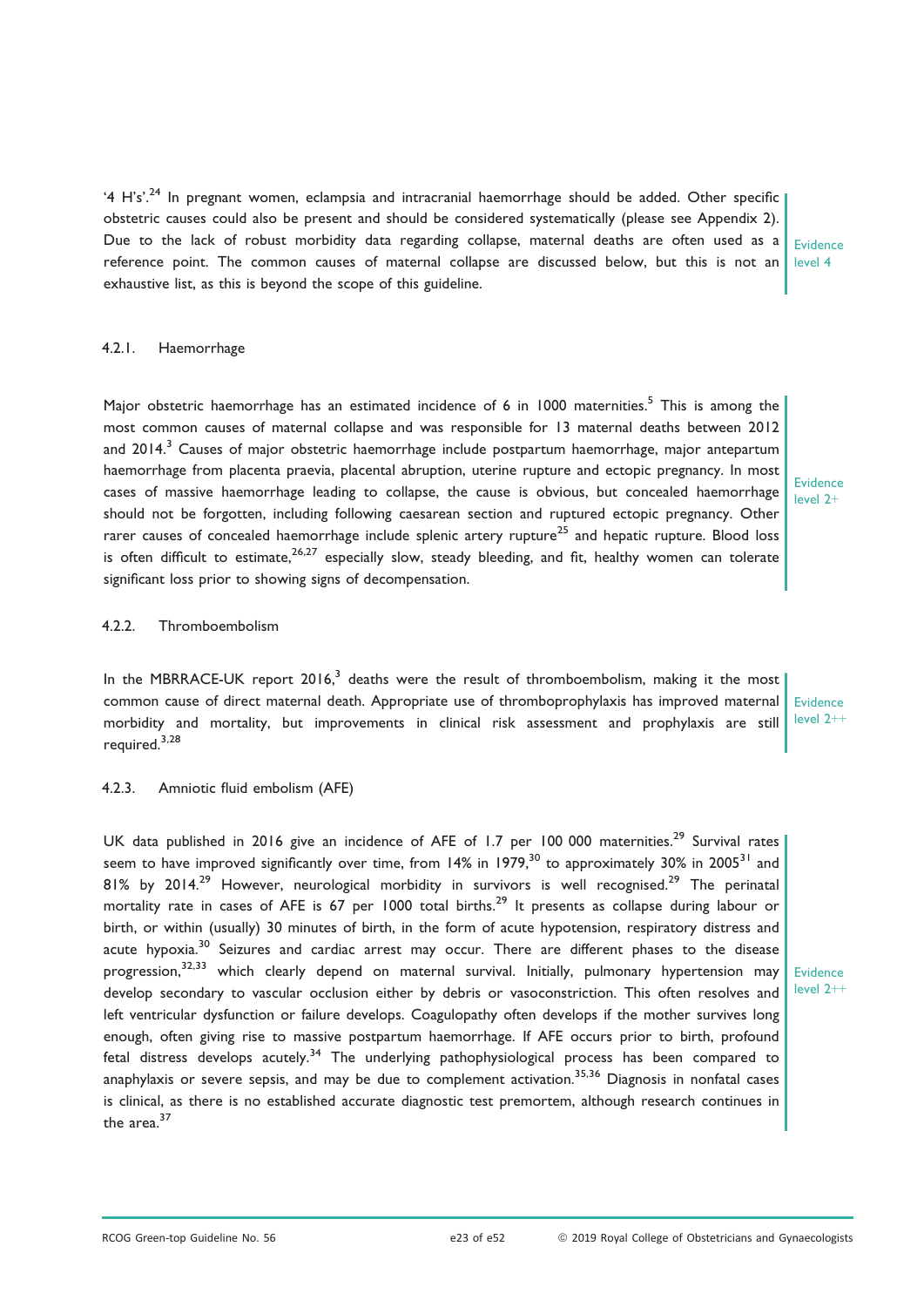## 4.2.4. Cardiac disease

Cardiac disease was the most common overall cause of indirect maternal death in the MBRRACE-UK report  $2016$ ,<sup>3</sup> being responsible for 51 maternal deaths between  $2012$  and  $2014$ . The majority of deaths secondary to cardiac causes occur in women with no previous history,<sup>2,3</sup> and almost one in five deaths occurred in an ambulance or accident and emergency department.<sup>2,38</sup> Therefore, paramedics and accident and emergency staff must be familiar with the management of maternal collapse. The main cardiac causes of maternal death are ischaemia and sudden arrhythmic cardiac death with a structurally normal heart.<sup>3</sup> Most cardiac events have preceding signs and symptoms. Aortic root dissection, although usually associated with an inherited aortopathy e.g. Ehlers-Danlos syndrome, can present in otherwise healthy women, and signs and symptoms, such as central chest or interscapular pain, a wide pulse pressure (mainly secondary to systolic hypertension) and a new cardiac murmur, must prompt appropriate imaging and, if required, referral to a cardiologist. The incidence of congenital and rheumatic heart disease in pregnancy is increasing, secondary to increased survival rates and with improved management of congenital heart disease. In addition, women with mechanical prosthetic heart valves are at particularly increased risk of complications in pregnancy.<sup>39</sup> These women should be cared for by an appropriately skilled and experienced multidisciplinary team, usually in regional centres.<sup>2</sup> Other cardiac causes include: cardiomyopathy; dissection of the coronary artery; acute left ventricular failure; infective endocarditis; and pulmonary oedema.

#### Evidence  $level 2++$

#### 4.2.5. Sepsis

Sepsis has been recognised for centuries as a significant cause of maternal morbidity and mortality, and substandard care continues to feature in the cases that result in death.<sup>3</sup> Bacteraemia, which can be present in the absence of pyrexia or a raised white cell count, can progress rapidly to severe sepsis and septic shock leading to collapse.<sup>40,41</sup> The most common organisms implicated in obstetric sepsis are the streptococcal groups A, B and D, pneumococcus and Escherichia coli.

Evidence level 2–

## 4.2.6. Drug toxicity and overdose

Drug toxicity and overdose should be considered in all cases of collapse. Substance misuse should be remembered as a potential cause of collapse especially outside of hospital. In terms of therapeutic drug toxicity, the commonly used drugs in obstetric practice are magnesium sulphate in the presence of renal impairment and local anaesthetic agents.

Toxic effects associated with local anaesthetics usually result from excessively high plasma concentrations. This can be either as a result of inadvertent intravenous injection, or systemic absorption of toxic amounts administered via appropriate (epidural, local infiltration etc.) routes. On intravenous injection, convulsions and cardiovascular collapse may occur very rapidly. Local anaesthetic toxicity resulting from systemic absorption of the local anaesthetic may occur sometime after the initial injection. Effects initially include a feeling of inebriation and lightheadedness followed by sedation, circumoral paraesthesia and twitching; convulsions can occur in severe toxicity. Signs of severe toxicity include sudden loss of consciousness, with or without tonic-clonic convulsions, and cardiovascular collapse; sinus bradycardia, conduction blocks, asystole and ventricular tachyarrhythmias can all occur.<sup>42</sup>

Evidence level 4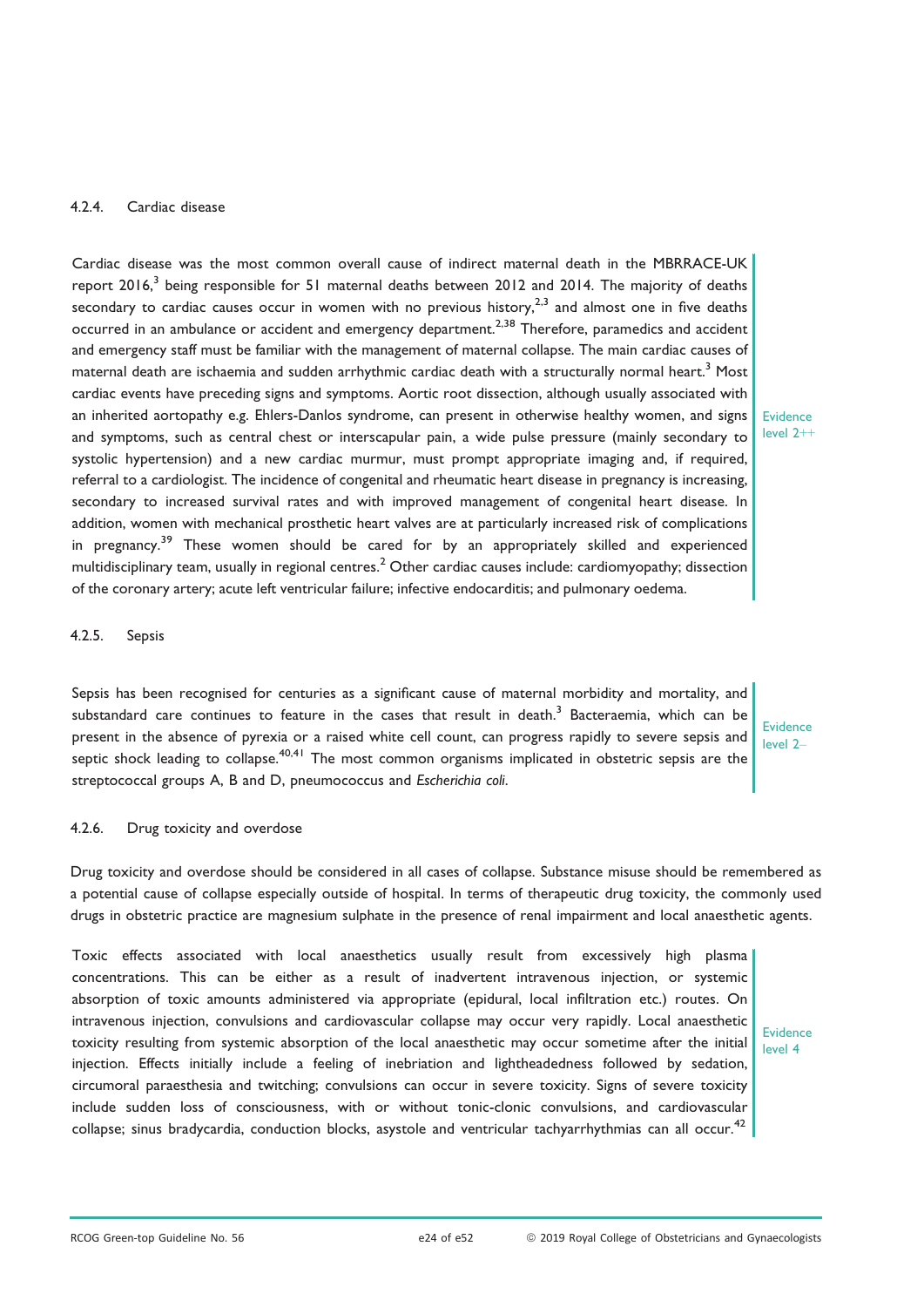In terms of local anaesthetics, total spinal block or high spinal/epidural block are rare. A high index of suspicion is needed in cases of maternal collapse following spinal anaesthesia or epidural top up. Appropriate training of medical and midwifery staff to recognise the signs and symptoms of high block is essential.

#### 4.2.7. Eclampsia

Eclampsia as the cause of maternal collapse is usually obvious in the inpatient setting. Often the diagnosis of preeclampsia has already been made and the seizure witnessed. In the community setting, fitting after 20 weeks' gestation may be attributable to eclampsia, notably where there is no known history of epilepsy. However, epilepsy should always be considered in cases of maternal collapse associated with seizure activity.<sup>8</sup>

#### 4.2.8. Intracranial haemorrhage

Intracranial haemorrhage is a significant complication of uncontrolled, particularly systolic, hypertension, but can also result from ruptured aneurysms and arteriovenous malformations. The initial presentation may be maternal collapse, but often severe headache precedes this.

#### 4.2.9. Anaphylaxis

## In cases of collapse assumed to be due to anaphylaxis mast cell tryptase levels can be useful in confirming the diagnosis.

Anaphylaxis is a severe, life-threatening generalised or systemic hypersensitivity reaction,<sup>43</sup> resulting in respiratory, cutaneous and circulatory changes, and possibly gastrointestinal disturbance and collapse. There is significant intravascular volume redistribution, which can lead to decreased cardiac output. Acute ventricular failure and myocardial ischaemia may occur. Upper airway occlusion secondary to angioedema, bronchospasm and mucous plugging of smaller airways all contribute to significant hypoxia and difficulties with ventilation. Common triggers are a variety of drugs, latex, animal allergens and foods. The incidence of severe perioperative obstetric anaphylaxis is between 1 and 3.5 per 100 000, with a mortality rate of approximately 1%.<sup>44</sup> Anaphylaxis is likely when all of the following three criteria are met:

- sudden onset and rapid progression of symptoms
- life-threatening airway and/or breathing and/or circulation problems
- skin and/or mucosal changes (flushing, urticaria, angioedema).

Exposure to a known allergen for the woman supports the diagnosis, but many cases occur with no previous history. Mast cell tryptase levels can be useful in confirming the diagnosis. As a minimum, 1 sample at  $1-2$  hours after the start of symptoms should be taken. Ideally though 3 timed samples should be taken: as soon as possible after resuscitation has started (without delaying resuscitation); 1–2 hours after the start of symptoms; 24 hours later.<sup>44</sup>

Evidence level 4

 $\checkmark$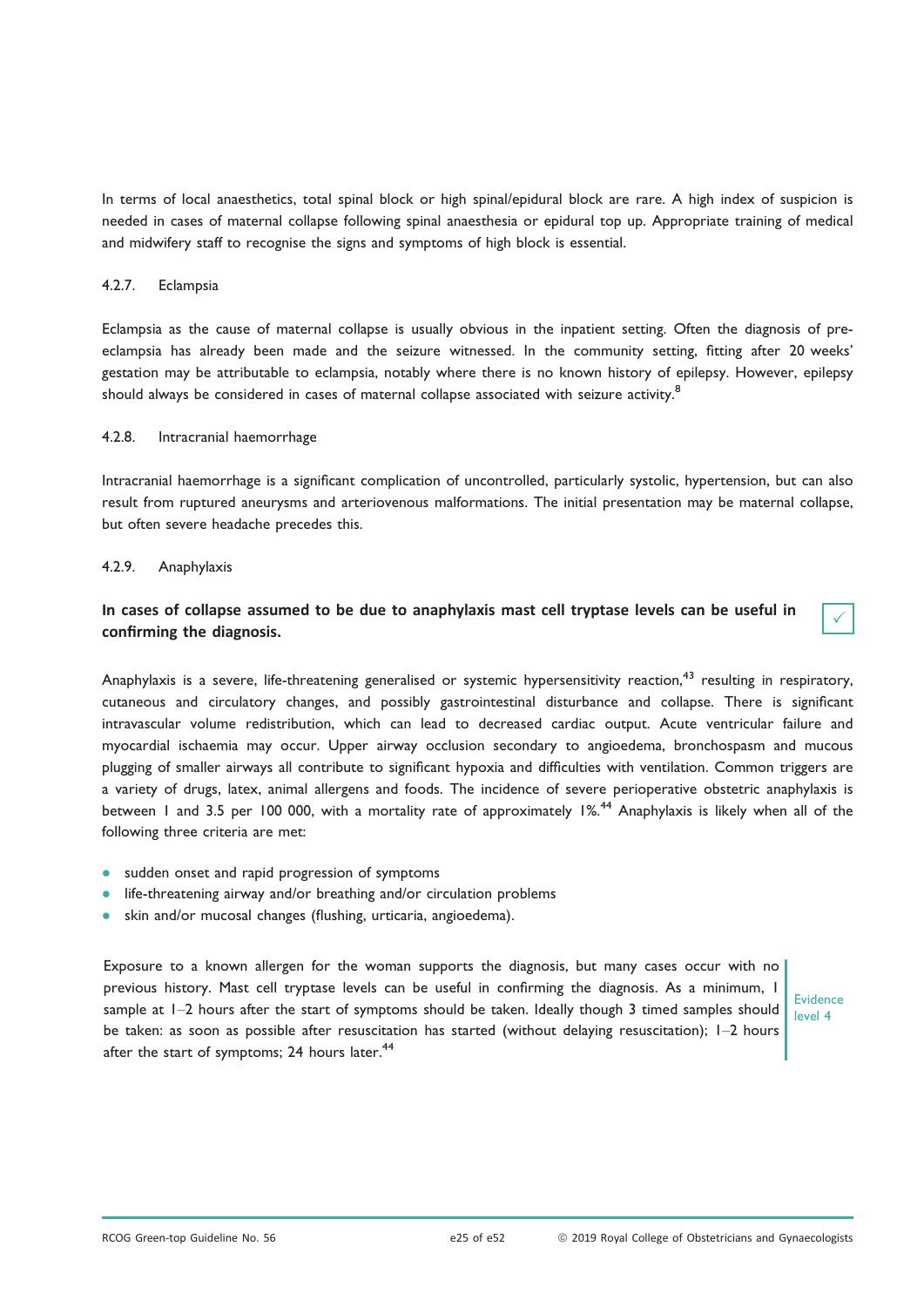#### 4.2.10. Other causes

These include hypoglycaemia, hyponatraemia<sup>45</sup> and other metabolic and electrolyte disturbances. Other causes of hypoxia include airway obstruction secondary to aspiration or foreign body, air embolism, tension pneumothorax, cardiac tamponade secondary to trauma or dissection, and hypothermia. From an anaesthetic perspective, the main causes of collapse would be local anaesthetic toxicity or failed tracheal intubation. There will be other very unusual and rare causes of maternal collapse, but detailed discussion of all causes is beyond the scope of this guideline.

## 4.3. What are the physiological and anatomical changes in pregnancy that affect resuscitation?

It is essential that anyone involved in the resuscitation of pregnant women is aware of the physiological differences. This includes pre-hospital care clinicians, paramedics and emergency medicine department staff.

Pregnant women undergo a variety of physiological changes that can accelerate the development of hypoxia and acidosis, and make ventilation more difficult.<sup>46</sup> These changes are listed in Appendix  $3<sup>47</sup>$  and combined with other physical changes, make resuscitation during pregnancy more challenging. It is essential that anyone involved in the resuscitation of a pregnant woman is aware of these differences. This includes paramedics, critical care staff and emergency medicine department staff.

Evidence level 2+

C

Evidence level 2+

C

 $\checkmark$ 

## 4.3.1. Aortocaval compression

## Aortocaval compression significantly reduces cardiac output from 20 weeks of gestation onwards and the efficacy of chest compressions during resuscitation.

From around 20 weeks of gestation onwards the gravid uterus reduces venous return in the supine position. As a consequence, cardiac output is reduced by up to 30–40%.<sup>48</sup> Supine hypotension itself can precipitate maternal collapse, which is usually reversed by turning the woman into the left lateral position. Evidence level 2+

When cardiopulmonary arrest occurs, chest compressions are needed to produce a cardiac output. In the nonpregnant situation, they achieve around  $30\%$  of the normal cardiac output.<sup>49–51</sup> Aortocaval compression further reduces cardiac output to approximately 10% of the nonpregnant cardiac output.<sup>52</sup> Therefore, cardiopulmonary resuscitation (CPR) is less likely to be effective in a woman who is at 20 or more weeks of gestation.

## 4.3.2. Respiratory changes

Changes in lung function, diaphragmatic splinting and increased oxygen consumption make pregnant women become hypoxic more readily and make ventilation more difficult.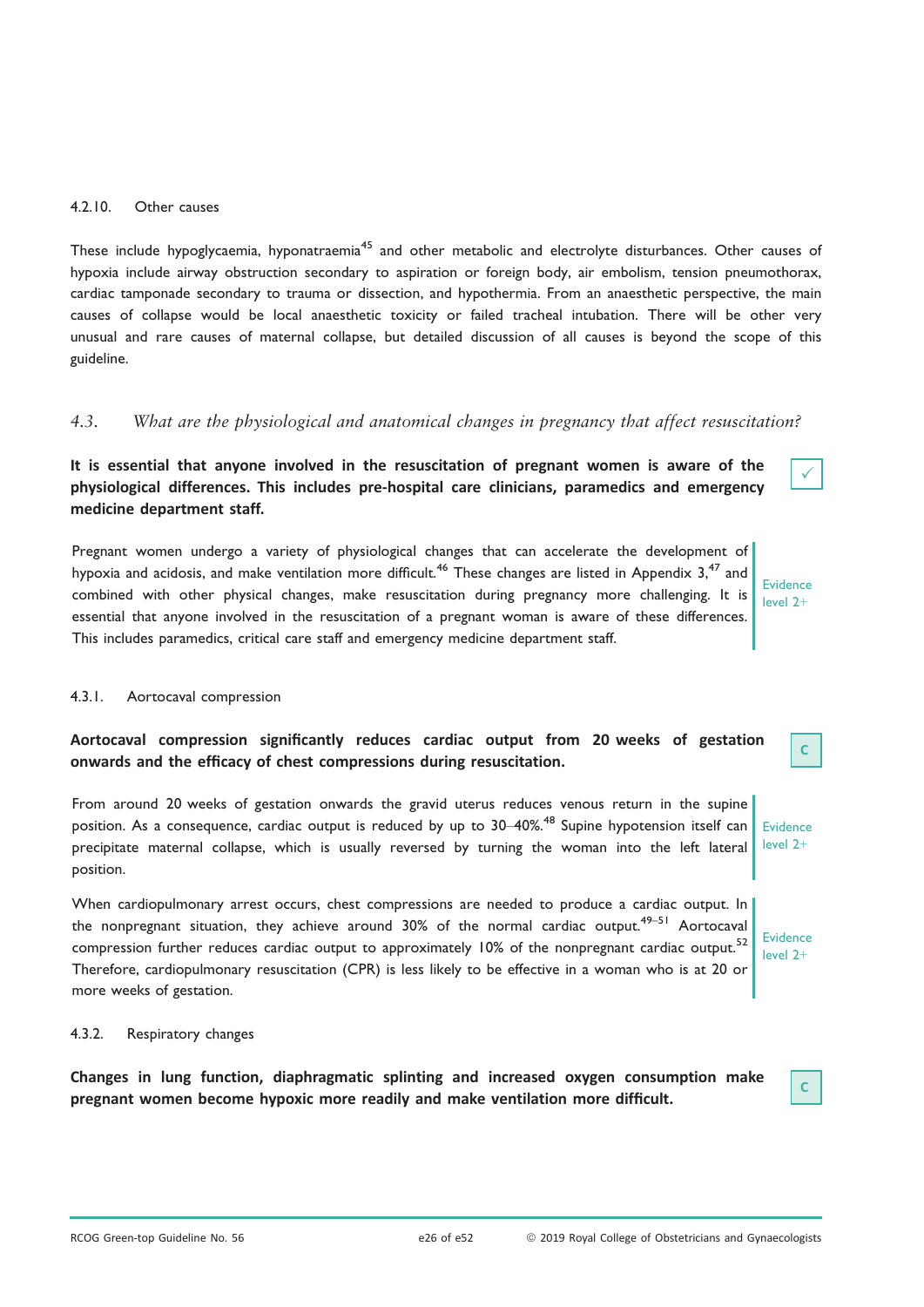The increased progesterone level in pregnancy increases the respiratory drive,<sup>53,54</sup> leading to an increase in tidal volume and minute ventilation. Splinting of the diaphragm by the enlarged uterus reduces the functional residual capacity (FRC) and also makes ventilation more difficult. Reduction in FRC along with the markedly increased oxygen consumption of the fetoplacental unit, means that pregnant women become hypoxic much more rapidly during periods of hypoventilation.

#### 4.3.3. Intubation

# Difficult intubation is more likely in pregnancy.

Weight gain in pregnancy, large breasts inhibiting the working space and laryngeal oedema can all Evidence contribute to making intubation more difficult.<sup>55,56</sup> level 2+

## 4.3.4. Aspiration

# Pregnant women are at an increased risk of aspiration.

Pregnant women are at a significantly higher risk of regurgitation and aspiration, secondary to the progesterone effect relaxing the lower oesophageal sphincter along with the raised intra-abdominal pressure secondary to the gravid uterus. During labour or following maternal opioid administration there can also be a delay in gastric emptying. Aspiration pneumonitis in pregnant women, known as Mendelsson's syndrome,<sup>57</sup> can be severe. The risks can be minimised by early intubation with effective cricoid pressure, and the use of  $H_2$  antagonists and antacids prophylactically in all women considered to be at high risk of obstetric intervention during labour.

#### 4.3.5. Circulation

The increased cardiac output and hyperdynamic circulation of pregnancy mean that large volumes of blood can be lost rapidly, especially from the uterus which receives 10% of the cardiac output at term. Otherwise healthy women tolerate blood loss remarkably well and can lose up to 35% of their circulation before becoming symptomatic, and often maternal tachycardia may be the only sign of Evidence hypovolaemia until very late in the haemorrhage. Blood loss is tolerated less well if there is a pre-existing maternal anaemia,<sup>58</sup> and clotting is less efficient if there is significant anaemia. Concealed bleeding and underestimation of loss means that intervention is often delayed. Where signs of hypovolaemia have been subtle, hypovolaemia as the cause of maternal cardiopulmonary arrest may go unrecognised.

## 4.4. What is the optimal initial management of maternal collapse?

## 4.4.1. Resuscitation in maternal collapse

Maternal collapse resuscitation should follow the Resuscitation Council (UK) guidelines using the standard ABCDE approach, with some modifications for maternal physiology, in particular relief of aortocaval compression.

Evidence level 2+

**Evidence** level 2+

level 4

D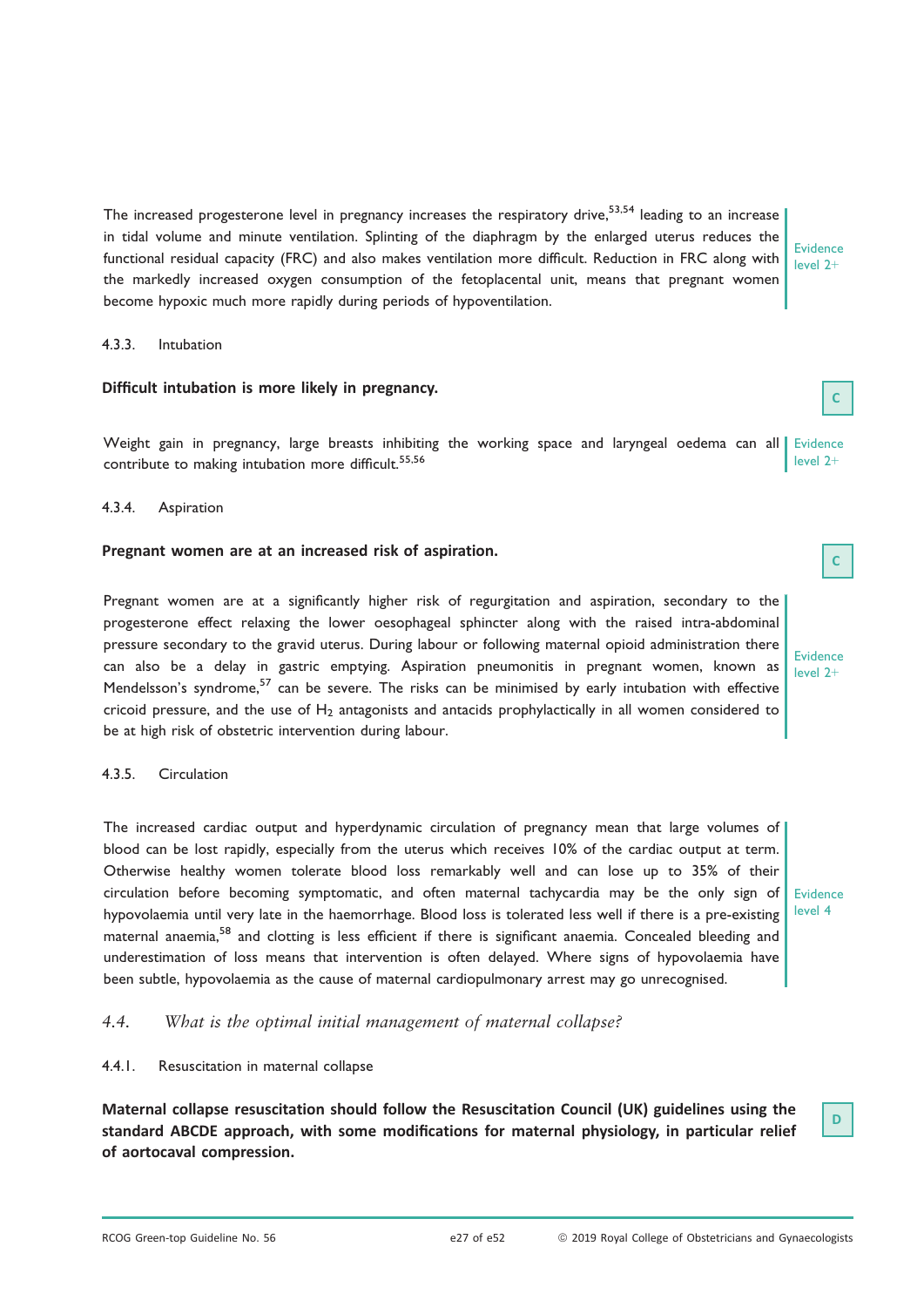## If maternal cardiac arrest occurs in the community setting, basic life support should be administered and rapid transfer arranged.

In the UK, resuscitation is conducted according to the guidelines of the Resuscitation Council (UK). These guidelines include: Adult Basic Life Support; Adult Advanced Life Support; and Automated External Defibrillation algorithms and recommendations.<sup>24</sup> These guidelines were updated in 2015 by international experts under the auspices of the International Liaison Committee on Resuscitation<sup>59</sup> and are used in the resuscitation of a pregnant woman.

Maternal collapse can occur in the community setting, and pre-hospital care of the collapsed pregnant patient should follow the same guidance from the Resuscitation Council (UK) listed above and will be delivered by ambulance paramedics and/or pre-hospital care clinicians. The care standards delivered in the pre-hospital setting have been well documented in the UK Ambulance Services Clinical Practice Guidelines Pocket Book and Emergency Birth in the Community guideline.<sup>60,61</sup>

In the event of maternal collapse, signs of life should be sought if the assessor is confident in this (check for breathing and carotid pulse). If the assessor is not confident or there is any doubt in the detection of signs of life, cardiopulmonary resuscitation should be commenced. However, if signs of life are detected, a standard ABCDE approach should be taken. The woman should be placed in the left lateral position, obstetric review should be sought, the need for oxygen therapy should be assessed and adequate vascular access should be gained. An alert, verbal stimulus, pain stimulus, unresponsive (AVPU) assessment should be undertaken as an alteration of consciousness can be a sign of critical illness. The cause of the maternal collapse should be rapidly identified and treated to prevent potential progression to maternal cardio-respiratory arrest. Ongoing regular ABCDE assessment should be performed as the risk of progression to cardiac arrest remains until the cause of the collapse is treated. Assessment of fetal wellbeing should be undertaken after ABCDE assessment (Appendix 4).

If signs of life are not detected in the hospital setting, a cardiac arrest should be declared and the cardiac arrest team called. An emergency call for the obstetric, obstetric anaesthetic and neonatal (if undelivered and more than  $22^{+0}$  weeks of gestation) resuscitation teams should be made. The consultant obstetrician and consultant anaesthetist should also attend. Standard basic life support should be initiated.<sup>62</sup>

Evidence level 4

D

From 20 weeks of gestation, changes in maternal physiology mean that adaptations are made to the resuscitation process. While Resuscitation Council (UK) algorithms for generic, paediatric and neonatal life support are available in standardised posters, adaptations for maternal resuscitation are addressed but are not available in algorithmic and poster form. For this reason, the Resuscitation Council (UK) algorithm for advanced life support has been modified by the authors and is included in Appendix 4 of this guideline.

#### 4.4.2. Relieving aorto-caval compression

Manual displacement of the uterus to the left is effective in relieving aortocaval compression in women above 20 weeks' gestation or where the uterus is palpable at or above the level of the umbilicus. This permits effective chest compressions in the supine position in the event of cardiac arrest.

|--|

Evidence level 4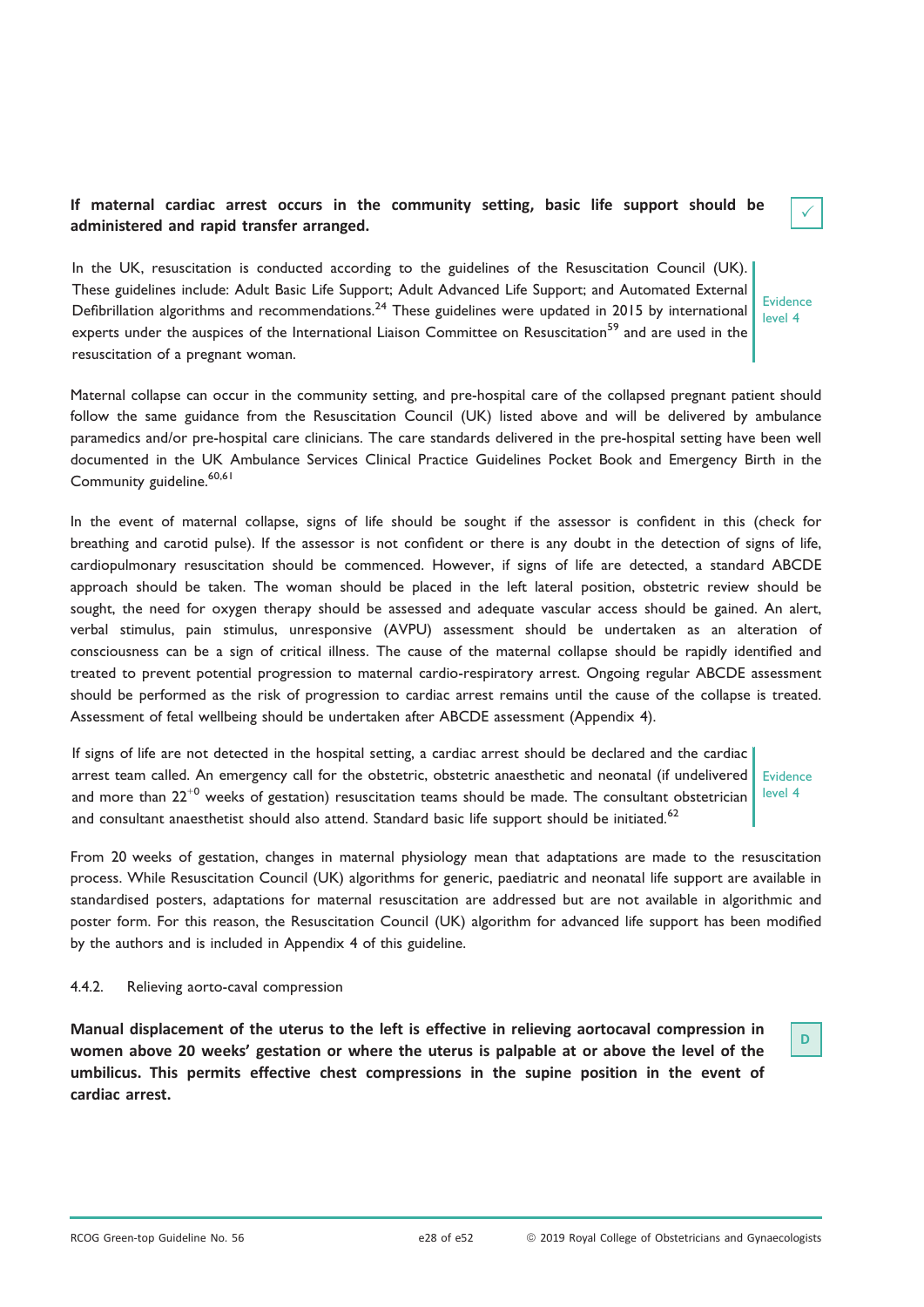A left lateral tilt of the woman from head to toe at an angle of  $15-30^\circ$  on a firm surface will relieve aortocaval compression in the majority of pregnant women and still allow effective chest compressions to be performed in the event of cardiac arrest.

In cases of major trauma, the spine should be protected with a spinal board before any tilt is applied. In the absence of a spinal board, manual displacement of the uterus should be used.

There are essential adaptations to the management of a collapsed pregnant woman because of the physiological and anatomical changes of pregnancy.

After 20 weeks' gestation or when the uterus is palpable at or above the level of the umbilicus, manual uterine displacement is the preferred method to reduce compression of the inferior vena cava and aorta by the gravid uterus if performed correctly. The technique should be performed using an 'up, off and Evidence over' method.<sup>63,64</sup> This is achieved by placing a hand below the uterus on the maternal right and pushing the uterus slightly upwards and to the left. This maintains the woman in a supine position, allowing for continuous effective cardiac compressions if necessary.<sup>65</sup>

A left lateral tilt of the woman from head to toe at an angle of  $15-30^\circ$  to relieve aortocaval compression<sup>66,67</sup> can be achieved on a tilting operating table, with a solid wedge (of an appropriate size)<sup>68</sup> and spinal board, and allow for effective chest compressions to be performed<sup>67</sup>. In the absence of these, **Evidence** manual displacement of the uterus is preferable. Using soft surfaces, such as a bed, or objects, such as pillows or blankets, are not nearly as effective, compromise effective chest compressions, and should not be used (a video of the procedure can be found at [https://www.youtube.com/watch?v=2VyqGqDNlLc\)](https://www.youtube.com/watch?v=2VyqGqDNlLc).

#### 4.4.3. Airway

## Intubation in an unconscious woman with a cuffed endotracheal tube should be performed immediately by an experienced anaesthetist.

The airway in pregnancy is more vulnerable because of the increased risk of regurgitation and aspiration.<sup>63,69</sup> For this reason, it is important to clear and protect the airway as early as possible. Intubation with a cuffed endotracheal tube should then be performed. This will protect the airway, ensure good oxygen delivery and facilitate more efficient ventilation. Intubation can be more difficult in pregnancy, so this should be undertaken by someone with appropriate skills. Failed intubation is more common in the pregnant than nonpregnant patient and a plan for failed intubation should always be considered. A full description of the failed intubation drill is available from the Difficult Airway Society.<sup>70</sup> In brief: Maintain oxygenation; Call for help; Supraglottic airway device; Front of Neck access. During cardiac arrest in a nonpregnant woman it is acceptable to use a supraglottic device, such as a laryngeal mask airway as an alternative to the endotracheal tube.<sup>71</sup> In pregnant women, physiological changes in the airway, such as hyperaemia, hypersecretion and oedema lead to increased friability of the airway mucosa causing bleeding and difficulties in visualisation for intubation.<sup>69</sup> Pregnant women are also more likely to regurgitate and aspirate in the absence of a secured airway (endotracheal tube) than a nonpregnant woman, and thus, the early involvement of an appropriately skilled anaesthetist remains best practice.<sup>69</sup>

|--|

level 2+

 $\checkmark$ 

level 2+

Evidence level 4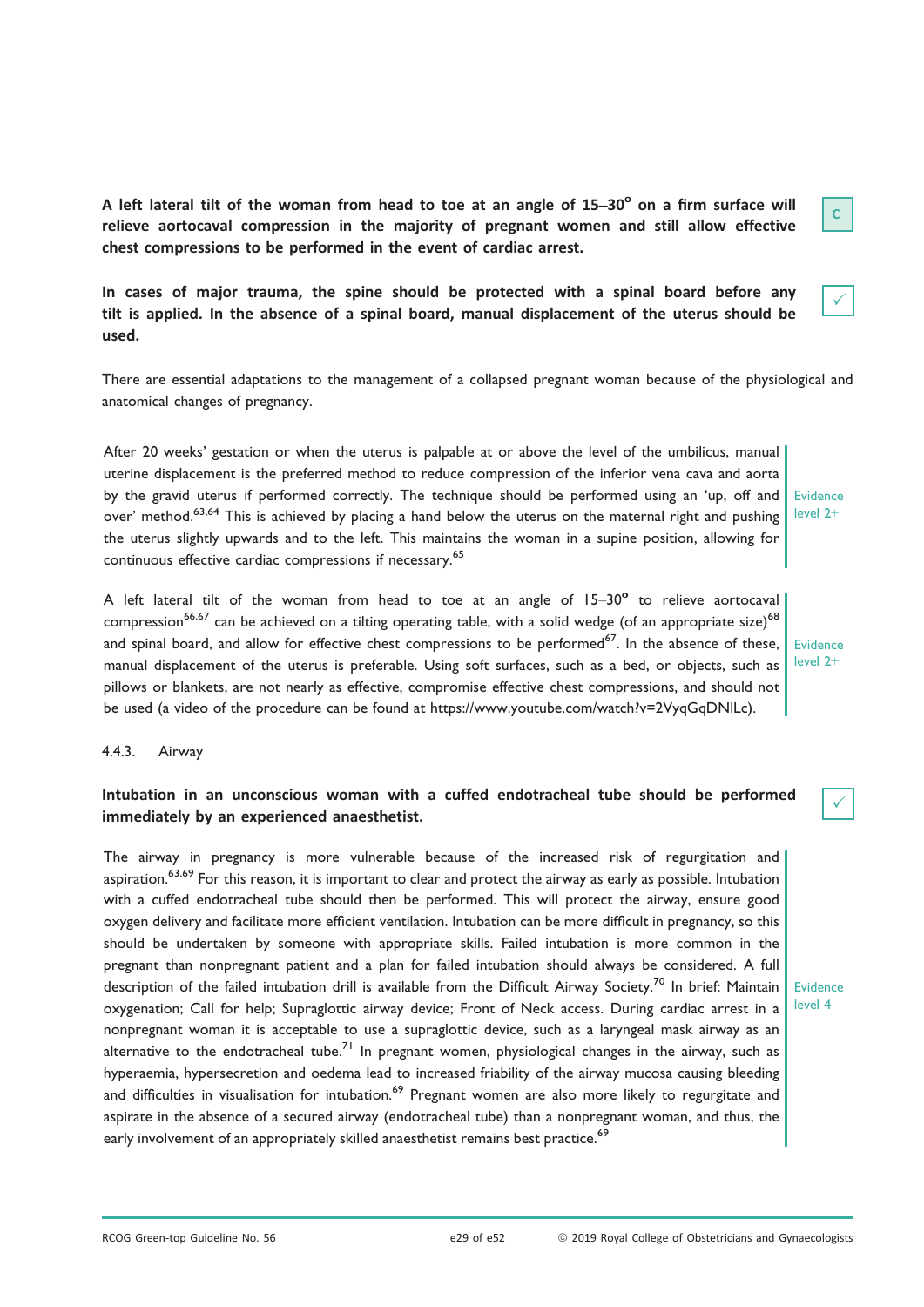Waveform capnography must be used to confirm and continually monitor tracheal tube placement, and may be used to monitor the quality of CPR and to provide an early indication of return of spontaneous circulation.<sup>24</sup>

Appendix 5 of this guideline presents suggested equipment that should be available for cases where airway management may be difficult.

4.4.4. Breathing

Supplemental high flow oxygen should be administered as soon as possible to counteract rapid deoxygenation.

Bag and mask ventilation or insertion of a simple supraglottic airway should be undertaken until intubation can be achieved.

Maternal physiological changes lead to increased oxygen requirements. Furthermore, in maternal collapse, reduced oxygen reserve and a reduced functional residual capacity leads to deoxygenation occurring more rapidly than in nonpregnant women. Therefore, supplemental oxygen should be added with a gas flow of  $10-15$  I per minute to whatever method of ventilation is being employed.<sup>62</sup> Evidence level  $2 +$ 

Ventilation, using a face mask, or a supraglottic airway device and self-inflating bag, or via a cuffed endotracheal tube, may be more difficult because of the physiological changes of pregnancy as previously described. It can also be difficult to see the chest rise.

4.4.5. Circulation

If the airway is clear and there is no breathing, chest compressions should be commenced immediately.

Two wide-bore cannulae (minimum 16 gauge) should be inserted as soon as possible. If peripheral venous access is not possible, early consideration of central venous access, intraosseous access or venous cutdown should be considered.

There should be an aggressive approach to volume replacement, although caution should be exercised in the context of pre-eclampsia or eclampsia.

Abdominal ultrasound by a skilled operator can assist in the diagnosis of concealed haemorrhage.

The same defibrillation energy levels should be used as in a nonpregnant woman.

 $\checkmark$ 

 $\checkmark$ 

B

 $\checkmark$ 

 $\checkmark$ 

C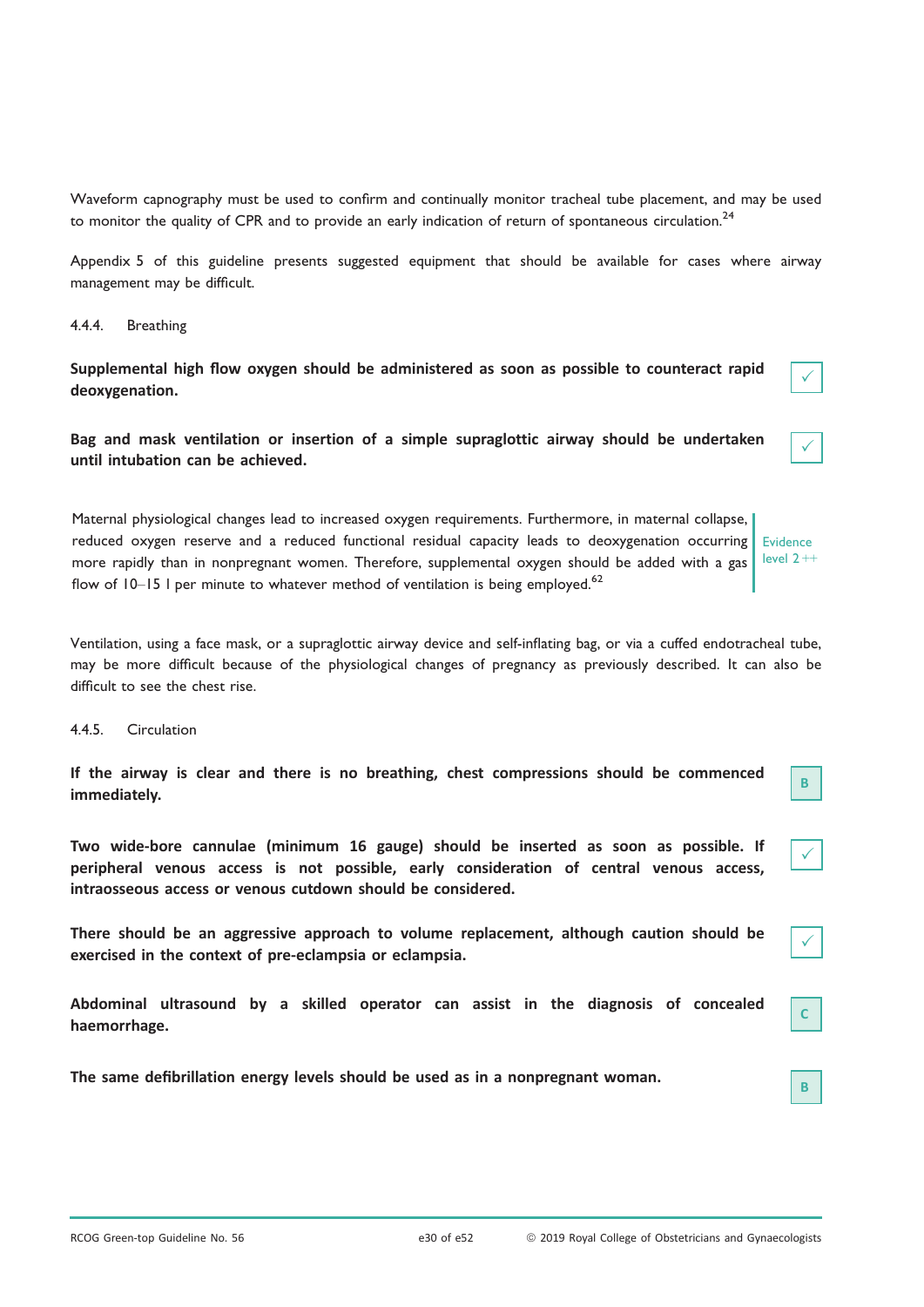Chest compressions should be commenced immediately in the absence of a cardiac output.<sup>72</sup> Compressions may be made difficult because of obesity and if the woman is in the tilted position. Hand position should be over the centre of the chest and it is important to ensure that the direction of Evidence compression is perpendicular to the chest wall. If a left lateral tilt is employed then the angle of tilt must be taken into account when performing chest compressions. Immediate and competent chest compressions have been found to have a direct impact on maternal outcome.<sup>72</sup>

In total, 30 chest compressions (at a rate of 100–120 per minute) should be performed for every two ventilation breaths initially. If there are two rescuers, one should be responsible for chest compressions and ventilation breaths, whilst the other should ensure aortocaval decompression with manual uterine displacement. Once intubation is performed, the ratio of chest compressions to ventilation breaths should be desynchronised. Ventilation should be at a rate of 10 breaths per minute with continuous chest compressions at 100–120 per minute. Because chest compressions are not as effective after 20 weeks of gestation, there should be early recourse to delivery of the fetus and placenta if CPR is not effective.<sup>24</sup> In woman with a very high BMI chest compressions can be performed over the head of the woman if there is sub-optimal rescuer positioning.<sup>73</sup>

Ideally, early vascular access will be obtained with wide-bore intravenous cannulae inserted above the level of the diaphragm. This allows the administration of fluids to not be affected by aortocaval compression. If peripheral venous access is difficult, there should be early consideration of central venous access, intraosseous access<sup>74</sup> or venous cutdown to aid volume replacement.

Haemorrhage is the most common cause of maternal collapse, and is a consequence of other causes of collapse. There must be a high index of suspicion for bleeding and awareness of the limitations of maternal clinical signs. Caution must be exercised in the clinical context of severe pre-eclampsia and eclampsia, where fluid overload can contribute to poor outcome. In the case where significant haemorrhage, and pre-eclampsia or eclampsia exist, careful fluid management is essential.

Very occasionally, ultrasound by a skilled operator can assist in the diagnosis of free fluid associated with intra-abdominal bleeding, although laparotomy should not be delayed if the findings are negative and/or the index of suspicion is high.<sup>75–78</sup> This, however, should not interfere with the resuscitation process.

If defibrillation is required, the same settings should be used as in the nonpregnant adult, as there is no change in thoracic impedance.<sup>79</sup> Adhesive defibrillator pads are preferable to defibrillator paddles, and the left defibrillation pad should be applied lateral to the left breast. If the woman's breasts are large or engorged, defibrillator pads may need to be placed on the anterior and posterior precordium to optimise defibrillation energy transfer.<sup>72</sup> The energy from the defibrillation shock is directed across the heart and there is no evidence that shocks from a direct current defibrillator have an adverse effect on the fetus. Uterine monitors should be removed before shock delivery.

4.4.6. Drugs

There should be no alteration in algorithm drugs or doses used in the Resuscitation Council (UK) protocols.

level 2++

Evidence level 2++

Evidence level 2+

Evidence level 2++

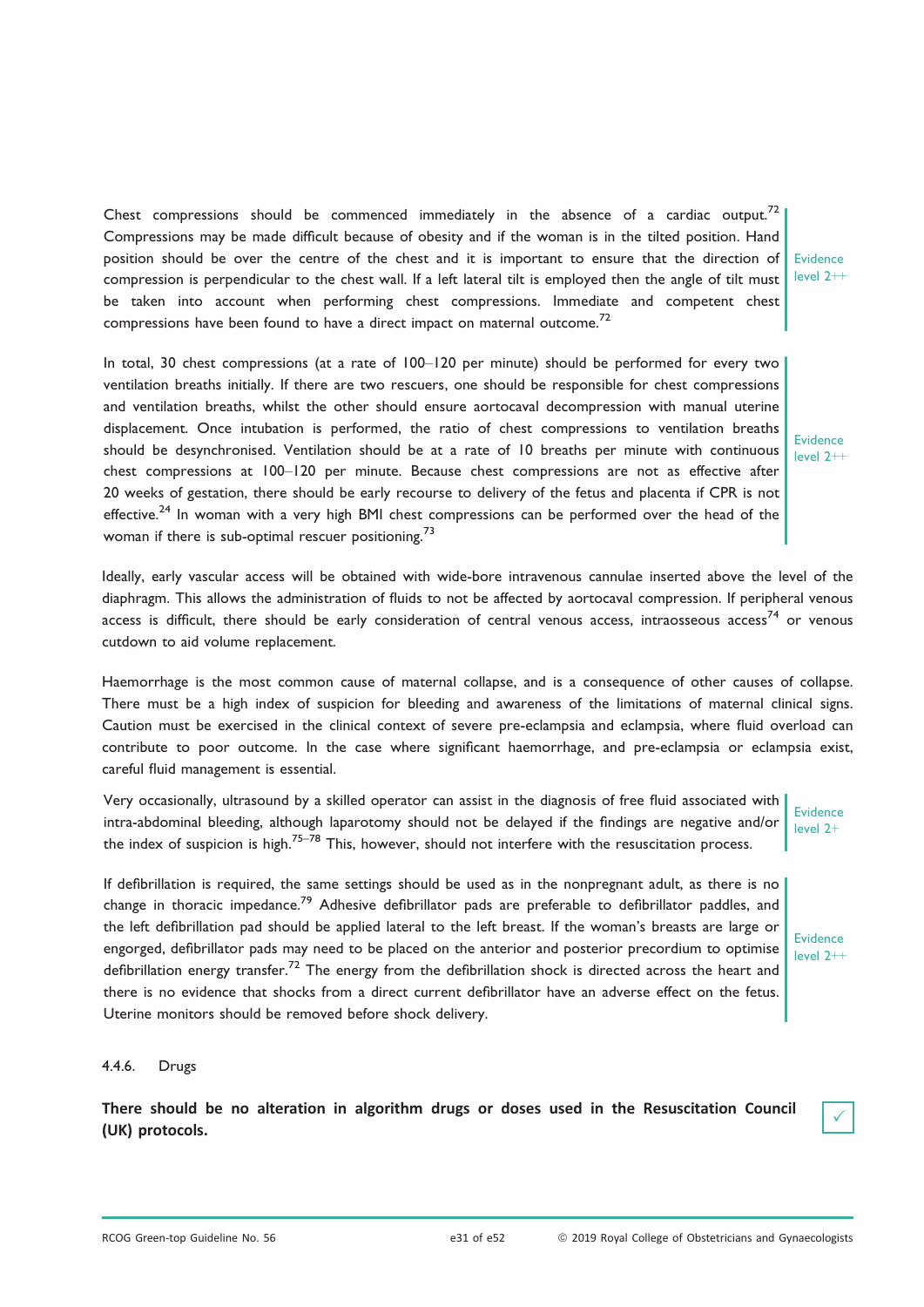#### 4.4.7. Other considerations

Common, reversible causes of maternal cardiopulmonary arrest should be considered throughout the resuscitation process.

Resuscitation efforts should be continued until a decision is taken by the consultant obstetrician and consultant anaesthetist to discontinue resuscitation efforts. This decision should be made in consensus with the cardiac arrest team.

Throughout the resuscitation process, consideration should be given to the cause of the collapse, so that Evidence ongoing therapy can be directed towards the specific cause to optimise outcome.<sup>24</sup> level 4

4.5. When, where and how should perimortem caesarean section (PMCS) be performed?

In women over 20 weeks of gestation, if there is no response to correctly performed CPR within 4 minutes of maternal collapse or if resuscitation is continued beyond this, then PMCS should be undertaken to assist maternal resuscitation. Ideally, this should be achieved within 5 minutes of the collapse.

PMCS should not be delayed by moving the woman. It should be performed where maternal collapse has occurred and resuscitation is taking place.

The operator should use the incision, which will facilitate the most rapid access. This may be a midline vertical incision or a suprapubic transverse incision.

A scalpel and umbilical cord clamps (or alternative ligatures) should be available on the resuscitation trolley in all areas where maternal collapse may occur, including the accident and emergency department.

The concept of PMCS was introduced by Katz et al.<sup>80</sup> in 1986. This research group initially focused on infant survival and found that 69% of infants survived when PMCS was performed within 5 minutes. However, when Katz et al. explored maternal outcomes, they found that hypoxic brain injury only occurred if PMCS was performed after 6 minutes. Although the research basis for this recommendation is scarce, the rationale for this timescale is that pregnant women become hypoxic more quickly than nonpregnant women, and irreversible brain damage can ensue within 4–6 minutes. The term 'resuscitative hysterotomy<sup>81</sup> has been introduced by non-obstetric clinicians (for example, emergency medicine clinicians and paramedics) in the trauma and emergency department environments, as the procedure is primarily used to assist maternal resuscitation rather than to save the fetus. Obstetricians should be aware of this terminology to ensure effective communication. $82$  The gravid uterus impairs venous return and thus reduces cardiac output by approximately 60% secondary to aortocaval compression.<sup>83</sup> Delivery of the fetus and placenta reduces oxygen consumption, improves venous return and cardiac output, facilitates chest compressions and makes ventilation easier. It also allows for internal chest compressions by inserting the hand through the open abdomen up to the diaphragm and compressing the posterior aspect of the heart against the

Evidence level 4

| Green-ton Guideline No. 56 |  |
|----------------------------|--|

 $\checkmark$ 

|--|--|

|--|

 $\checkmark$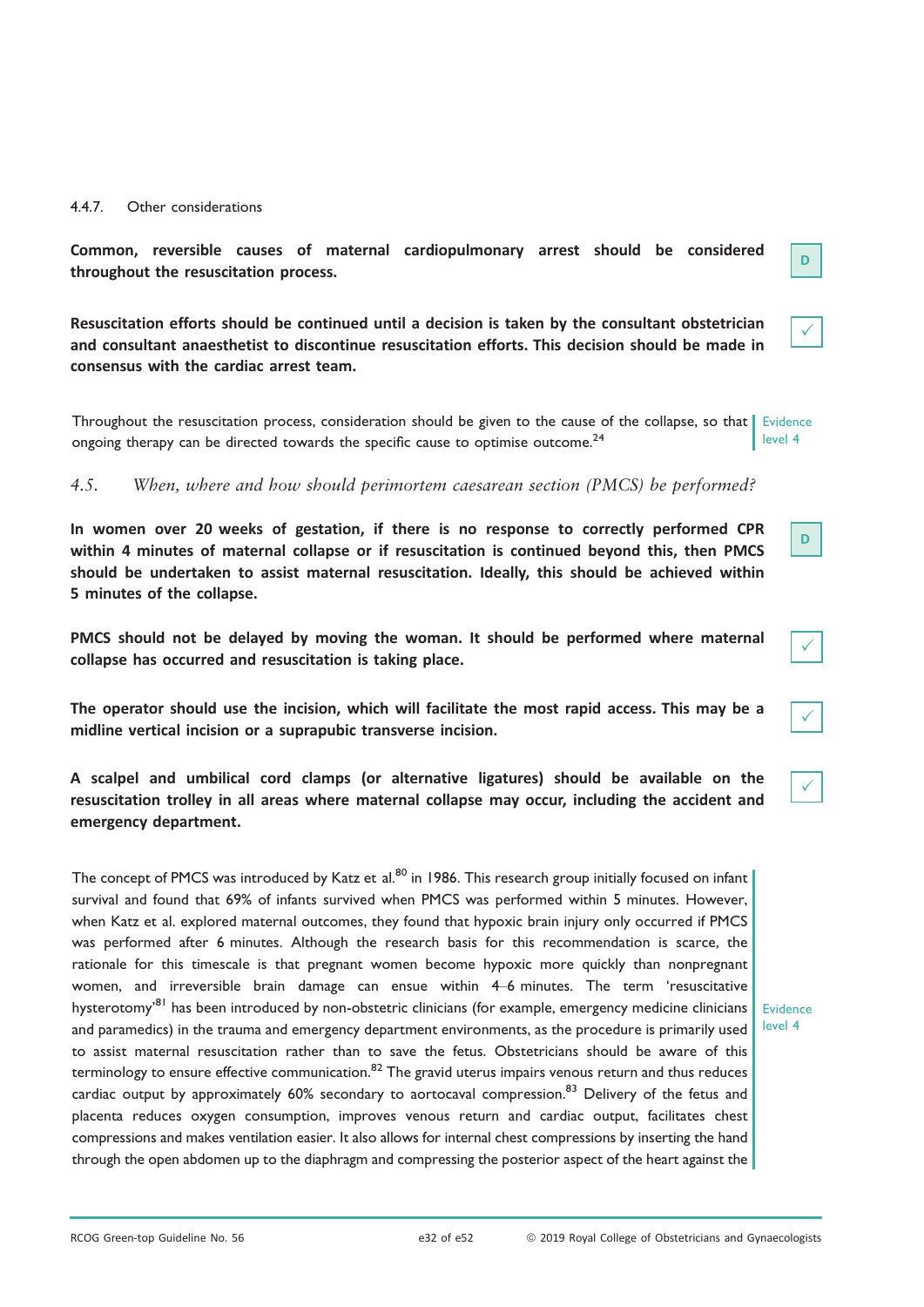chest wall. This improves cardiac output beyond that achieved in closed chest compressions.<sup>84</sup> At less than 20 weeks of gestation there is no proven benefit from delivery of the fetus and placenta. PMCS should be considered a resuscitative procedure, to be performed primarily in the interests of maternal survival. Evidence level 4

Delivery within 5 minutes of maternal collapse improves the chances of survival for the baby. If maternal resuscitation is continuing beyond 4 minutes of the collapse, delivery of the fetus and placenta should be performed as soon as possible to aid this, even if the fetus is already dead. Case series have shown that swift delivery of the baby improves maternal outcome even after 5 minutes have elapsed from maternal collapse.<sup>85</sup> There is, of course, the possibility that the outcome could be that the surviving child has sustained damage in an attempt to preserve the life of the mother.

Time should not be wasted by moving the woman to an operating theatre; a PMCS can be performed anywhere, with a scalpel being the only essential equipment required.<sup>86,87</sup> With no circulation, blood loss is minimal, and no anaesthetic is required. If resuscitation is successful following birth, there should be prompt transfer to an appropriate environment at that point, as well as anaesthesia and sedation, to control ensuing haemorrhage and complete the operation. The doctrine of 'best interests of the patient' would apply to conduct of this procedure being carried out without consent.

In terms of the best incision to use, a midline abdominal incision and a classical uterine incision will give the most rapid access. However, many will be unfamiliar with this approach and as delivery can be achieved rapidly with a transverse approach, the operator should use the approach they are most comfortable with.<sup>86</sup> Manual uterine displacement can be stopped immediately prior to incision. If resuscitation is successful, the uterus and abdomen should be closed in the usual way to control blood loss and minimise the risk of infection. Where the resuscitation is not successful, the case should be discussed with the coroner or procurator fiscal to determine whether a postmortem is required before any medical devices, such as lines and endotracheal tube are removed, as per the Royal College of Pathologists recommendations.<sup>88</sup>

To ensure there are no delays in executing a PMCS when indicated, the equipment necessary should be immediately available on the resuscitation trolley. All that is required is a fixed blade scalpel and two clamps for the umbilical cord. In the absence of a specific tray, a scalpel alone will enable delivery of the fetus and placenta, and cutting of the umbilical cord, which can then be manually compressed until a clamp is found if the baby is alive.

## 4.6. What does the ongoing management consist of?

## Senior staff with appropriate experience should be involved at an early stage.

## Transfer should be supervised by an adequately skilled team with appropriate equipment.

Ongoing management depends on the underlying cause of the collapse and appropriate senior staff must be involved early. It is essential the woman is transferred to an appropriate environment to ensure optimal ongoing care. This would usually mean transfer to a high dependency or critical care area with appropriate staff and monitoring facilities.<sup>68</sup> Please see Appendix 6 for more information on post collapse management.

Evidence level 2+

Evidence level 4

Evidence level 2++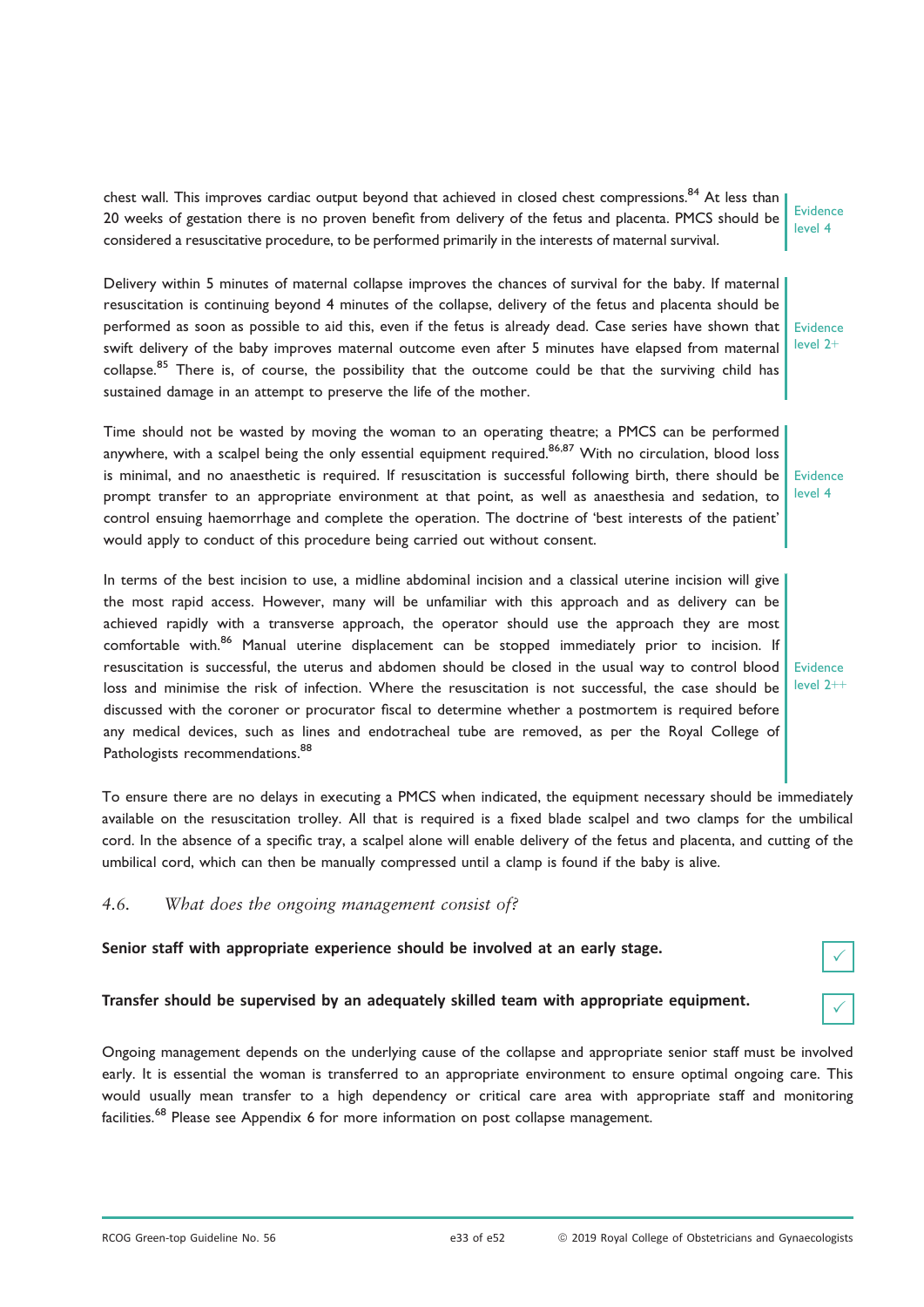#### 4.6.1. Haemorrhage

| In the case of maternal collapse secondary to antepartum haemorrhage, the fetus and placenta                 |  |
|--------------------------------------------------------------------------------------------------------------|--|
| should be delivered promptly to allow control of the haemorrhage.                                            |  |
|                                                                                                              |  |
|                                                                                                              |  |
| المعقودات والمستحدث والمستحدث والمستحدث والمتحدث والمستحدث والمستحدث والمستحدث والمستحدث والمستحدث والمستحدث |  |

In the case of massive placental abruption, caesarean section may occasionally be indicated even if the fetus is dead to allow rapid control of the haemorrhage.

## Intravenous tranexamic acid significantly reduces mortality due to postpartum haemorrhage.

|                                                                  |  | The ongoing management of major antepartum haemorrhage is comprehensively covered in the RCOG |  |  |
|------------------------------------------------------------------|--|-----------------------------------------------------------------------------------------------|--|--|
| Green-top Guideline No. 63 Antepartum Haemorrhage. <sup>89</sup> |  |                                                                                               |  |  |

Management of collapse secondary to massive haemorrhage as a result of placenta praevia should be managed in accordance with the RCOG Green-top Guideline Nos. 27a and 27b Placenta Praevia and Placenta Praevia Accreta: Diagnosis and Management and Vasa Praevia: Diagnosis and Management.<sup>90,91</sup>

The ongoing management of major postpartum haemorrhage is comprehensively covered in the RCOG Green-top Guideline No. 52 Postpartum Haemorrhage: Prevention and Management.<sup>92</sup>

A large randomised controlled study<sup>93</sup> including more than 20 000 women comparing I g intravenous tranexamic acid with placebo in cases of postpartum haemorrhage demonstrated a significant reduction in death from haemorrhage, particularly if given within 3 hours. Evidence  $l$ evel  $l++$ 

4.6.2. Venous thromboembolism

Massive pulmonary embolism should be treated according to RCOG Green-top Guideline No. 37b Acute Management of Thrombosis and Embolism during Pregnancy and the Puerperium.

The specific management of massive pulmonary embolism is covered in the RCOG Green-top Guideline No. 37b Acute Management of Thrombosis and Embolism during Pregnancy and the Puerperium.<sup>94</sup> This includes the use of thrombolysis. Evidence level 4

4.6.3. Amniotic fluid embolism (AFE)

The management of AFE is supportive rather than specific, as there is no proven effective therapy.

Early involvement of senior experienced staff, including obstetricians, anaesthetists, haematologists and intensivists, is essential to optimise outcome.

Coagulopathy needs early, aggressive treatment, including the use of fresh frozen plasma. <sup>P</sup>

Evidence level 4

 $\checkmark$ 

 $\checkmark$ 

| I<br>ł |  |
|--------|--|
|        |  |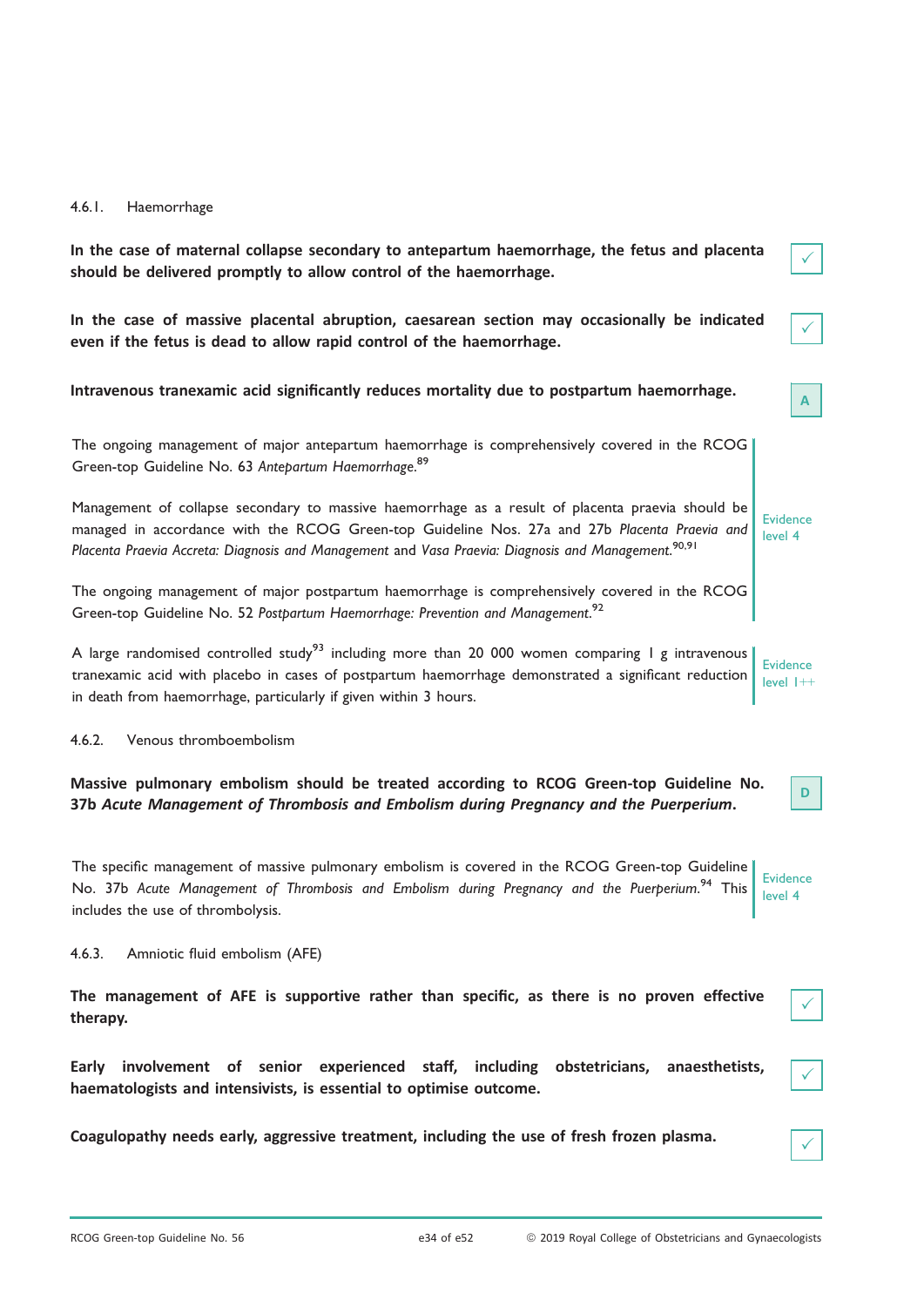| Recombinant factor VII should only be used if coagulopathy cannot be corrected by massive |  |
|-------------------------------------------------------------------------------------------|--|
| blood component replacement as it has been associated with poorer outcome in women with   |  |
| AFE.                                                                                      |  |

There is no proven effective therapy for the management of AFE. It is therefore supportive rather than Evidence specific.<sup>3,95</sup> level 2++

In addition to resuscitation and supportive measures, arrhythmias may develop and will require standard treatment. Inotropic support is likely to be needed and measurement of cardiac output may help direct therapy and avoid fluid overload; fluid overload will exacerbate pulmonary oedema and increase the risk of acute respiratory distress syndrome. High filling pressures are indicative of a failing left ventricle.

In women with AFE, those treated with recombinant factor VII were found to have worse outcomes than in those not treated with recombinant factor VII. Therefore, recombinant factor VII should only be used in patients with AFE when haemorrhage cannot be stopped by massive blood component replacement.<sup>29,96</sup>

If undelivered, delivery of the fetus and placenta should be performed as soon as possible. The incidence of uterine atony is increased in this condition and contributes to the postpartum haemorrhage. This should be managed as described in the RCOG Green-top Guideline on postpartum haemorrhage.<sup>92</sup> Evidence level 2+

Various other therapies have been tried, including steroids, heparin, plasmapheresis and haemofiltration, usually in single cases. As such, there is no robust evidence to support their use.<sup>29</sup>

#### 4.6.4. Cardiac disease

## After successful resuscitation, cardiac cases should be managed by an expert cardiology team.

After initial resuscitation, the ongoing management of cardiac disease is similar to that in the nonpregnant state, although in many cases, delivery will be necessary to facilitate this.

Although thrombolysis can be associated with significant bleeding from the placental site, it should be given to women with acute coronary insufficiency, although caution should be exercised in the perioperative period.<sup>97</sup> If available, percutaneous angioplasty allows accurate diagnosis and definitive therapy.

#### 4.6.5. Sepsis

# Septic shock should be managed in accordance with the Surviving Sepsis Campaign guidelines.

The Surviving Sepsis Campaign has updated the management of sepsis and septic shock.<sup>98</sup> The speed and appropriateness of therapy administered in the initial hours after severe sepsis develops are likely to influence outcome with early resuscitation improving survival rates. A multidisciplinary team approach is required, including midwives, consultant obstetricians, anaesthetists, haematologists, intensivists and microbiologists. The following 'Care

C

**Evidence** level 4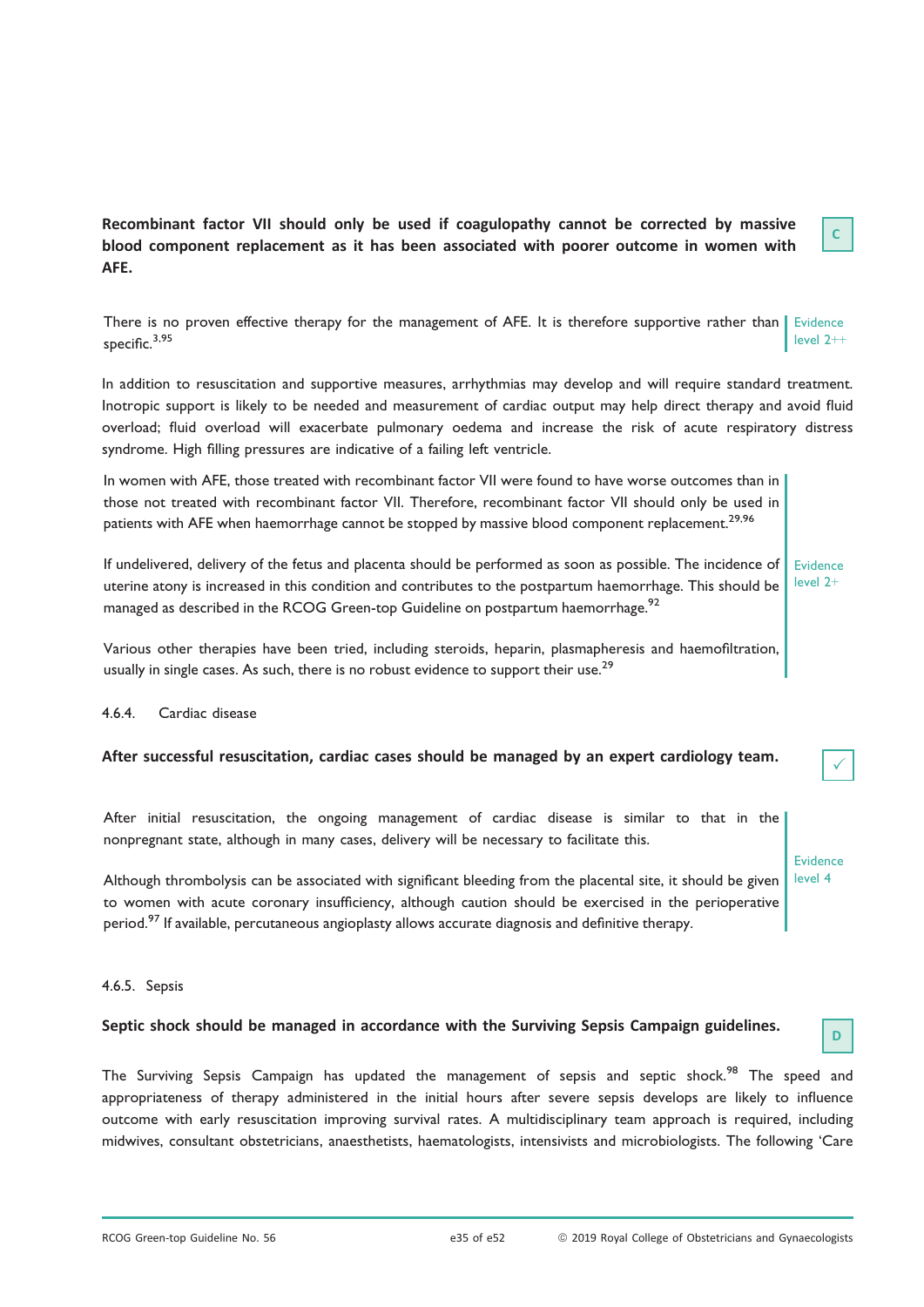Bundle' should be applied immediately or within 6 hours, and has been shown to significantly improve survival rates:99,100

- 1. Measure serum lactate.
- 2. Obtain blood cultures and culture swabs prior to antibiotic administration.
- 3. Administer broad spectrum antibiotic(s) within the first hour of recognition of severe sepsis and septic shock according to local protocol.
- 4. In the event of hypotension and/or lactate more than 4 mmol/l:
	- a. Begin rapid administration of an initial minimum of 30 ml/kg of crystalloid to be completed within 3 hours of diagnosis.
	- b. once adequate volume replacement has been achieved, a vasopressor (noradrenaline, with vasopressin or adrenaline in addition, if required) and/or an inotrope (for example, dobutamine) may be used to maintain mean arterial pressure more than 65 mmHg.

Further management consists of:

- 5. In the event of hypotension despite fluid resuscitation (septic shock) and/or lactate more than 4 mmol/l:
	- a. dynamic variables of fluid status such as transoesophageal Doppler and lithium dilution cardiac output (LiDCO) are preferred to static variables like central venous pressure or pulmonary artery occlusion pressure and the use of central venous pressure alone to guide fluid resuscitation can no longer be justified
	- b. consider steroids if unresponsive to adequate fluid resuscitation and vasopressor therapy.
	- c. Maintain oxygen saturation at more than 94% (88%–92% in women at risk of hypercapnic respiratory failure) with facial oxygen.<sup>94</sup> Consider transfusion if haemoglobin less than 70 g/l.

Ongoing management involves continued supportive therapy, removing the septic focus, administration of Evidence blood products if required, and thromboprophylaxis.<sup>99</sup> level 1+

## 4.6.6. Drug overdose and toxicity

Many drug overdoses have treatments specific to the drug in question and appropriate help should be sought in the management of such cases, including liaising with Toxbase and speaking to GP/local pharmacist. In obstetric practice, the two main drugs that can give rise to overdose or toxic problems are magnesium sulphate and local anaesthetic agents.

## 4.6.6.1. Magnesium sulphate

The antidote to magnesium toxicity is 10 ml 10% calcium gluconate or 10 ml 10% calcium chloride given by slow intravenous injection.

Magnesium sulphate toxicity should be managed by slow intravenous injection of 10 ml 10% calcium gluconate or 10 ml 10% calcium chloride.<sup>101</sup>

 $\checkmark$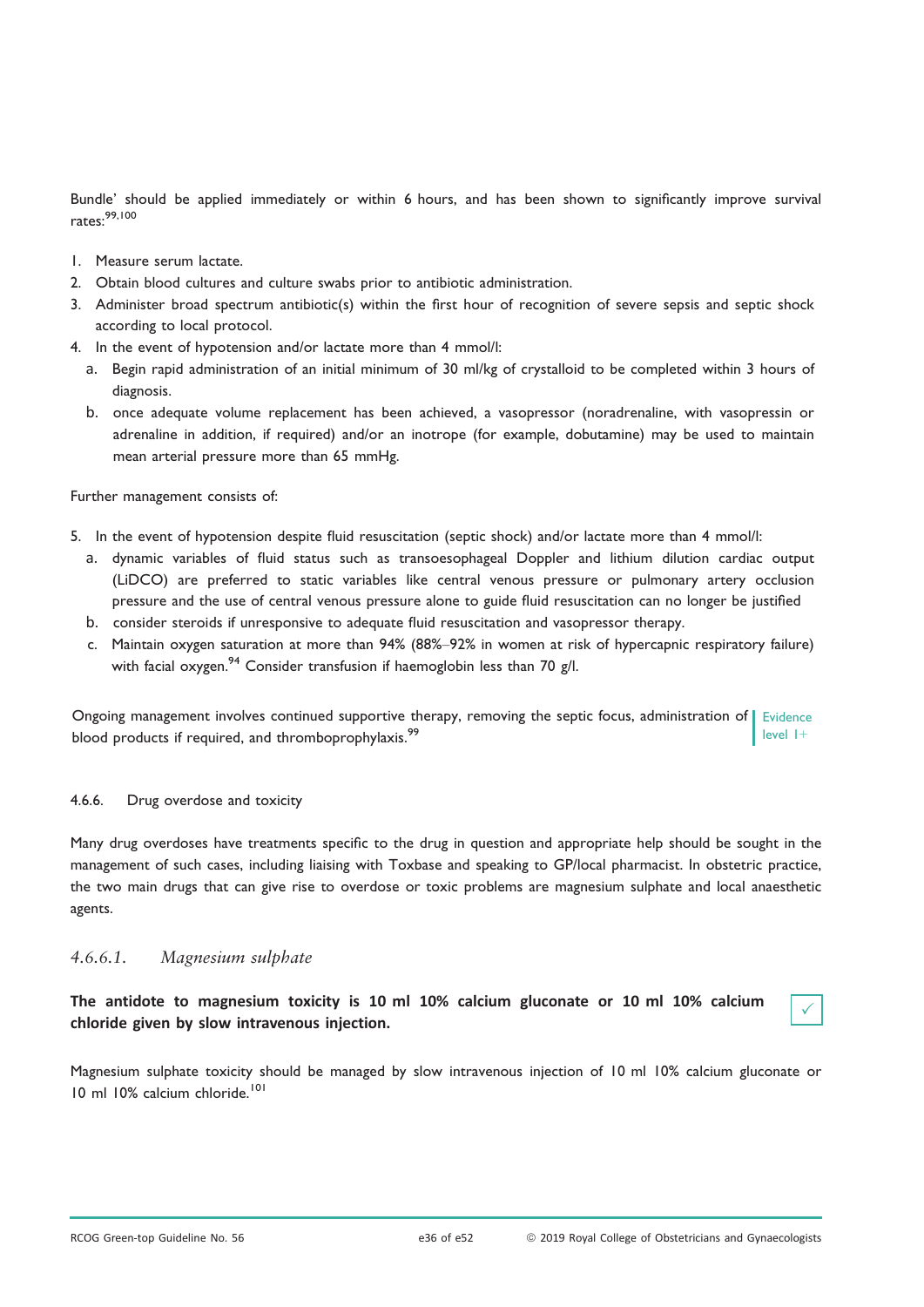## 4.6.6.2. Local anaesthetic agents

| If local anaesthetic toxicity is suspected, stop injecting immediately.                       |              |
|-----------------------------------------------------------------------------------------------|--------------|
| Lipid rescue should be used in cases of collapse secondary to local anaesthetic toxicity.     |              |
| Intralipid <sup>®</sup> 20% should be available in all hospitals offering maternity services. |              |
| Manage arrhythmias as usual, recognising that they may be very refractory to treatment.       | $\checkmark$ |
| All cases of lipid rescue should be reported to NHS Improvement and the Lipid Rescue site.    |              |

The mechanism by which lipids reverse local anesthetic cardiotoxicity may be increasing clearance from cardiac tissue. This nonspecific, observed extraction of local anesthetics from aqueous plasma or cardiac tissues is termed a 'lipid sink.' Another proposed mechanism is that lipids counteract local anesthetic inhibition of myocardial fatty acid oxidation, thereby enabling energy production and reversing cardiac depression.

Treatment of cardiac arrest with lipid emulsion<sup>42,102</sup> consists of an intravenous bolus injection of Intralipid<sup>®</sup> (Baxter Healthcare Corporation, Deerfield, Illinois, USA) 20% 1.5 ml/kg over 1 min (100 ml for a woman weighing 70 kg) followed by an intravenous infusion of Intralipid $^\circledR$  20% 15 ml/kg/h (1000 ml.h<sup>-1</sup> for a woman weighing 70 kg). The bolus injection can be repeated twice at 5-minute intervals if an adequate circulation has not been restored (a further two 100 ml boluses at 5-minute intervals for a woman weighing 70 kg). After another 5 minutes, the infusion rate should be increased to 30 ml/kg/hr if an adequate circulation has not been restored. Do not exceed a maximum cumulative dose of 12 ml/kg (840 ml for a woman weighing 70 kg). CPR should be continued throughout this process until an adequate circulation has been restored. This may take over  $1$  hour.<sup>103</sup>

Evidence level 2+

Prolonged resuscitation may be necessary, and it may be appropriate to consider other options. The first-line treatment should be lipid emulsion, but if the facilities are available, some may consider the use of cardiopulmonary bypass.

All cases of lipid rescue should be reported to NHS Improvement [\(www.nrls.npsa.nhs.uk](http://www.nrls.npsa.nhs.uk)) and to the Lipid Rescue site ([www.lipidrescue.org\)](http://www.lipidrescue.org). The Association of Anaesthetists of Great Britain & Ireland provides guidance on the management of severe local anaesthetic toxicity, which can be used locally.<sup>103</sup>

4.6.7. Eclampsia

Eclampsia should be managed in accordance with the NICE Clinical Guideline 107 Hypertension in Pregnancy: Diagnosis and Management.

Guidance regarding the management of eclampsia can be found in the NICE guideline on hypertension in pregnancy.<sup>104</sup>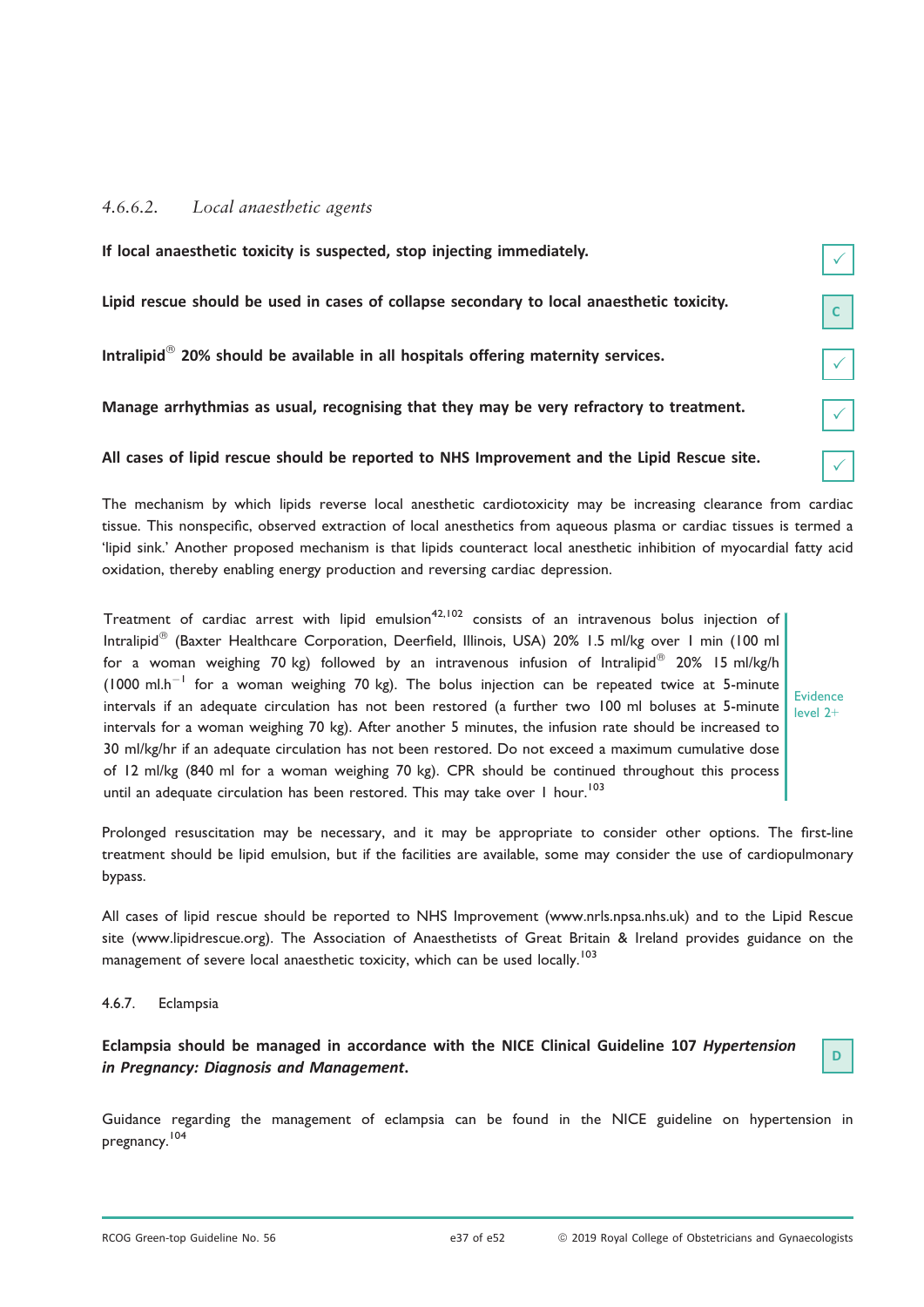#### 4.6.8. Intracranial haemorrhage

Neuroradiologists and neurosurgeons should be involved in the care of pregnant women with intracranial haemorrhage at the earliest opportunity.

Expert neuroradiology is required to establish an accurate diagnosis, and management is the same as in Evidence nonpregnant women, although delivery may be necessary to facilitate this.<sup>105</sup> level 4

#### 4.6.9. Anaphylaxis

In cases of anaphylaxis, all potential causative agents should be removed, and the ABCDE approach to assessment and resuscitation followed.

If the anaphylactic reaction occurs in the community, the woman should have basic life support and be transferred to a hospital setting as quickly as possible, unless a suitably trained healthcare professional is present with appropriate equipment and drugs in which case definitive resuscitation and treatment should be commenced.

The treatment for anaphylaxis is 1:1000 adrenaline 500 micrograms (0.5 ml) intramuscularly. This dose is for intramuscular use only.

In cases of anaphylaxis, all potential causative agents should be removed, and the ABCDE approach Evidence followed.44,106 level 4

Adrenaline treatment can be repeated after 5 minutes if there is no effect.<sup>44,106</sup> In experienced hands, 50 microgram bolus (0.5 ml of 1:10 000 solution) can be titrated intravenously. Adjuvant therapy consists of chlorphenamine 10 mg and hydrocortisone 200 mg. Both are given intramuscularly or by slow intravenous injection.<sup>44,106</sup>

## Evidence level 4

 $\checkmark$ 

 $\checkmark$ 

 $\checkmark$ 

 $\checkmark$ 

## 4.7. What are the outcomes for mother and baby?

Outcomes for mothers and babies depend on the cause of collapse, gestational age and access to emergency care, with survival rates being poorer if the collapse occurs out of hospital. In maternal cardiac arrest maternal survival rates of over 50% have been reported.

Due to the lack of robust population data, it is not possible to be accurate regarding maternal and neonatal outcomes of maternal collapse. There remains a significant reporter bias in publications relating to the topic. The MBRRACE-UK Saving Lives and Improving Mothers' Care report and UK Obstetric Surveillance System studies provide robust data for maternal survival for individual conditions, such as AFE and sepsis. The general trend of reducing numbers of maternal deaths despite a plateau in the number of maternities demonstrated by MBRRACE-UK suggests that survival from maternal collapse is improving.<sup>2,3</sup>

A UKOSS prospective cohort study identified 66 cardiac arrests between July 2011 and June 2014 resulting in an incidence of 2.78 per 100 000 maternities.<sup>39</sup> In all, 28 women died (case fatality rate 42%). Basic and

Evidence level 2+

C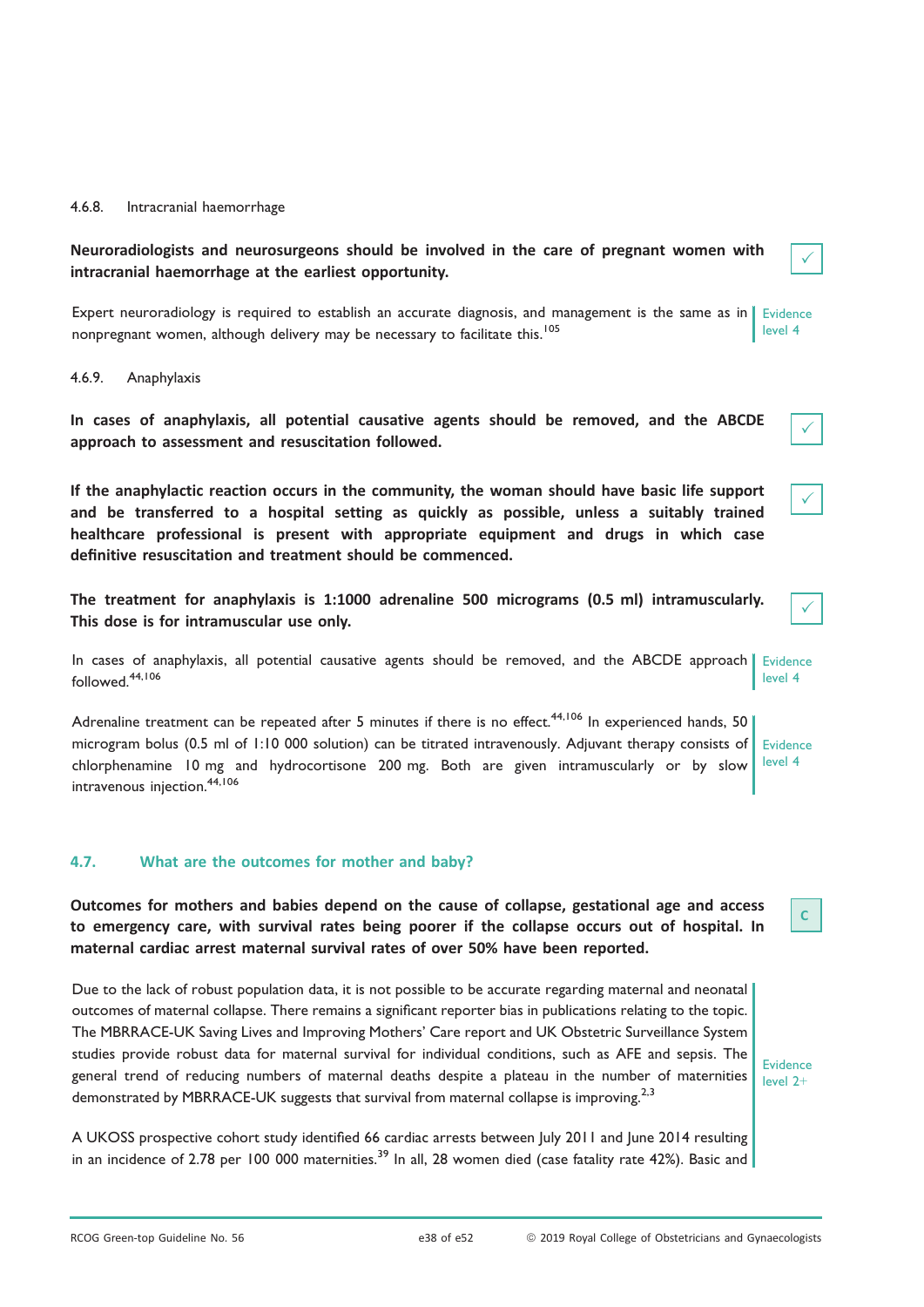advanced life support were quickly delivered. Women who collapsed at home were more likely to die. PMCS was performed on 49 women (11 of these performed in the emergency department). Time intervals between collapse and PMCS was significantly shorter in women who survived compared with those who died (median interval, 3 minutes versus 12 minutes;  $P = 0.001$ ).

The latest systematic review to study the efficacy of PMCS was published in 2012 by Einav et al.<sup>87</sup> This review identified a total of 80 relevant publications that reported the outcome of 94 women. In 31.7% of identified cases of PMCS, the procedure was found to be of benefit for maternal or fetal survival. No harm was found in any of the 94 women who underwent PMCS. When analysing maternal outcome, 54.3% of women survived until hospital discharge and 42.6% of women survived with good to moderately impaired neurological outcome. Although the study was unable to validate the need to deliver by 5 minutes duration, it was able to demonstrate that maternal outcomes were more favourable if performed within 10 minutes of maternal cardiac arrest (OR 7.42; P < 0.05). Neonatal survival was also associated with a shorter mean cardiac arrest to delivery time ( $14[\pm 11]$  minutes versus  $22[\pm 13]$  minutes). Neonatal survival was only found in women who suffered cardiac arrest in hospital and there were reports of neonatal survival where delivery was performed 30 minutes after maternal cardiac arrest.

The MBRRACE-UK report 2016 described the neonatal outcomes of the 32 babies born by PMCS.<sup>3</sup> Of these babies, 19 were delivered by caesarean section after 32 weeks of gestation; nine of the 19 babies survived. Of the 13 babies born by PMCS at 32 weeks of gestation or less, only three survived. Therefore, the overall neonatal survival of babies delivered by PMCS was 38%. Survival was directly associated with advanced gestation and delivery within a suitable birthing or critical care setting.

There have been successful cases of somatic support after maternal brain death to facilitate neonatal outcome.<sup>107</sup> The longest being from 15 weeks of gestation to birth at 32 weeks of gestation.<sup>108</sup> This process is not without difficulties, both in medical terms and ethically,<sup>109</sup> and what is not known is how many such cases have not been successful. In view of the complex nature of such cases, a multidisciplinary discussion including the family should be conducted in each case.

## 4.8. Who should be on the team?

In addition to the general arrest team, there should also be a senior midwife, an obstetrician and an obstetric anaesthetist included in the team in cases of maternal collapse.

The most senior obstetrician and senior anaesthetist should be called at the time of a cardiopulmonary arrest call.

The neonatal team should be called early if delivery is likely (antepartum collapse over  $22^{+0}$  weeks of gestation).

Where the woman survives, a consultant intensivist should be involved as soon as possible.

Evidence level 2+

Evidence level 2–

 $\checkmark$ 

 $\checkmark$ 

 $\checkmark$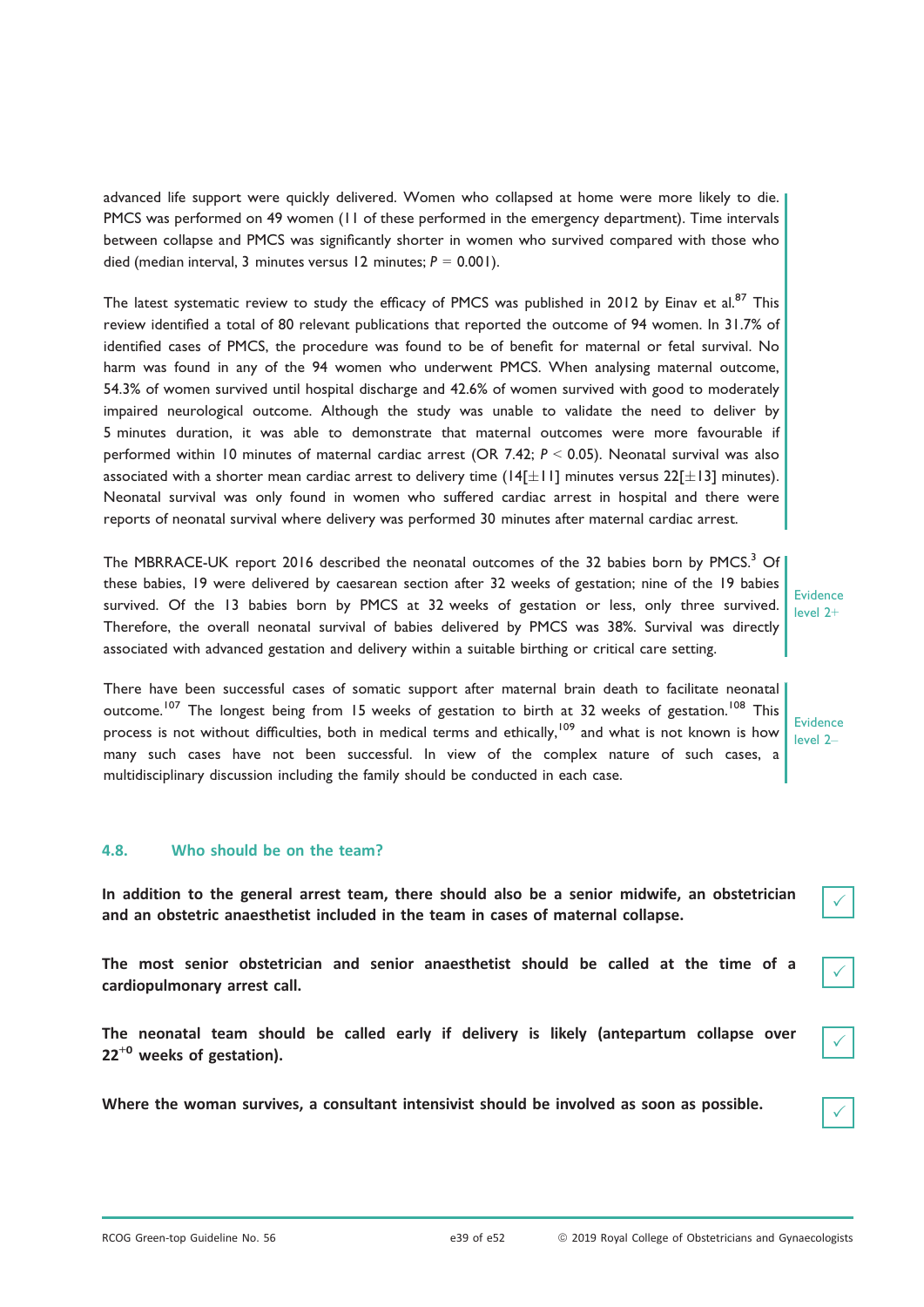If the maternity unit is an integral part of a general hospital, the maternal CPR team should be the hospital cardiopulmonary arrest team with the addition of:

- senior midwife
- most senior resident obstetrician (usually ST 3–7)
- resident anaesthetist who has recognised skills in obstetric anaesthesia (usually ST 3–7).

This will mean that the request needs to be specific with common terminology, so that the switchboard operators know exactly who to call. While managing the arrest, there must be dialogue between the team leader, the obstetrician and the obstetric anaesthetist as to how best to manage the pregnant woman.

In stand-alone consultant-led maternity units or those that are geographically distant from the main general hospital, the entire arrest team is often made up of staff from within the maternity unit. In this case, the team is usually made up of senior midwifery staff, operating department practitioners, resident obstetric staff and the resident obstetric anaesthetist.

If a maternal collapse occurs in a stand-alone midwifery unit or homebirth environment, the midwifery staff should provide life support and call a 999 ambulance to transfer the woman to the nearest appropriate environment. Maternity services that include a stand-alone midwifery unit should ensure that there is a written agreement with the ambulance service confirming the emergency status of a 999 call from the midwifery unit.

## 5. Clinical governance

## 5.1. Documentation

Accurate documentation is essential in all cases of maternal collapse, whether or not resuscitation is successful.

Poor documentation remains a problem in all aspects of medicine and can have potential clinical and medicolegal consequences.<sup>110</sup> Contemporaneous note keeping is difficult in a resuscitation situation, unless someone is scribing. Those involved should then write full notes as soon as possible after the event.

Evidence level 4

 $\checkmark$ 

 $\checkmark$ 

## 5.2. Incident reporting

All cases of maternal collapse should generate a clinical incident form and the care should be reviewed through the clinical governance process.

All cases of maternal death should be reported to MBRRACE-UK.

Maternal collapse is a rare and potentially devastating event, and substandard care continues to be highlighted.<sup>2–5</sup> In all cases of maternal collapse, care should be reviewed to ensure individual and organisational learning. Staff and the family should be reassured when care has been optimal. Evidence level 2+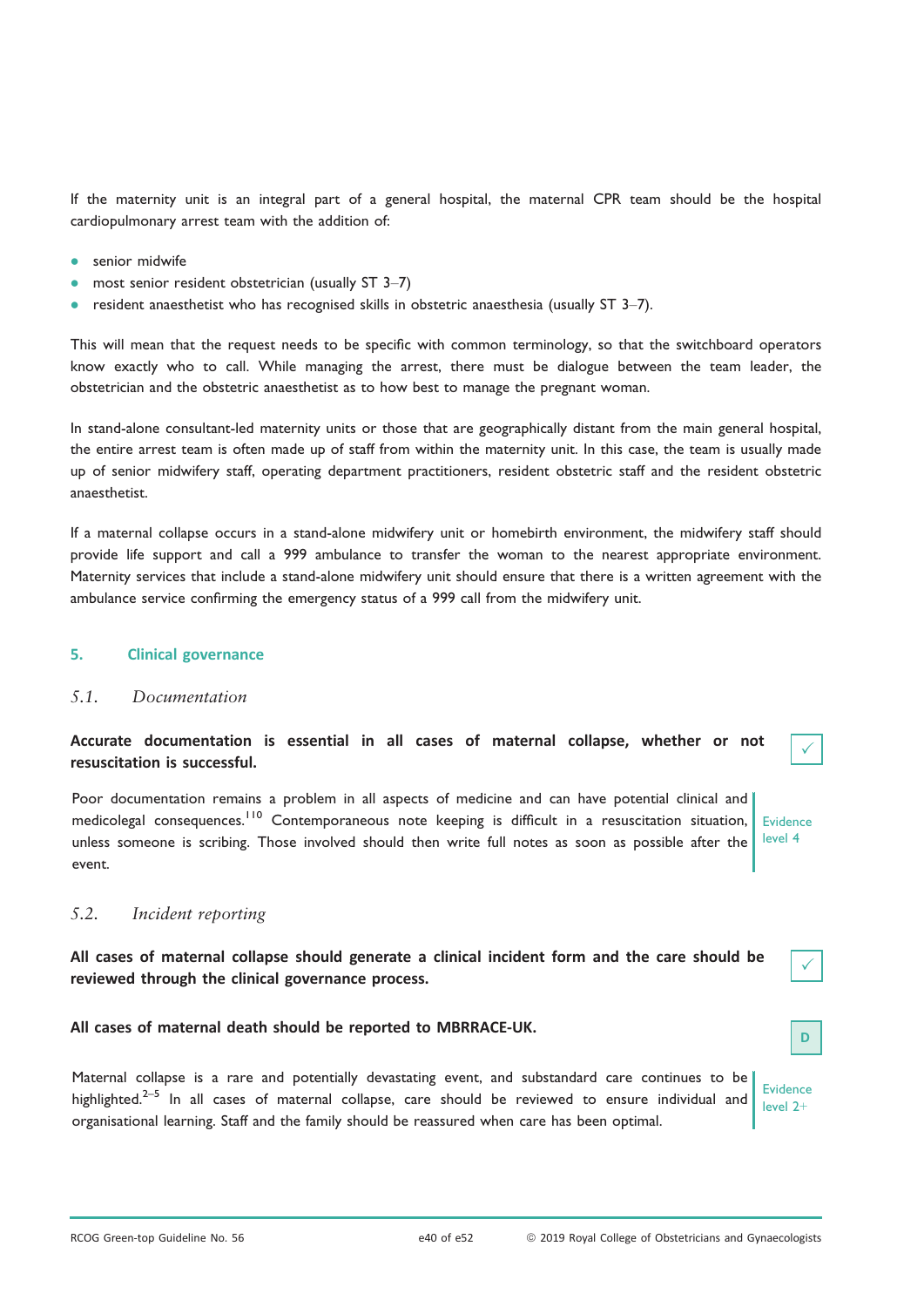In view of the significant reduction in maternal mortality over the years, robust population-based data regarding maternal collapse through a national reporting system would render valuable information about management and outcomes.

National reporting and scrutiny of maternal deaths continue to provide valuable information and learning, as do confidential enquiries into severe morbidity.<sup>2</sup> **Evidence** level 2+

## 5.3. Training

All generic life support training should consider the adaptation of CPR in pregnant women.

All maternity staff should have annual formal multidisciplinary training in generic life support and the management of maternal collapse.

Life support training improves resuscitation skills.

Small group multidisciplinary interactive practical training is recommended to improve the management of maternal collapse.

All front-line staff must be aware of the adaptations for CPR in pregnancy. This includes paramedics who will deal with collapse in the community setting and accident and emergency department personnel, as well as staff within a maternity unit.

The RCOG, the Royal College of Midwives and MBRRACE-UK<sup>3</sup> recommend that all staff undergo annual | Evidence training in obstetric emergencies. level 4

Multidisciplinary team training in small groups has been shown to improve outcomes in all medical emergencies and there continues to be a wealth of data to demonstrate that this is particularly the case in obstetric emergencies.<sup>111</sup> Interactive training has been shown to improve teamwork, communication and the confidence of individual clinicians to manage obstetric emergencies and increase the incidence of PMCS.<sup>112,113</sup> Evidence level 1+

The best method of training remains unclear, although there is evidence to support small group interactive training.<sup>111</sup> Various courses exist<sup>73,114,115</sup> and have been evaluated well by those undertaking Evidence them with individuals reporting an improved knowledge and confidence after course attendance.<sup>116</sup> The ideal frequency of training is not clear, but this should occur at least annually for all staff.<sup>117</sup> level 2–

## 5.4. Debriefing

## Debriefing is recommended for the woman, the family and the staff involved in the event.

Maternal collapse can be associated with post-traumatic stress disorder (for the woman, her family and for staff involved), postnatal depression and tocophobia. Debriefing is an important part of holistic maternity care and should be offered by a competent professional to support the ongoing mental health of all concerned.<sup>115</sup>

Evidence level 4

 $\checkmark$ 

C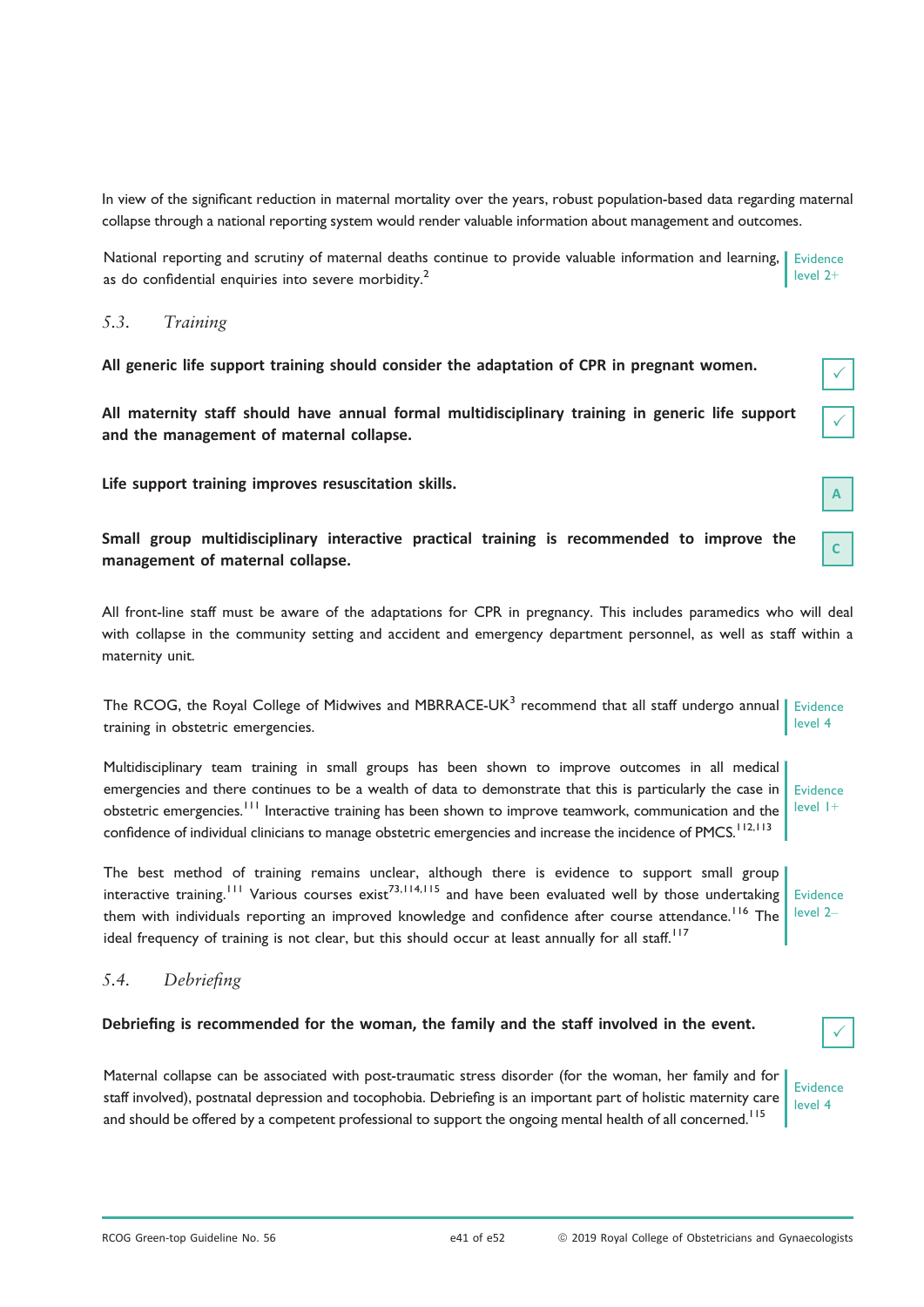## 6. Recommendations for future research

- Investigate the effectiveness of CPR with manual uterine displacement versus maternal tilt.
- Determine the effectiveness of human factors and emergency simulation training for maternal collapse clinical scenarios.
- Investigate the best diagnostic and management strategies for AFE.

## 7. Auditable topics

- Proportion of staff undergoing regular training in life support (100%).
- Proportion of staff undergoing regular training in maternal collapse (100%).
- Audit of the management of maternal collapse (100%).<br>• Compliance with incident reporting (100%)
- Compliance with incident reporting (100%).
- Achievement of PMCS within 5 minutes of collapse on hospital premises, where there is no response to resuscitation (100% in pregnancies over 20 weeks of gestation).
- **•** Presence of a scalpel on resuscitation trolleys (100%).

## 8. Useful links and support groups

- UK Obstetric Surveillance System (UKOSS) [[https://www.npeu.ox.ac.uk/ukoss\]](https://www.npeu.ox.ac.uk/ukoss).<br>● MRRRACE-UK: Mothers and Babies: Reducing Risk through Audits and Cont
- MBRRACE-UK: Mothers and Babies: Reducing Risk through Audits and Confidential Enquiries across the UK [[https://www.npeu.ox.ac.uk/mbrrace-uk\]](https://www.npeu.ox.ac.uk/mbrrace-uk).
- Advance Life Support in Obstetrics (ALSO) [<http://www.also-uk.com/>].
- Practical Obstetric Multi-Professional Training (PROMPT) [\[http://www.promptmaternity.org/\]](http://www.promptmaternity.org/).
- Managing Medical and Obstetric Emergencies and Trauma (mMOET), Advanced Life Support Group (ALSG) [<http://www.alsg.org/home/>].
- The Birth Trauma Association [[http://www.birthtraumaassociation.org.uk/\]](http://www.birthtraumaassociation.org.uk/).

## Disclosures of interest

JC, TAJ and JG have declared no conflicts of interest. Full disclosures of interest for the developers, Guidelines Committee and peer reviewers are available to view online as supporting information.

## Funding

All those involved in the development of the Green-top Guidelines, including the Guidelines Committee, Guidelines Committee co-chairs, guideline developers, peer reviewers and other reviewers, are unpaid volunteers and receive no direct funding for their involvement in producing the guideline. The only exception to this are the Guidelines Committee members who receive reimbursement for the expenses for attending the Guidelines Committee meetings fro standard RCOG activities; this is standard as per RCOG rules.

## Supporting Information

Additional supporting information may be found online in the Supporting Information section at the end of the article. Appendix S1. Maternal Collapse literature search strategy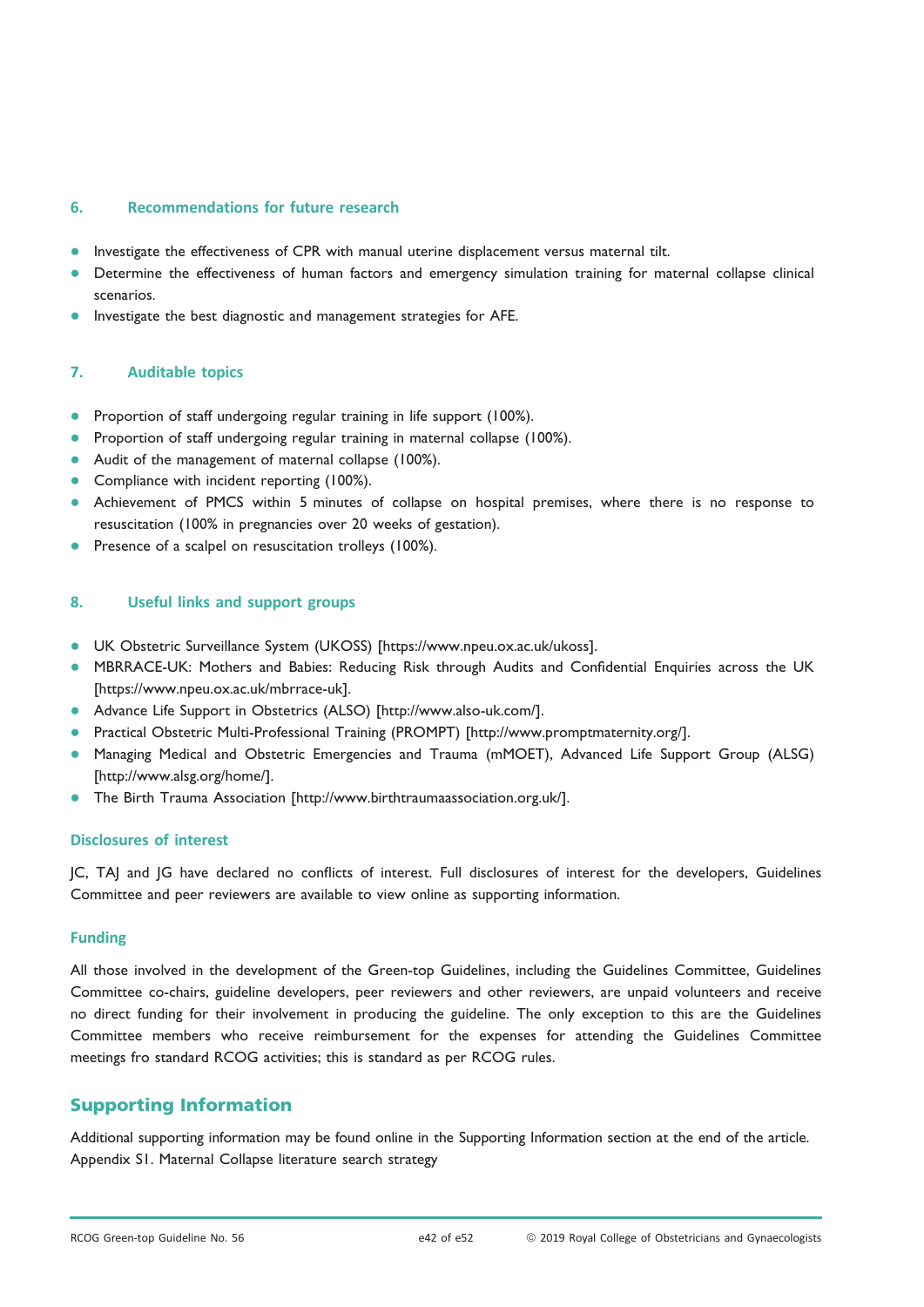#### References

- 1. Tunçalp O, Hindin MJ, Souza JP, Chou D, Say L. The prevalence of maternal near miss: a systematic review. BJOG 2012;119:653–61.
- 2. Beckett VA, Knight M, Sharpe P. The CAPS Study: incidence, management and outcomes of cardiac arrest in pregnancy in the UK: a prospective, descriptive study. BJOG 2017;124:1374–81.
- 3. Knight M, Nair M, Tuffnell D, Kenyon S, Shakespeare J, Brocklehurst P, et al. editors. Saving Lives, Improving Mothers' Care – Surveillance of Maternal Deaths in the UK 2012–14 and Lessons Learned to Inform Maternity Care from the UK and Ireland Confidential Enquiries into Maternal Deaths and Morbidity 2009–14. Oxford: National Perinatal Epidemiology Unit, University of Oxford; 2016.
- 4. Knight M, Kurinczuk JJ, Tufnell D, Brocklehurst P. The UK Obstetric Surveillance System for rare disorders of pregnancy. BJOG 2005;112:263–5.
- 5. Healthcare Improvement Scotland. Scottish Confidential Audit of Severe Maternal Morbidity: reducing avoidable harm. 10<sup>th</sup> Annual Report Edinburgh: HIS 2014.
- 6. Manning E, O'Farrell IB, Corcoran P, de Foubert P, Drummond L, McKernan J, et al. Severe Maternal Morbidity in Ireland Annual Report 2015. Cork: National Perinatal Epidemiology Centre; 2017.
- 7. Kayem G, Kurinczuk I, Lewis G, Golightly S, Brocklehurst P, Knight M. Risk factors for progression from severe maternal morbidity to death: a national cohort study. PLoS ONE 2011;6:e29077.
- 8. Royal College of Obstetricians and Gynaecologists. Epilepsy in Pregnancy. Green-top Guideline No.68. London: RCOG; 2016.
- 9. Confidential Enquiry into Maternal and Child Health. Saving Mothers' Lives: Reviewing Maternal Deaths to Make Motherhood Safer – 2003–2005. The Seventh Report of the Confidential Enquiries into Maternal Deaths in the United Kingdom. London: CEMACH; 2007.
- 10. Knaus WA, Zimmerman JE, Wagner DP, Draper EA, Lawrence DE. APACHE-acute physiology and chronic health evaluation: a physiologically based classification system. Crit Care Med 1981;9:591–7.
- 11. Lee A, Bishop G, Hillman KM, Daffurn K. The medical emergency team. Anaesth Intensive Care 1995;23:183–6.
- 12. Morgan RJM, Williams F, Wright MM. An early warning scoring system for detecting developing critical illness. Clin Int Care 1997;8:100–1.
- 13. Kause J, Smith G, Prytherch D, Parr M, Flabouris A, Hillmak K; Intensive Care Society (UK); Australian and New Zealand Intensive Care Society Clinical Trials Group. A comparison of antecedents to cardiac arrests, deaths and emergency intensive care admissions in Australia and New Zealand, and the United Kingdom–the ACADEMIA study. Resuscitation 2004;62:275–82.
- 14. Watkinson PJ, Barber VS, Price JD, Hann A, Taressenko L, Young JD. A randomised controlled trial of the effect of continuous electronic physiological monitoring on the adverse event rate in high risk medical and surgical patients. Anaesthesia 2006;61:1031–9.
- 15. Jacques T, Harrison GA, McLaws ML, Kilborn G. Signs of critical conditions and emergency responses (SOCCER): a model for predicting adverse events in the inpatient setting. Resuscitation 2006;69:175–83.
- 16. Stenhouse C, Coates S, Tivey M, Allsop P, Parker T. Prospective evaluation of a modified early warning score to aid earlier detection of patients developing critical illness on a general surgical ward. Br J Anaesth 2000;84:663.
- 17. Goldhill DR, McNarry AF, Mandersloot G, McGinley A. A physiologically-based early warning score for ward patients: the association between score and outcome. Anaesthesia 2005;60:547–53.
- 18. Subbe CP, Slater A, Menon D, Gemmell L. ASSIST: a screening tool for critically ill patients on general medical wards. Intensive Care Med 2002;28:S21.
- 19. Gao H, McDonnell A, Harrison DA, Moore T, Adam S, Daly K, et al. Systematic review and evaluation of physiological track and trigger warning systems for identifying at-risk patients on the ward. Intensive Care Med 2007;33:667–79.
- 20. Hillman K, Chen J, Cretikos M, Bellomo R, Brown D, Doig G, et al. MERIT study investigators. Introduction of the medical emergency team (MET) system: a cluster-randomised controlled trial. Lancet 2005;365:2091–7.
- 21. National Institute of Health and Care Excellence. Acutely Ill Patients in Hospital: Recognition of and Response to Acute Illness in Adults in Hospital. Clinical Guideline No. 50. London: NICE; 2007.
- 22. Gopalan PD, Muckhart DJ. The critically ill obstetric patient: what's the score? Int J Obstet Anesth 2004;13:144-5.
- 23. Royal College of Physicians. National Early Warning Score (NEWS) 2. Standardising the Assessment of Acute-illness Severity in the NHS. Updated report of a working party. London: RCP; 2017.
- 24. Resuscitation Council (UK). Adult advanced life support. [\[https://](https://www.resus.org.uk/resuscitation-guidelines/adult-advanced-life-support/#reversible) [www.resus.org.uk/resuscitation-guidelines/adult-advanced-life](https://www.resus.org.uk/resuscitation-guidelines/adult-advanced-life-support/#reversible)[support/#reversible](https://www.resus.org.uk/resuscitation-guidelines/adult-advanced-life-support/#reversible)]. Accessed 13 January 2019.
- 25. Selo-Ojeme DO, Welch CC. Review: spontaneous rupture of splenic artery aneurysm in pregnancy. Eur J Obs Gyne Reprod Biol 2003;109:124–7.
- 26. Glover P. Blood losses at delivery: how accurate is your estimation? Aust J Midwifery 2003;16:21-4.
- 27. Toledo P, McCarthy RJ, Hewlett BJ, Fitzgerald PC, Wong CA. The accuracy of blood loss estimation after simulated vaginal delivery. Anaesth Analg 2007;105:1736–40.
- 28. Knight M, UKOSS. Antenatal pulmonary embolism: risk factors, management and outcomes. BJOG 2008;115:453–61.
- 29. Fitzpatrick KE, Tuffnell D, Kurinczuk JJ, Knight M. Incidence, risk factors, management and outcomes of amniotic-fluid embolism: a population-based cohort and nested case-control study. BJOG 2016;123:100–9.
- 30. Morgan M. Amniotic fluid embolism. Anaesthesia 1979;4:20–32.
- 31. Tufnell DJ. United Kingdom amniotic fluid embolism register. BJOG 2005;112:1625–9.
- 32. Clark SL, Hankins GD, Dudley DA, Dildy GA, Porter TF. Amniotic fluid embolism: analysis of the national registry. Am J Obstet Gynecol 1995;172:1158–67.
- 33. Conde-Agudelo A, Romero R. Amniotic fluid embolism: an evidence-based review. Am J Obstet Gynecol 2009;201:445.e1–e13.
- 34. Gei AF, Vadhera RB, Hankins GD. Embolism during pregnancy: thrombus, air and amniotic fluid. Anaesthiol Clin North Am 2003;21:165–82.
- 35. Kobayashi H. Amniotic fluid embolism: anaphylactic reactions with idiosyncratic adverse response. Obstet Gynecol Surv 2015;70:511–7.
- 36. Houze dlA, Petit S, Devisme L, Deruelle P. Can the presence of amniotic emboli in the myometrial vasculature be interpreted as a sign of amniotic fluid embolism? Am | Obstet Gynecol 2012:206:S54.
- 37. Legrand M, Rossignol M, Dreux S, Luton D, Ventré C, Barranger E, et al. Diagnostic accuracy of insulin-like growth factor binding protein-1 for amniotic fluid embolism. Crit Care Med 2012;40:2059–63.
- 38. Malhotra S, Yentis SM. Reports on Confidential Enquiries into Maternal Deaths: management strategies based on trends in maternal cardiac deaths over 30 years. Int J Obstet Anesth 2006;15:223–6.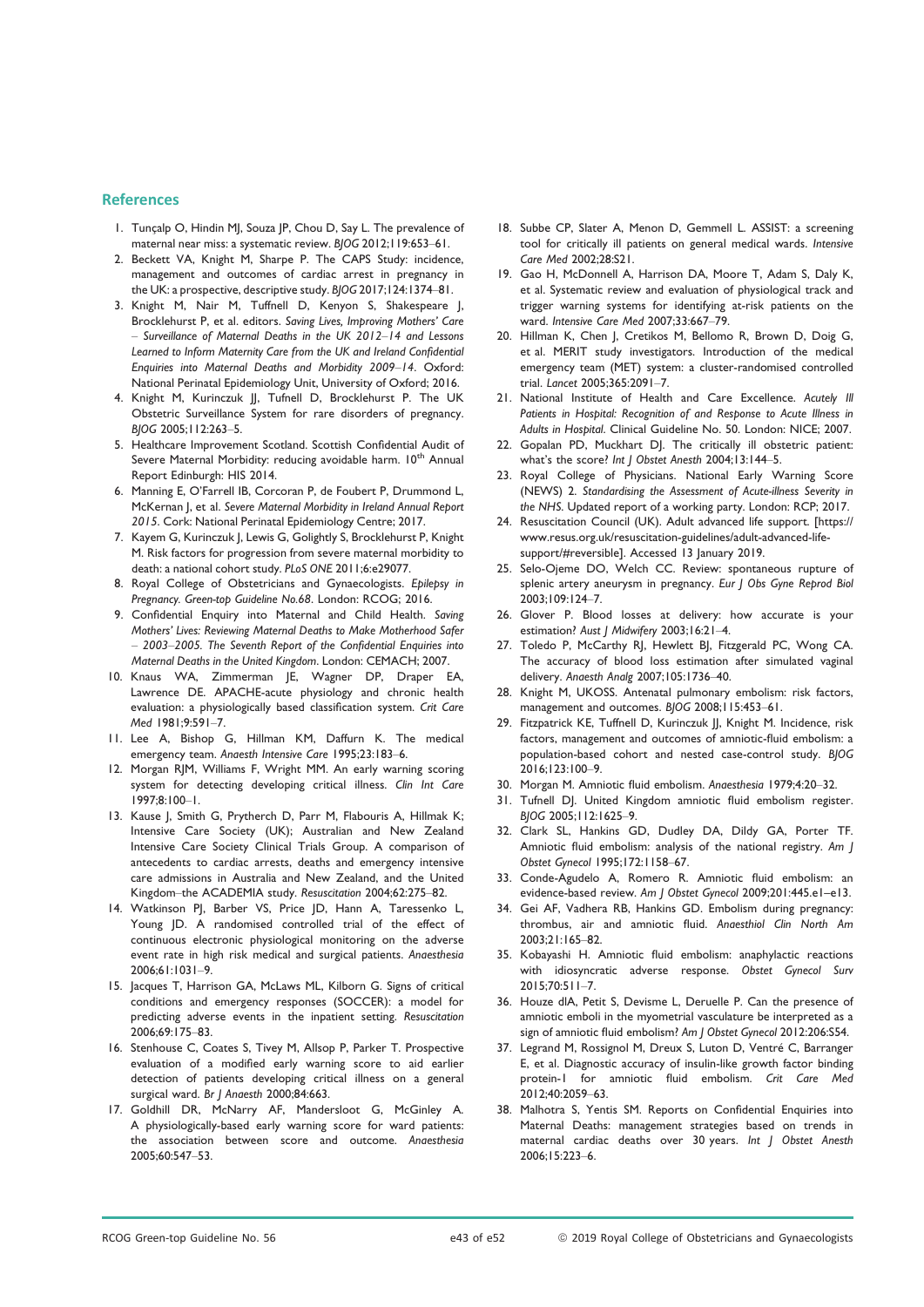- 39. Vause S, Clarke B, Tower CL, Hay C, Knight M. Pregnancy outcomes in women with mechanical prosthetic heart valves: a prospective descriptive population based study using the United Kingdom Obstetric Surveillance System (UKOSS) data collection system. BJOG 2017;124:1411–9.
- 40. Levy MM, Fink MP, Marshall JC, Abraham E, Angus D, Cook D, et al. 2001 SCCM/ESICM/ACCP/ATS/SIS international sepsis definitions conference. Intensive Care Med 2003;29:530–8.
- 41. Royal College of Obstetricians and Gynaecologists. Bacterial Sepsis in Pregnancy. Green-top Guideline No.64a. London: RCOG; 2012.
- 42. Foxall G, McCahon R, Lamb J, Hardman JG, Bedforth NM. Levobupivacaine-induced seizures and cardiovascular collapse treated with Intralipid<sup>®</sup>. Anaesthesia 2007;62:516–8.
- 43. Johansson SGO, Bieber T, Dahl R, Friedmjann PS, Lanier BQ, Lockey RF, et al. Revised nomenclature for allergy for global use: Report of the Nomenclature Review Committee of the World Allergy Organisation. J Allerg Clin Immunol 2004;113:832–6.
- 44. Royal College of Anaesthetists. Anaesthesia, surgery and life-threatening allergic reactions. 6<sup>th</sup> National Audit Project: Perioperative Anaphylaxis. May 2018. [\[www.nationalauditprojec](http://www.nationalauditprojects.org.uk/NAP6home) [ts.org.uk/NAP6home\]](http://www.nationalauditprojects.org.uk/NAP6home)
- 45. The Regulation and Quality Improvement Authority. Guideline for the prevention, diagnosis and management of hyponatraemia in labour and the immediate postpartum period. Guidelines and audit implementation network. 2017
- 46. Liberatore H, Pistelli R, Patalano F, Moneta E, Incalzi RA, Ciappi G. Respiratory function during pregnancy. Respiration 1984;46:145–50.
- 47. Whitty JE. Maternal cardiac arrest in pregnancy. Clin Obstet Gynecol 2002;45:377–92.
- 48. Chesnutt AN. Physiology of normal pregnancy. Crit Care Clin 2004;20:609–15.
- 49. Sanders AB, Meislin HW, Ewy GA. The physiology of cardiopulmonary resuscitation. JAMA 1984;252:3283–6.
- 50. Guidelines 2000 for Cardiopulmonary Resuscitation and Emergency Cardiovascular Care. Part 3: adult basic life support. Circulation 2000;102 (Suppl 1);22–59.
- 51. Donegan JH. Cardiopulmonary Resuscitation. Springfield, IL: Charles C Thomas Ltd.; 1982.
- 52. Kerr MG. The mechanical effects of the gravid uterus in late pregnancy. J Obstet Gynaecol Br Commonw 1965;2:513–29.
- 53. Prowse CM, Gaensler EA. Respiratory and acid-base changes during pregnancy. Anesthesiology 1965;26:381–92.
- 54. Skatrud JB, Dempsey JA, Kaiser DG. Ventilatory response to medroxyprogesterone acetate in normal subjects: time course and mechanism. J Appl Physiol 1978;44:393–4.
- 55. Mushambi MC, Kinsella SM, Popat M, Swales H, Ramaswamy KK, Winton AL, et al. Obstetric Anaesthetists' Association and Difficult Airway Society guidelines for the management of difficult and failed tracheal intubation in obstetrics. Anaesthesia 2015;70:1286–306.
- 56. Kinsella SM, Winton AL, Mushambi MC, Ramaswamy K, Swales H, Quinn AC, et al. Failed tracheal intubation during obstetric general anaesthesia: a literature review. Int J Obstet Anesth 2015;24: 356–74.
- 57. Mendelsson CL. The aspiration of stomach contents into the lungs during obstetric anaesthesia. Am J Obstet Gynecol 1946;52:191–205.
- 58. Kavle JA, Stoltzfus RJ, Witter F, Tielsch JM, Khalfan SS, Caulfield LE. Association between anaemia during pregnancy and blood loss at and after delivery among women with vaginal births in Pemba Island, Zanzibar, Tanzania. J Health Popul Nutr 2008;26:232–40.
- 59. Monsieurs KG, Nolan JP, Bossaert LL, Greif R, Maconochie IK, Nikolaou NI, et al. European Resuscitation Council Guidelines for Resuscitation 2015: Section 1. Executive summary. Resuscitation 2015;95:1–80.
- 60. Joint Royal Colleges Ambulance Liaison Committee. Clinical Practice Guidelines 2017 Pocket Book. London, UK: Association of Ambulance Chief Executives and Joint Royal Colleges Ambulance Liaison Committee. 2017.
- 61. Joint Royal Colleges Ambulance Liaison Committee. Emergency Birth in the Community. Association of Ambulance Chief Executives and Joint. London, UK: Association of Ambulance Chief Executives and Joint Royal Colleges Ambulance Liaison Committee; 2018.
- 62. Jeejeebhoy FM, Morrison LJ. Maternal cardiac arrest: a practical and comprehensive review. Emerg Med Int 2013; 2013:274814.
- 63. Neumar RW, Shuster M, Callaway CW, Gent LM, Atkins DL, Bhanji F, et al. Cardiac arrest in special situations: 2015 American Heart Association Guidelines for Cardiopulmonary Resuscitation and Emergency 3 Cardiovascular Care. Circulation 2015;132(18 Suppl 2):S315–67.
- 64. Kundra P, Khanna S, Habeebullah S, Ravishankar M. Manual displacement of the uterus during Caesarean section. Anaesthesia 2007;62:460–5.
- 65. Jeejeebhoy FM, Zelop CM, Windrim R, Carvalho JCA, Dorian P, Morrison LJ. Management of cardiac arrest in pregnancy: a systematic review. Resuscitation 2011;82:801–9.
- 66. Kinsella SM. Lateral tilt for pregnant women: why 15 degrees? Anaesthesia 2003;58:835–6.
- 67. Kim S, You JS, Lee HS, Lee JH, Park YS, Chung SP, et al. Quality of chest compressions performed by inexperienced rescuers in simulated cardiac arrest associated with pregnancy. Resuscitation 2013;84:98–102.
- 68. Rees GA, Willis BA. Resuscitation in late pregnancy. Anaesthesia 1988;43:347–9.
- 69. Mhyre JM, Healy D. The unanticipated difficult intubation in obstetrics. Aneth Analg 2011;112:648–52.
- 70. Obstetric Anaesthetists Association. OAA DAS Obstetric Airway Guidelines 2015: PDF of 2015 Guideline Algorithms. London:OAA; 2015.
- 71. Nolan JP, Soar J, Zideman DA, Biarent D, Bossaert LL, Deakin C, et al. European Resuscitation Council Guidelines for Resuscitation 2010 Section 1. Executive summary. Resuscitation 2010;81:1219–76.
- 72. Paterson-Brown S, Howell C. The MOET Course Manual: Managing Obstetric Emergencies and Trauma, 2nd ed. Cambridge: Cambridge University Press; 2014.
- 73. Nightingale C, Cousins J, Fox W, Gabbott D, Griffiths R, Kennedy N, et al. Guidelines on Managing the Obese Surgical Patient. London, UK: Joint document from AAGBI and SOBA 2015.
- 74. Luck RP, Haines C, Mull CC. Intraosseous access. J Emerg Med 2010;39:468–75.
- 75. Brown MA, Sirlin CB, Farahmand N, Hoyt DB, Casola G. Screening sonography in pregnant patients with blunt abdominal trauma. J Ultrasound Med 2005;24: 175–81; quiz 183–4.
- 76. Richards JR, Ormsby EL, Romo MV, Gillen MA, McGahan JP. Bluntabdominal injury in the pregnant patient: detection with US. Radiology 2004;233:463–70.
- 77. Goodwin H, Holmes JF, Wisner DH. Abdominal ultrasound examination in pregnant blunt trauma patients. J Trauma 2001;50:689–93.
- 78. Lazebnik N, Lazebnik RS. The role of ultrasound in pregnancy related emergencies. Radiol Clin North Am 2004;42:315–27.
- 79. Nanson J, Elcock D, Williams M, Deakin CD. Do physiological changes in pregnancy change defibrillation energy requirements? Br J Anaesth 2001;87:327–9.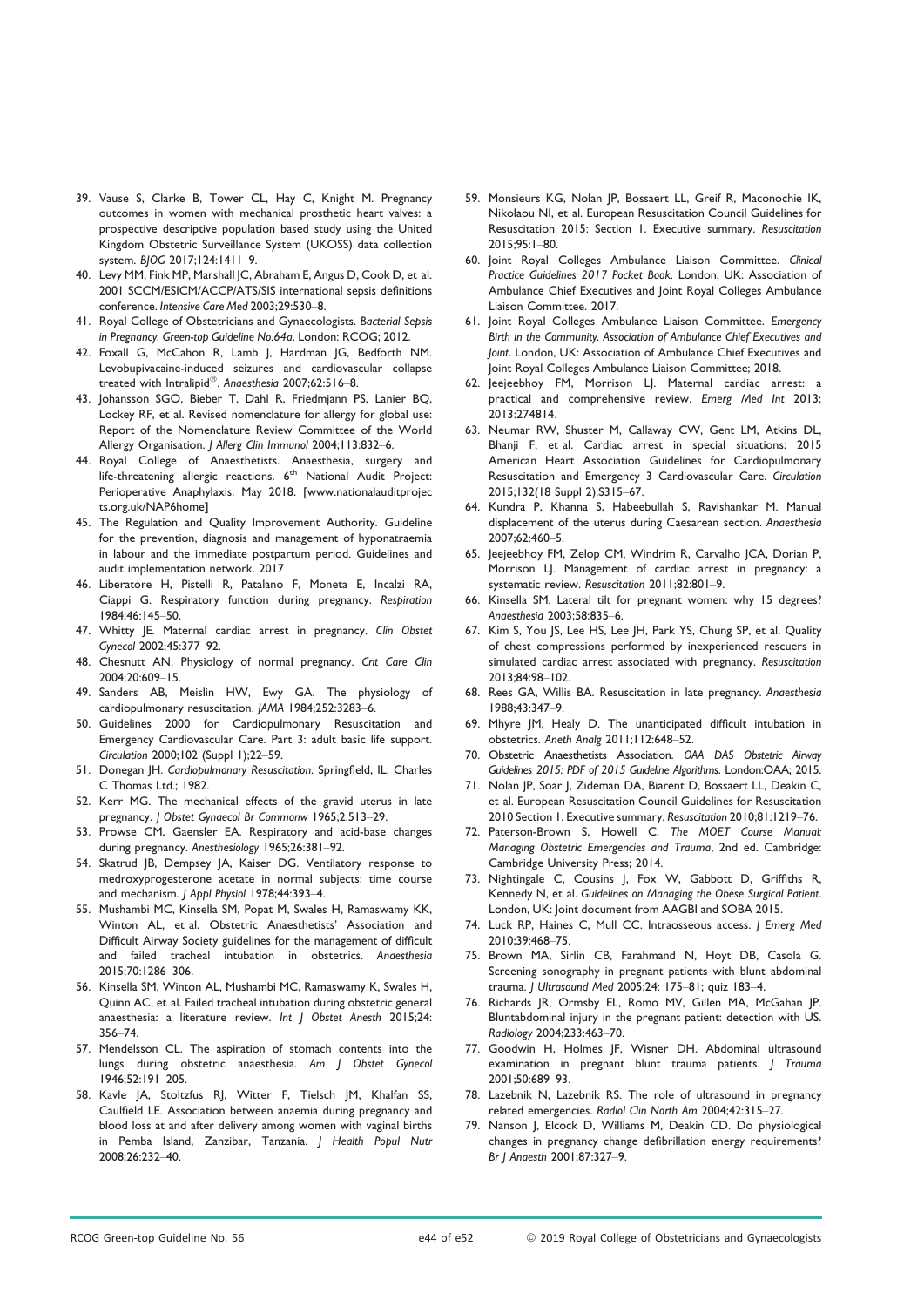- 80. Katz VL, Dotters DJ, Droegemueller W. Perimortem cesarean delivery. Obstet Gynecol 1986;68:571–6.
- 81. Lipman SS, Cohen S, Mhyre J, Carvalho B, Einav S, Arafeh J, et al. Challenging the 4- to 5-minute rule: from perimortem cesarean to resuscitative hysterotomy. Am J Obstet Gynecol 2016 Jul;215: 129–31.
- 82. Chu J, Hinshaw K, Paterson-Brown S, Johnston T, Matthews M, Webb J, et al. Perimortem caesarean section – why, when and how. Obstet Gynaecol 2018 Jul;20(3):151–8.
- 83. Awe RJ, Nicotra MNT, Viles R. Arterial oxygenation and alveolar-arterial gradients in term pregnancy. Obs Gynecol 1979;53:182–6.
- 84. Bozcar ME, Howard MA, Rivers EP, Martin GB, Horst HM, Lewandowski C, et al. A technique revisited: hemodynamic comparison of closed- and open-chest cardiac massage during human cardiopulmonary resuscitation. Crit Care Med 1995;23: 498–505.
- 85. Katz V, Balderston K, DeFreest M. Perimortem cesarean delivery: Were our assumptions correct? Am J Obstet Gynecol 2005;192:1916–21.
- 86. Drukker L, Hants Y, Sharon E, Sela HY, Grisaru-Granovsky S. Perimortem cesarean section for maternal and fetal salvage: concise review and protocol. Acta Obstet Gynecol Scand 2014;93:965–72.
- 87. Einav S, Kaufman N, Sela HY. Maternal cardiac arrest and perimortem caesarean delivery: evidence or expert-based? Resuscitation 2012;83:1191–2000.
- 88. Royal College of Pathologists. Guidelines on Autopsy Practice. Scenario 5: Maternal Death. London: Royal College of Pathologists; 2010.
- 89. Royal College of Obstetricians and Gynaecologists. Antepartum Haemorrhage, Prevention and Management. Green-top Guideline No. 63. London: RCOG; 2011.
- 90. Jauniaux ERM, Alfirevic Z, Bhide AG, Belfort MA, Burton GJ, Collins SL, et al. Placenta praevia and placenta accreta: diagnosis and management. Green-top Guideline No. 27a. BJOG 2019;126: e1–48.
- 91. Jauniaux ERM, Alfirevic Z, Bhide AG, Belfort MA, Burton GJ, Collins SL, et al. Placenta praevia and placenta accreta: diagnosis and management. Green-top Guideline No. 27a. BJOG 2019;126:e49–61.
- 92. Royal College of Obstetricians and Gynaecologists. Postpartum Haemorrhage, Prevention and Management. Green-top Guideline No.52. London: RCOG; 2016.
- 93. WOMAN Trial Collaborators. Effect of early tranexamic acid administration on mortality, hysterectomy, and other morbidities in women with post-partum haemorrhage (WOMAN): an international, randomised, double-blind, placebo-controlled trial. Lancet 2017;389:2105–16.
- 94. Royal College of Obstetricians and Gynaecologists. Thrombosis and Embolism during Pregnancy and the Puerperium, the Acute Management of Green-top Guideline No. 37b. London: RCOG 2015.
- 95. Pacheco LD, Saade G, Hankins GD, Clark, SL. Amniotic fluid embolism: diagnosis and management. Am J Obstet Gynecol 2016;215:B16–24.
- 96. Leighton BL, Wall MH, Lockhart EM, Phillips LE, Zatta AJ. Use of recombinant factor VIIa in patients with amniotic fluid embolism: a systematic review of case reports. Anesthesiology 2011;115:1201–8.
- 97. Steer PJ, Gatzoulis MA, Baker P editors. Heart Disease and Pregnancy. London: Royal College of Obstetricians and Gynaecologists Press; 2006.
- 98. Rhodes A, Evans LE, Alhazzani W, Levy MM, Antonelli M, Ferrer R, et al. Surviving sepsis campaign: international guidelines for management of sepsis and septic shock: 2016. Intensive Care Med 2017;43:304.
- 99. Levy MM, Dellinger RP, Townsend SR, Lind-Zwirble WT, Marshall JC, Bion J, et al. The Surviving Sepsis Campaign: results of an international guideline based performance improvement program targeting severe sepsis. Crit Care Med 2010;38:1–8.
- 100. Gao F, Melody T, Daniels R, Giles S, Fox S. The impact of compliance with 6–hour and 24–hour sepsis bundles on hospital mortality in patients with severe sepsis: a prospective observational study. Crit Care 2005;9:764–70.
- 101. Omu AE, Al-Harmi J, Vedi HL, Mlechkova L, Sayed AF, Al-Ragum NS. Magnesium sulphate therapy in women with pre-eclampsia and eclampsia in Kuwait. Med Princ Pract 2008;17:227–32.
- 102. Patient N. Safety Agency. Safer Practice with Epidural Injections and Infusions. Patient Safety Alert 21. London: National Patient Safety Agency 2007.
- 103. Association of Anaesthetists of Great Britain and Ireland. Management of Severe Local Anaesthetic Toxicity. Safety Guideline. London: AAGBI; 2010. [\[https://www.aagbi.org/sites/default/files/](https://www.aagbi.org/sites/default/files/la_toxicity_2010_0.pdf) [la\\_toxicity\\_2010\\_0.pdf\]](https://www.aagbi.org/sites/default/files/la_toxicity_2010_0.pdf). Accessed 13 January 2019.
- 104. National Institute of Health and Care Excellence. Hypertension in Pregnancy: Diagnosis and Management. NICE Clinical Guideline 133. Manchester: NICE; 2019.
- 105. Feske SK, Singhal AB. Cerebrovascular disorders complicating pregnancy. Continuum (Minneap Minn) 2014;20:80–99.
- 106. Harper NJ, Dixon T, Dugué P, Edgar DM, Fay A, Gooi HC, et al. Working Party of the Association of Anaesthetists of Great Britain and Ireland. Suspected anaphylactic reactions associated with anaesthesia. Anaesthesia 2009;64:199–211.
- 107. Powner DJ, Bernstein IM. Extended somatic support for pregnant women after brain death. Crit Care Med 2003;31:1241–9.
- 108. Bernstein IM, Watson M, Simmons GM, Catalano PM, Davis G, Collins R. Maternal brain death and prolonged fetal survival. Obstet Gynecol 1989;74:434–7.
- 109. Mallampalli A, Guy E. Cardiac arrest in pregnancy and somatic support after brain death. Crit Care Med 2005;33(Suppl): S325–31.
- 110. Penney G, Brace V. Near miss audit in obstetrics. Curr Opin Obstet Gynecol 2007;19:145–50.
- 111. Merién AE, van de Ven J, Mol BW, Houterman S, Oei SG. Multidisciplinary team training in a simulation setting for acute obstetric emergencies: a systematic review. Obstet Gynecol 2010 May;115:1021–31.
- 112. Shoushtarian M, Barnett M, McMahon F, Ferris J. Impact of introducing practical obstetric multi-professional training (PROMPT) into maternity units in Victoria, Australia. BJOG 2014;121:1710–8.
- 113. Dijkman A, Huisman CMA, Smit M, Schutte JM, Zwart JJ, van Roosmalen JJ, et al. Cardiac arrest in pregnancy: increasing use of perimortem caesarean section due to emergency skills training? BJOG 2010;117:282–7.
- 114. American Academy of Family. Advanced Life Support in Obstetrics (ALSO<sup>®</sup>). [\[http://www.aafp.org/cme/programs/also.](http://www.aafp.org/cme/programs/also.html) [html](http://www.aafp.org/cme/programs/also.html)]. Accessed 13 January 2019.
- 115. PROMPT Maternity Foundation. Practical obstetric multiprofessional training. [\[www.promptmaternity.org](http://www.promptmaternity.org)]. Accessed 13 January 2019.
- 116. Reynolds A, Ayres-de-Campos D, Lobo M. Self-perceived impact of simulation-based training on the management of real-life obstetrical emergencies. Eur J Obstet Gynecol Reprod Biol 2011;159:72–6.
- 117. Calvert KL, McGurgan PM, Debenham EM, Gratwick FJ, Maouris P. Emergency obstetric simulation training: how do we know where we are going, if we don't know where we have been? Aust N Z J Obstet Gynaecol 2013;53:509–16.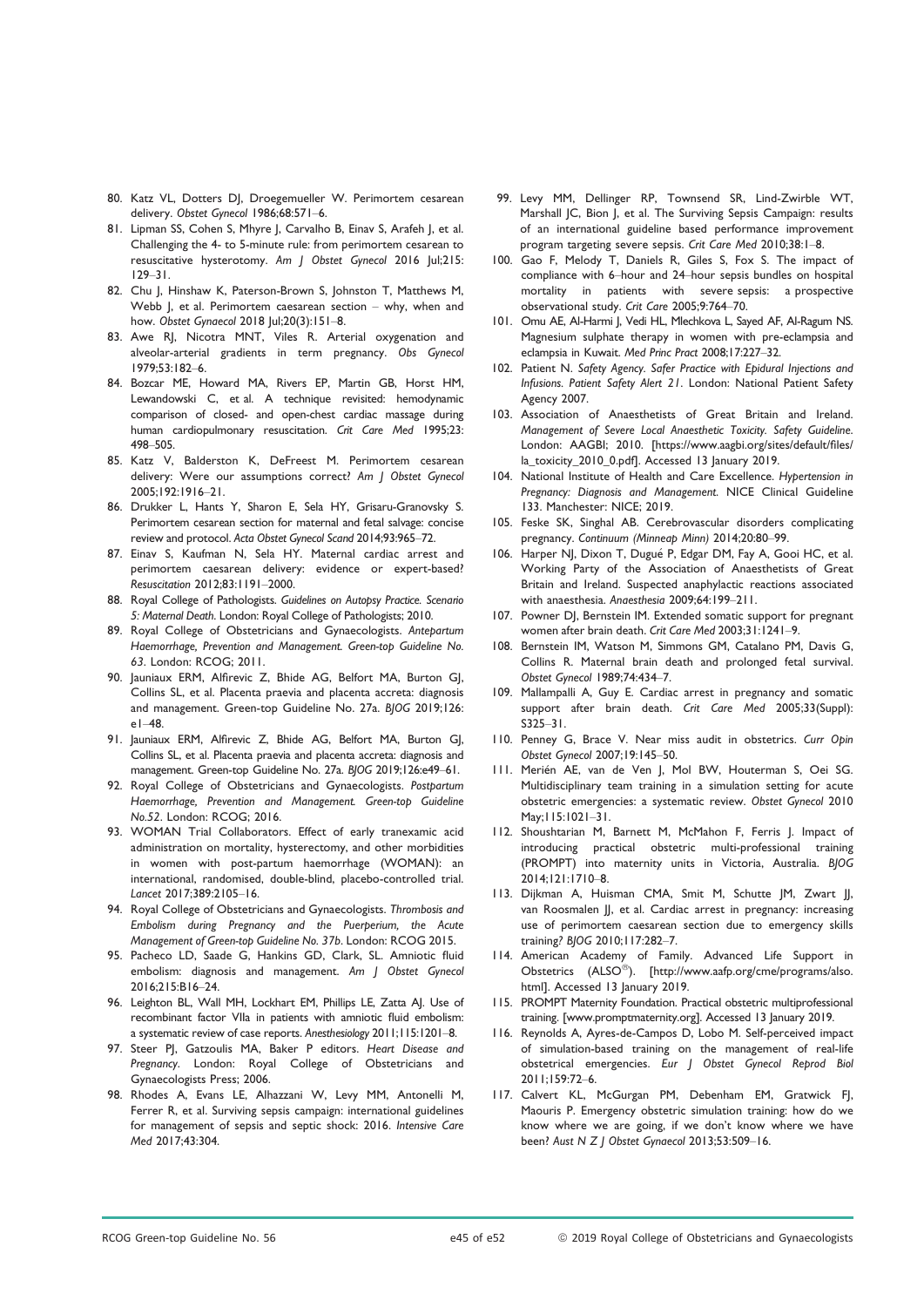#### Appendix 1: Explanation of guidelines and evidence levels

Clinical guidelines are: 'systematically developed statements which assist clinicians and patients in making decisions about appropriate treatment for specific conditions'. Each guideline is systematically developed using a standardised methodology. Exact details of this process can be found in Clinical Governance Advice No.1 Development of RCOG Green-top Guidelines (available on the RCOG website at<http://www.rcog.org.uk/green-top-development>). These recommendations are not intended to dictate an exclusive course of management or treatment. They must be evaluated with reference to individual patient needs, resources and limitations unique to the institution and variations in local populations. It is hoped that this process of local ownership will help to incorporate these guidelines into routine practice. Attention is drawn to areas of clinical uncertainty where further research may be indicated.

The evidence used in this guideline was graded using the scheme below and the recommendations formulated in a similar fashion with a standardised grading scheme.

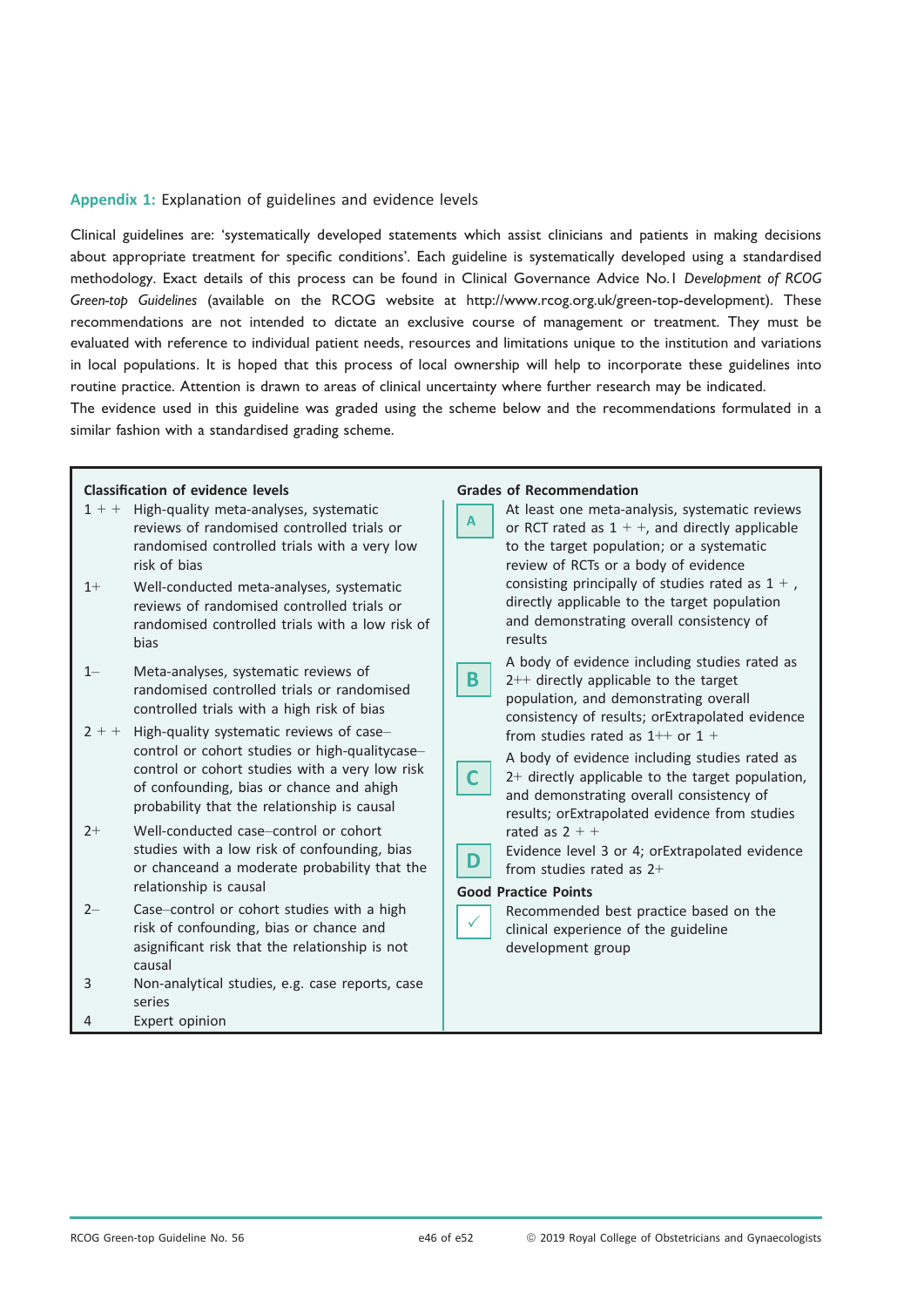

## Appendix 2: Causes of maternal collapse

| <b>Reversible cause</b>     |                        | Cause in pregnancy                                                        |
|-----------------------------|------------------------|---------------------------------------------------------------------------|
|                             | 4H's Hypovolaemia      | Bleeding (obstetric/other; may be concealed) or relative hypovolaemia of  |
|                             |                        | dense spinal block, septic or neurogenic block                            |
|                             | Hypoxia                | Pregnant women can become hypoxic more quickly.                           |
|                             |                        | Cardiac events - peripartum cardiomyopathy, myocardial infarction, aortic |
|                             |                        | dissection, large vessel aneurysms                                        |
|                             | Hypo/hyperkalaemia and | Hypo and hyperkalaemia are no more likely. Hyponatraemia may be caused    |
|                             | Hyponatraemia          | by oxytocin use                                                           |
|                             | Hypothermia            | No more likely                                                            |
| 4T's                        | Thromboembolism        | Amniotic fluid embolus, pulmonary embolus, air embolus, myocardial        |
|                             |                        | infarction                                                                |
|                             | <b>Toxicity</b>        | Local anaesthetic, magnesium, other                                       |
|                             | Tension pneumothorax   | Following trauma/suicide attempts                                         |
|                             | Tamponade              | Following trauma/suicide attempts                                         |
| Eclampsia and pre-eclampsia |                        | Includes intracranial haemorrhage                                         |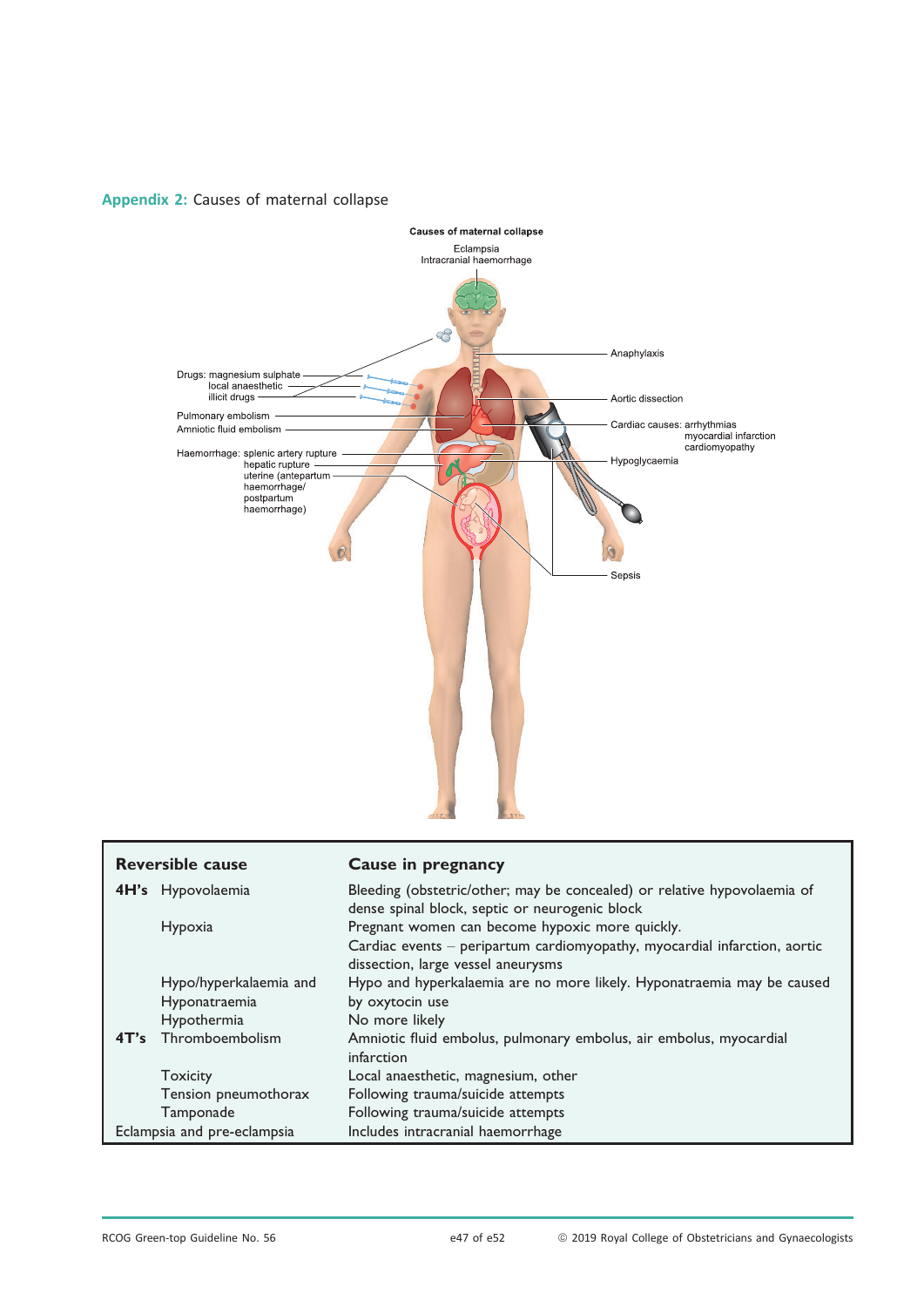Appendix 3: Physiological and physical changes in pregnancy

| <b>System</b>                      | <b>Changes in pregnancy</b>                                                      | Impact on resuscitation                                                                                                                 |
|------------------------------------|----------------------------------------------------------------------------------|-----------------------------------------------------------------------------------------------------------------------------------------|
| Cardiovascular system              |                                                                                  |                                                                                                                                         |
| Plasma Volume                      | Increased by up to 50%                                                           | Dilutional anaemia<br>Reduced oxygen carrying capacity                                                                                  |
| Heart rate                         | Increased by 15-20 bpm                                                           | Increased CPR circulation demands                                                                                                       |
| Cardiac output                     | Increased by 40%<br>Significantly reduced by pressure<br>of gravid uterus on IVC | Increased CPR circulation demands                                                                                                       |
| Uterine blood<br>flow              | 10% of cardiac output at term                                                    | Potential for rapid massive haemorrhage                                                                                                 |
| Systemic<br>vascular<br>resistance | Decreased                                                                        | Sequesters blood during CPR                                                                                                             |
| Arterial blood<br>pressure         | Decreased by 10-15 mmHg                                                          | Decreased reserve                                                                                                                       |
| Venous return                      | Decreased by pressure of gravid<br>uterus on IVC                                 | Increased CPR circulation demands<br>Decreased reserve                                                                                  |
| Respiratory system                 |                                                                                  |                                                                                                                                         |
| Respiratory rate                   | Increased                                                                        | Decreased buffering capacity, acidosis more likely                                                                                      |
| Oxygen<br>consumption              | Increased by 20%                                                                 | Hypoxia develops more quickly                                                                                                           |
| Residual<br>capacity               | Decreased by 25%                                                                 | Hypoxia develops more quickly when apnoeic                                                                                              |
| Arterial $pCO2$                    | Decreased                                                                        | Decreased buffering capacity, acidosis more likely                                                                                      |
| Laryngeal<br>oedema                | Increased                                                                        | Difficult intubation                                                                                                                    |
| Other changes                      |                                                                                  |                                                                                                                                         |
| Gastric motility                   | Decreased                                                                        | Increased risk of aspiration                                                                                                            |
| Lower<br>oesophageal<br>sphincter  | Relaxed                                                                          | Increased risk of aspiration                                                                                                            |
| <b>Uterus</b>                      | Enlarged                                                                         | Diaphragmatic splinting reduces residual capacity and makes<br>ventilation more difficult                                               |
|                                    |                                                                                  | Aortocaval compression causes supine hypotension,                                                                                       |
| Weight                             | Increases                                                                        | reduces venous return and significantly impairs CPR<br>Large breasts may interfere with intubation, makes<br>ventilation more difficult |

CPR cardiopulmonary resuscitation; IVC inferior venous cava.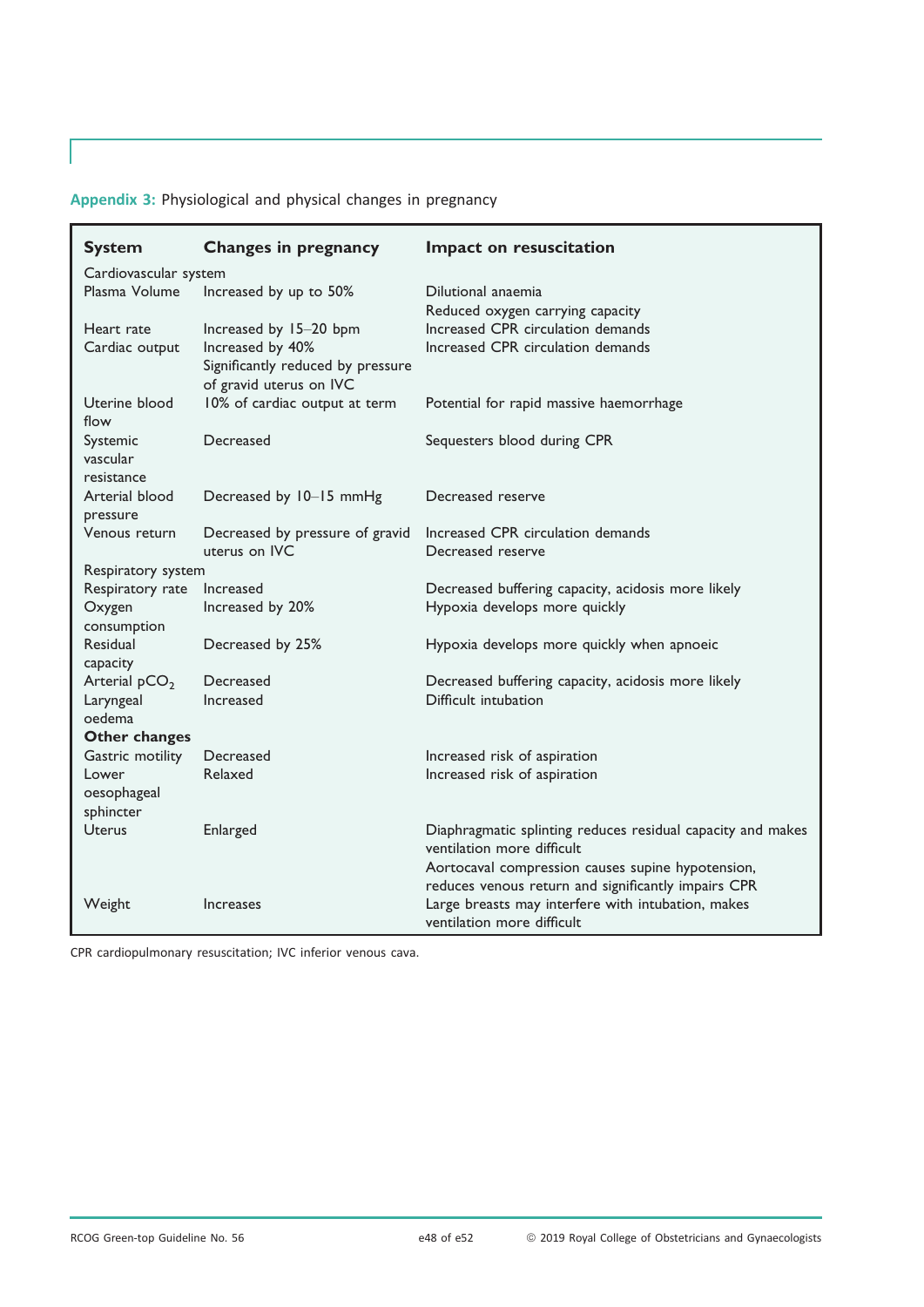## Appendix 4: Maternal collapse algorithm

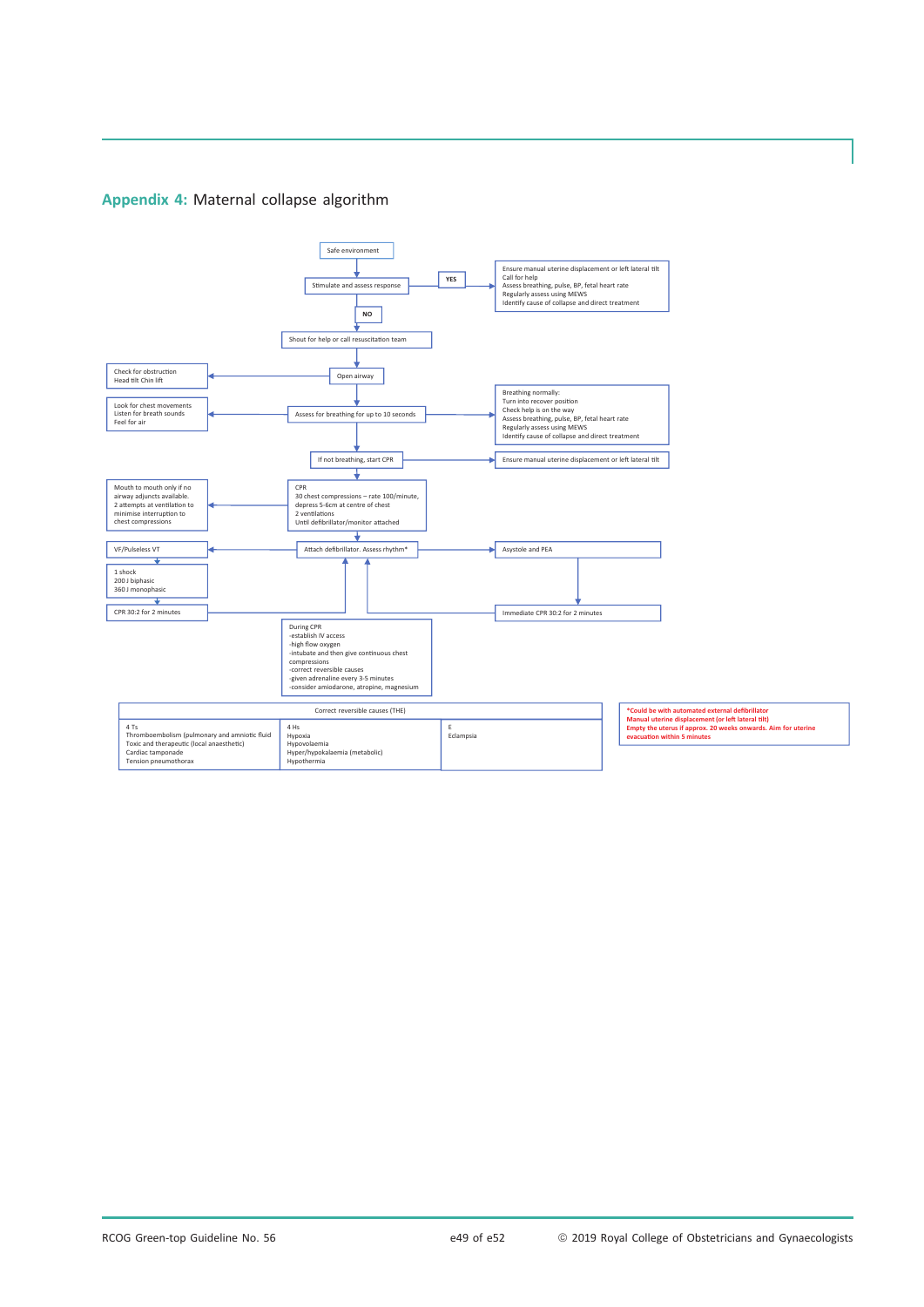Appendix 5: Recommended airway equipment

#### **Routine airway equipment**

- Face masks
- **Oropharyngeal airways size 2, 3 and 4**
- **•** Endotracheal tubes in a range of sizes
- Laryngoscopes Macintosh blades (sizes 3 and 4)
	- two working short handles
	- McCoy laryngoscopes (sizes 3 and 4 blades)
	- videolaryngoscopes (at least one type)
- **Tracheal tube introducer such as a bougie**
- Malleable stylet
- **•** Magill forceps
- Nasal cannula and oxygen tubing
- **•** Equipment for ramping/pillows
- Monitoring equipment includin g capnography (see AAGBI guidelines- Recommendations for standards of monitoring during anaesthesia and recovery. 4<sup>th</sup> edition, 2007)

#### **Recommended equipment for the management of unanticipated difficult intubation**

- Endotracheal tubes range of reinforced tubes, microlaryngeal tubes sizes 5.0 and 6.0 mm, LMA-Fastrach™ tracheal tubes
- Supraglottic airway devices (SAD) to include cLMA, and a second generation SAD (e.g. LMA Proseal™, LMA Supreme™ or I-gel®) - sizes 3, 4 and 5
- **LMA** cuff pressure manometer
- Fibreoptic scope, camera and monitor
- Aintree® intubating catheter
- Surgical cricothyroidotomy equipment for the 'can't intubate can't oxygenate' situation:
	- Scalpel with No. 10 blade
	- Bougie
	- $-$  Size 6.0 endotracheal tube
	- $-$  Tracheal hook
	- $-$  Forceps or tracheal dilator
- **•** Equipment for awake fibreoptic intubation:
	- $-$  Equipment to deliver topical atomised local anaesthetic to the upper airway such as the Mucosal Atomization Device (MAD®) or Mackenzie technique set
	- Berman airway
	- Epidural catheter
	- Local anesthetic for topical anaesthesia (4% lidocaine, Instillagel®)
	- Vasoconstrictors for the nose phenylephrine/lidocaine (Co-phenylcaine®) or Xylometazoline

Taken from the Obstetric Anaesthetists' Association and Difficult Airway Society [[http://www.oaa-anaes.ac.uk/assets/](http://www.oaa-anaes.ac.uk/assets/_managed/cms/files/03102015_Equipment_List%20final.docx) [\\_managed/cms/files/03102015\\_Equipment\\_List%20final.docx\]](http://www.oaa-anaes.ac.uk/assets/_managed/cms/files/03102015_Equipment_List%20final.docx).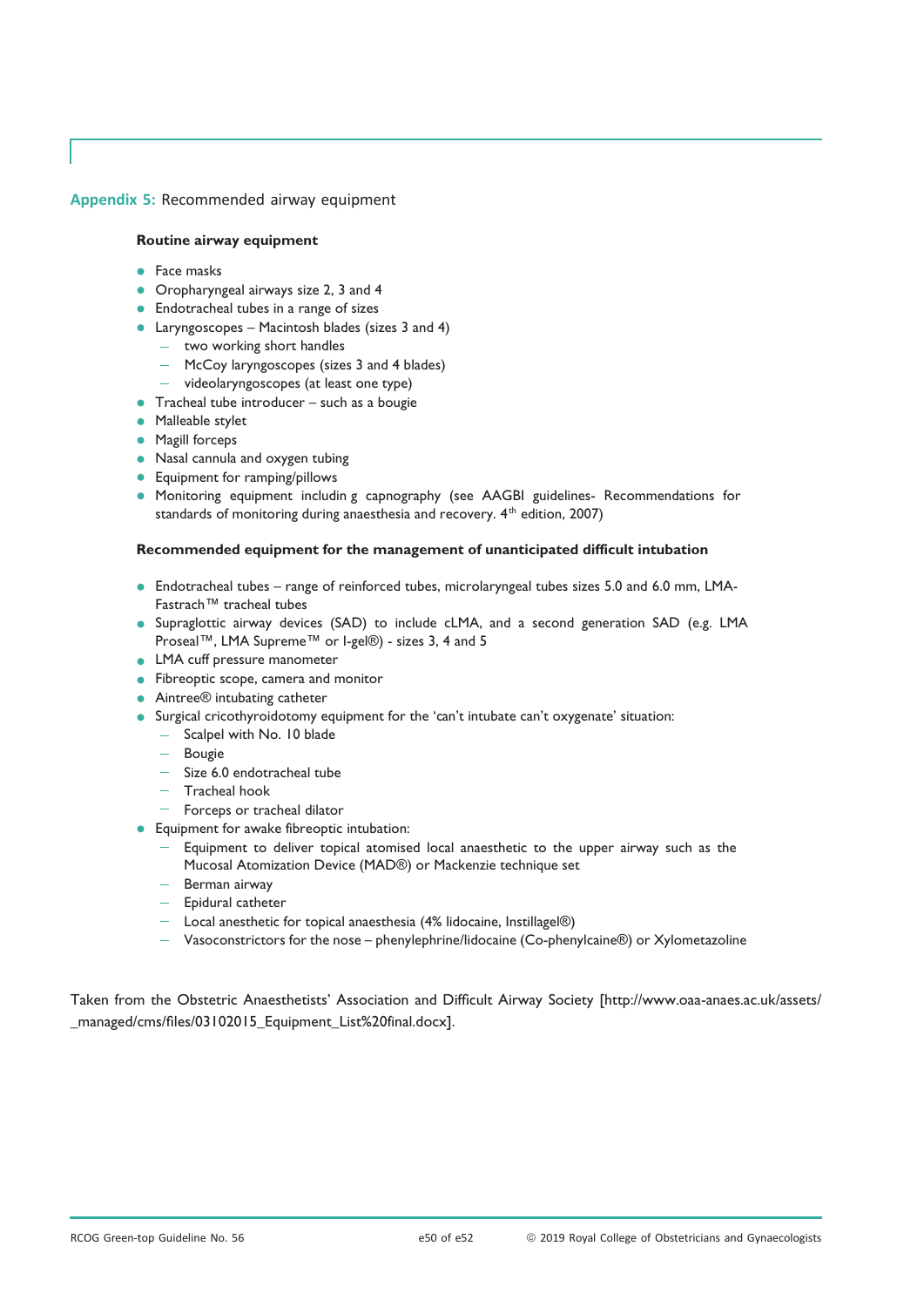Appendix 6: Post collapse management